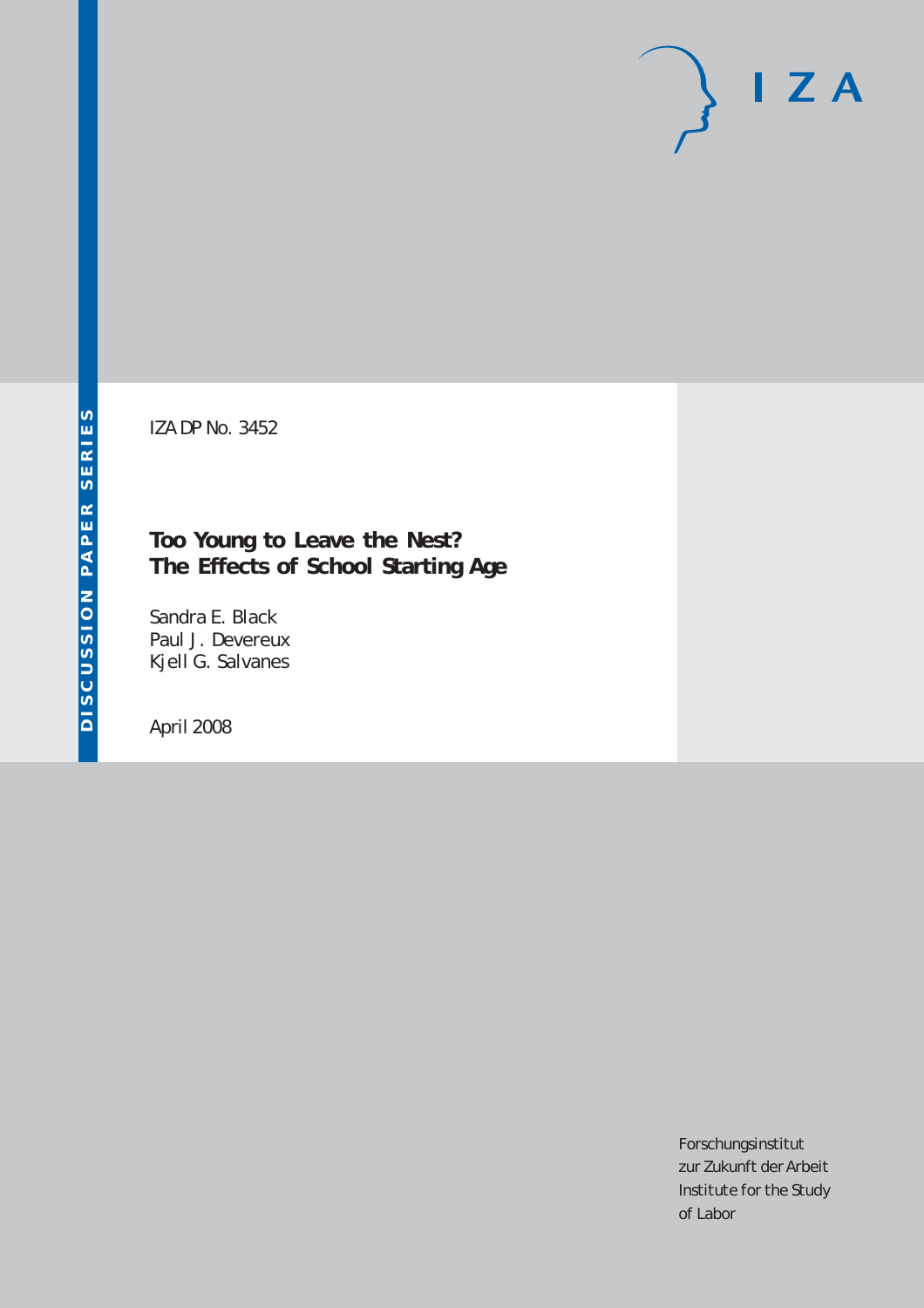# **Too Young to Leave the Nest? The Effects of School Starting Age**

# **Sandra E. Black**

*University of California, Los Angeles, NBER and IZA* 

### **Paul J. Devereux**

*University College Dublin, CEPR and IZA* 

## **Kjell G. Salvanes**

*Norwegian School of Economics, Statistics Norway, CEP and IZA* 

Discussion Paper No. 3452 April 2008

IZA

P.O. Box 7240 53072 Bonn Germany

Phone: +49-228-3894-0 Fax: +49-228-3894-180 E-mail: [iza@iza.org](mailto:iza@iza.org)

Any opinions expressed here are those of the author(s) and not those of IZA. Research published in this series may include views on policy, but the institute itself takes no institutional policy positions.

The Institute for the Study of Labor (IZA) in Bonn is a local and virtual international research center and a place of communication between science, politics and business. IZA is an independent nonprofit organization supported by Deutsche Post World Net. The center is associated with the University of Bonn and offers a stimulating research environment through its international network, workshops and conferences, data service, project support, research visits and doctoral program. IZA engages in (i) original and internationally competitive research in all fields of labor economics, (ii) development of policy concepts, and (iii) dissemination of research results and concepts to the interested public.

IZA Discussion Papers often represent preliminary work and are circulated to encourage discussion. Citation of such a paper should account for its provisional character. A revised version may be available directly from the author.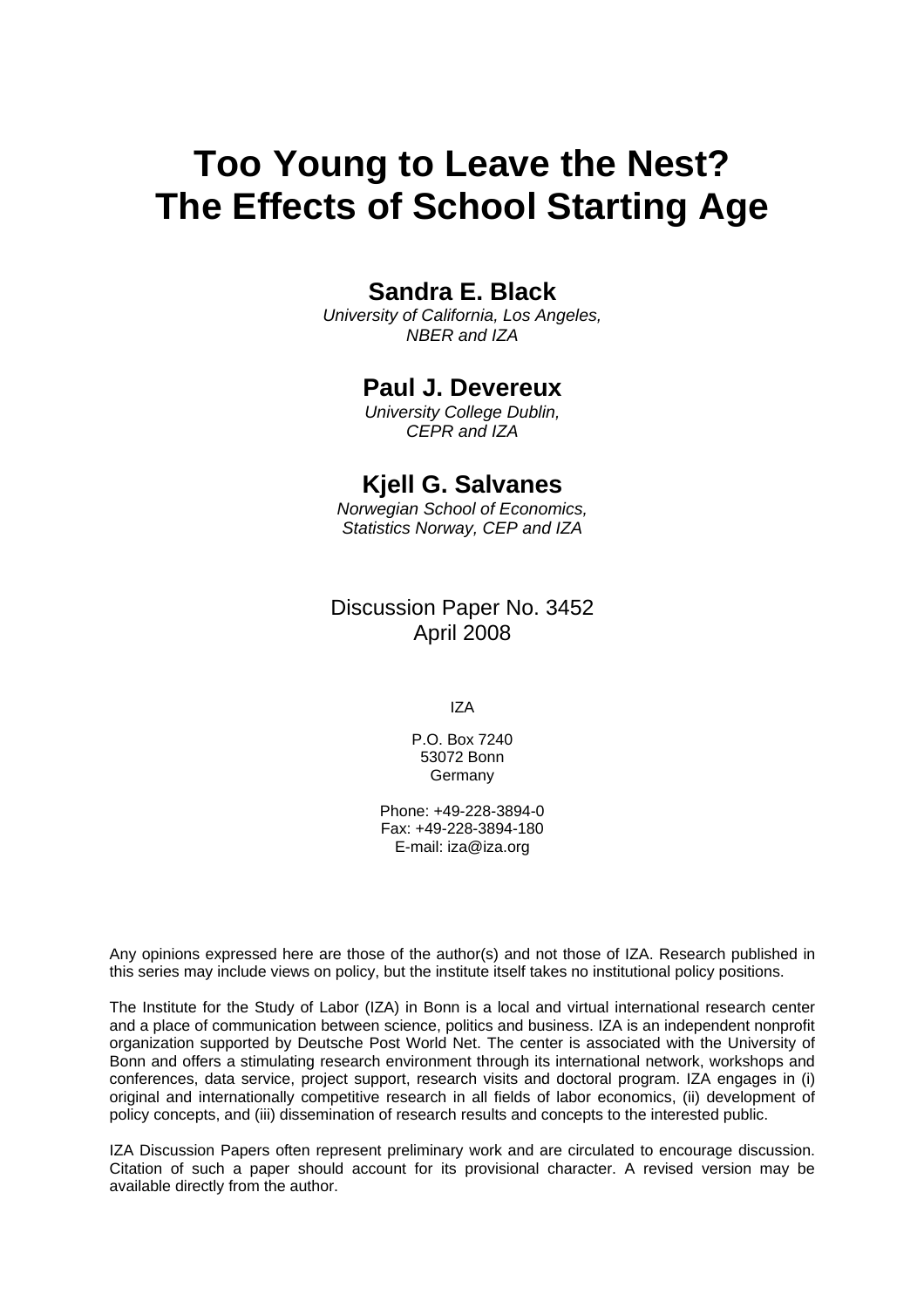IZA Discussion Paper No. 3452 April 2008

# **ABSTRACT**

# **Too Young to Leave the Nest? The Effects of School Starting Age[\\*](#page-2-0)**

Does it matter when a child starts school? While the popular press seems to suggest it does, there is limited evidence of a long-run effect of school starting age on student outcomes. This paper uses data on the population of Norway to examine the role of school starting age on longer-run outcomes such as IQ scores at age 18, educational attainment, teenage pregnancy, and earnings. Unlike much of the recent literature, we are able to separate school starting age from test age effects using scores from IQ tests taken outside of school, at the time of military enrolment, and measured when students are around age 18. Importantly, there is variation in the mapping between year and month of birth and the year the test is taken, allowing us to distinguish the effects of school starting age from pure age effects. We find evidence for a small positive effect of starting school younger on IQ scores measured at age 18. In contrast, we find evidence of much larger positive effects of age at test, and these results are very robust. We also find that starting school younger has a significant positive effect on the probability of teenage pregnancy, but has little effect on educational attainment of boys or girls. There appears to be a short-run positive effect on earnings of beginning school at a younger age; however, this effect has essentially disappeared by age 30. This pattern is consistent with the idea that starting school later reduces potential labor market experience at a given age for a given level of education; however, this becomes less important as individuals age.

JEL Classification: J1

Keywords: education, earnings, IQ, teenage childbearing

Corresponding author:

 $\overline{a}$ 

Sandra E. Black Department of Economics University of California, Los Angeles 8283 Bunche Hall Los Angeles, CA 90095 USA E-mail: [sblack@econ.ucla.edu](mailto:sblack@econ.ucla.edu) 

<span id="page-2-0"></span><sup>\*</sup> Black and Devereux gratefully acknowledge financial support from the National Science Foundation and the California Center for Population Research. Salvanes thanks the Research Council of Norway for financial support. We would like to thank seminar participants at UCD Geary Institute, the ESRI, the University of Maryland, Irvine, Davis, and the Tinbergen Institute. We are indebted to Stig Jakobsen who was instrumental in obtaining data access to the IQ data from the Norwegian Armed Forces.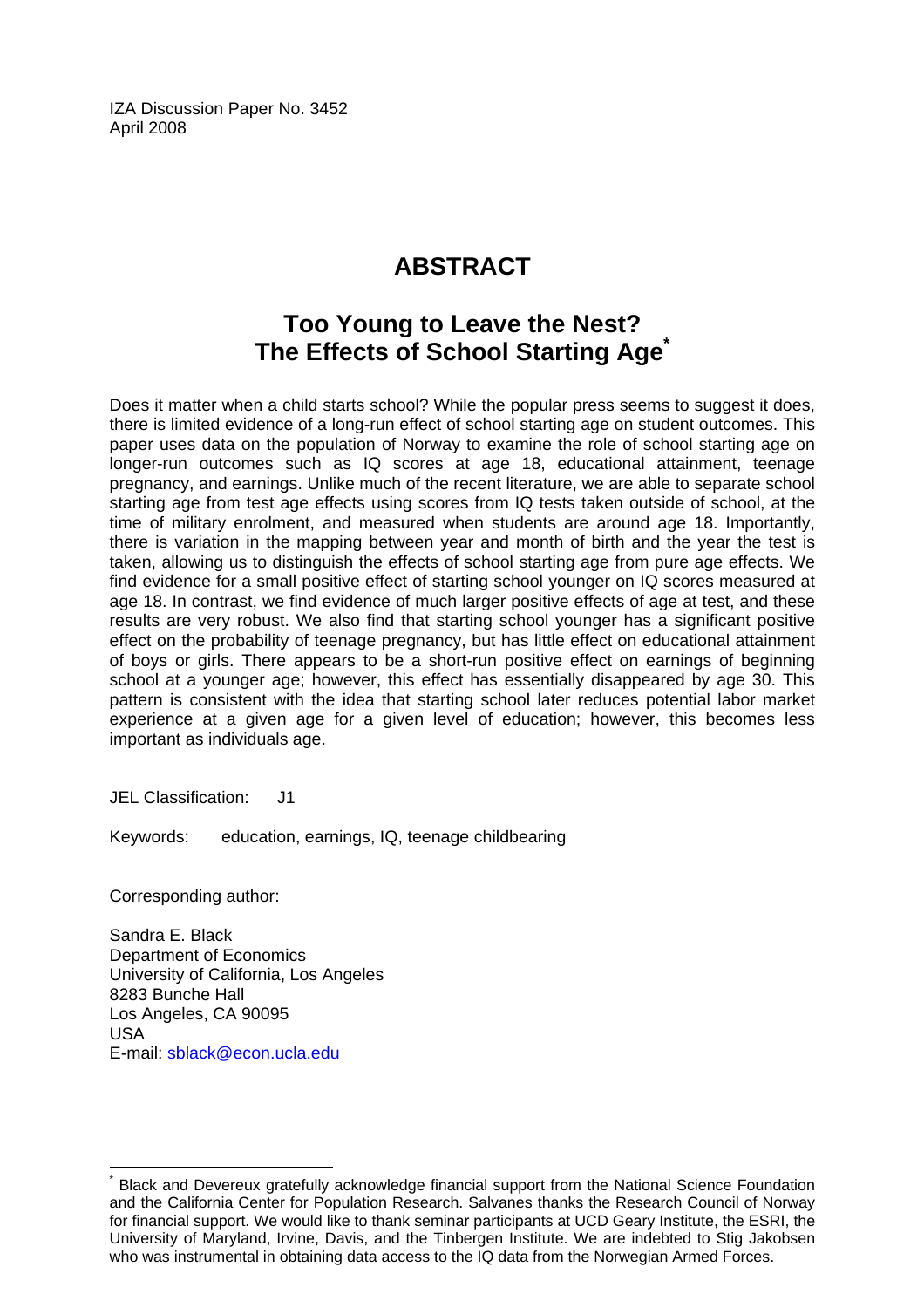Does it matter at what age a child starts school? Older children do better on tests, but is this because they are older and, in fact, unrelated to the age they started school? Despite the dearth of convincing evidence, the popular press seems to suggest that there are benefits to "redshirting" (holding back) children in kindergarten (See NY Times, June 3, 2007). But is this the case? Are the short run benefits in terms of better performance just that: short run? And are there costs associated with finishing school and starting work later?

 Much research has shown a consistent pattern that children who start school later tend to score higher on in-school tests, even after accounting for the endogeneity of school starting age.<sup>1</sup> However, a key limitation in the interpretation of these correlations is the inability to distinguish between the effect of school starting age and a direct age-attest effect, as they are perfectly collinear. As a result, it could be that children who start school when they are older do better simply because they are older when they take the tests and being older provides an advantage, or it could be because there are direct benefits to starting school at an older age.

Using data on the population of Norway, we are able to separate these two effects using IQ test scores measured outside of school, at the time of military enrolment when students are around age 18. The rule in Norway that children must start school the year they turn 7 provides a discontinuity in school starting age for children born around January  $1<sup>st</sup>$  and provides an instrument for actual school starting age. Importantly, there is also variation in the mapping between year and month of birth and the year the test is

<sup>&</sup>lt;sup>1</sup> This includes a cross-country study by Bedard and Dhuey (2006) and country-level studies by Fredrikson and Ockert (2006) for Sweden, Puhani and Weber (2007) for Germany, Strom (2004) for Norway, Crawford, Dearden and Meghir (2007) for England, McEwan and Shapiro (2008) for Chile, and Elder and Lubotsky (2007) for the US.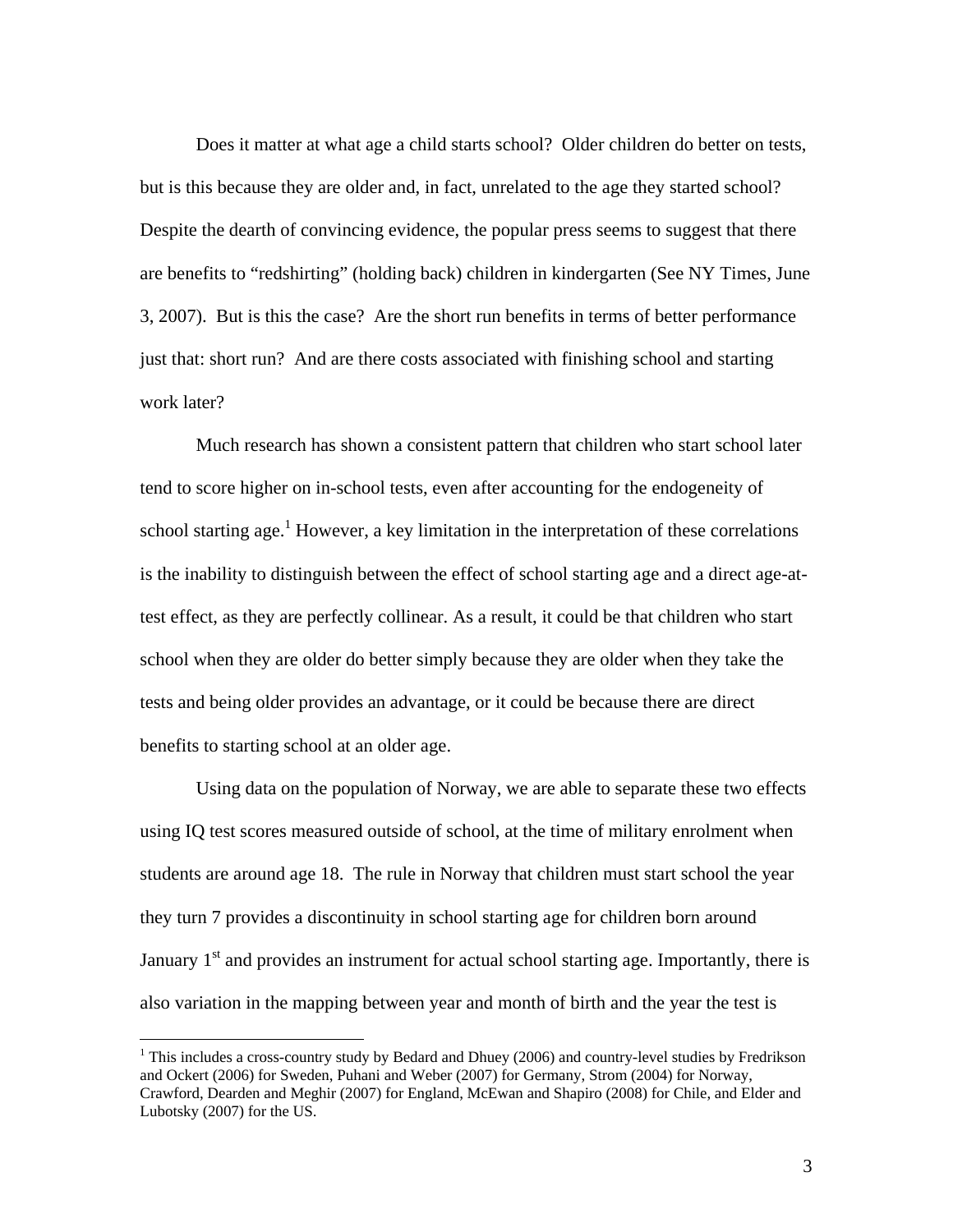taken, allowing us to distinguish the effects of school starting age from pure age effects. Cognitive scores around age 18 are particularly interesting as it is about the time of entry to the labor market or to higher education and so these scores are more relevant to the labor market than scores in kindergarten or elementary school.

Additionally, we study the effects of school starting age on longer term outcomes including educational attainment, early fertility, and adult earnings. While this is methodologically less complicated than studying in-school tests because age of measurement and school starting age are not perfectly collinear, the literature has been hindered by a paucity of data. Given the complications created by school leaving age rules in the US, European data are attractive when studying education and earnings.<sup>2</sup> Educational attainment has been studied in the literature and it has generally been found that older starters average modestly higher completed education.<sup>3</sup> However, ultimately adult earnings are a very important outcome and we add to the literature by being the first study to track cohorts of men and women from ages 24 to 35 and analyze how the impacts of school starting age change with age. Also, we are the first study to examine the effects of school starting age on the probability of teenage childbearing by women.

There has been some more recent evidence that the timing of births may be manipulated by parents based on school starting age cutoffs; to the extent that this is true and that these parents may be "different" on other dimensions as well, estimates in the

<sup>&</sup>lt;sup>2</sup> Studies using U.S. data have suffered from the fact that compulsory schooling laws specify minimum school leaving ages rather than grades so early starters have completed more education at the minimum dropout age. Therefore, historically, persons whose quarter of birth predicts starting early have on average higher schooling and higher earnings (Angrist and Krueger 1991). Dobkin and Ferreira (2007) finds younger starters also obtain slightly higher education in more recent U.S. cohorts.

<sup>&</sup>lt;sup>3</sup> See Puhani and Weber (2007) and Fertig and Kluve (2005) for Germany, and Fredrikson and Ockert (2006) for Sweden.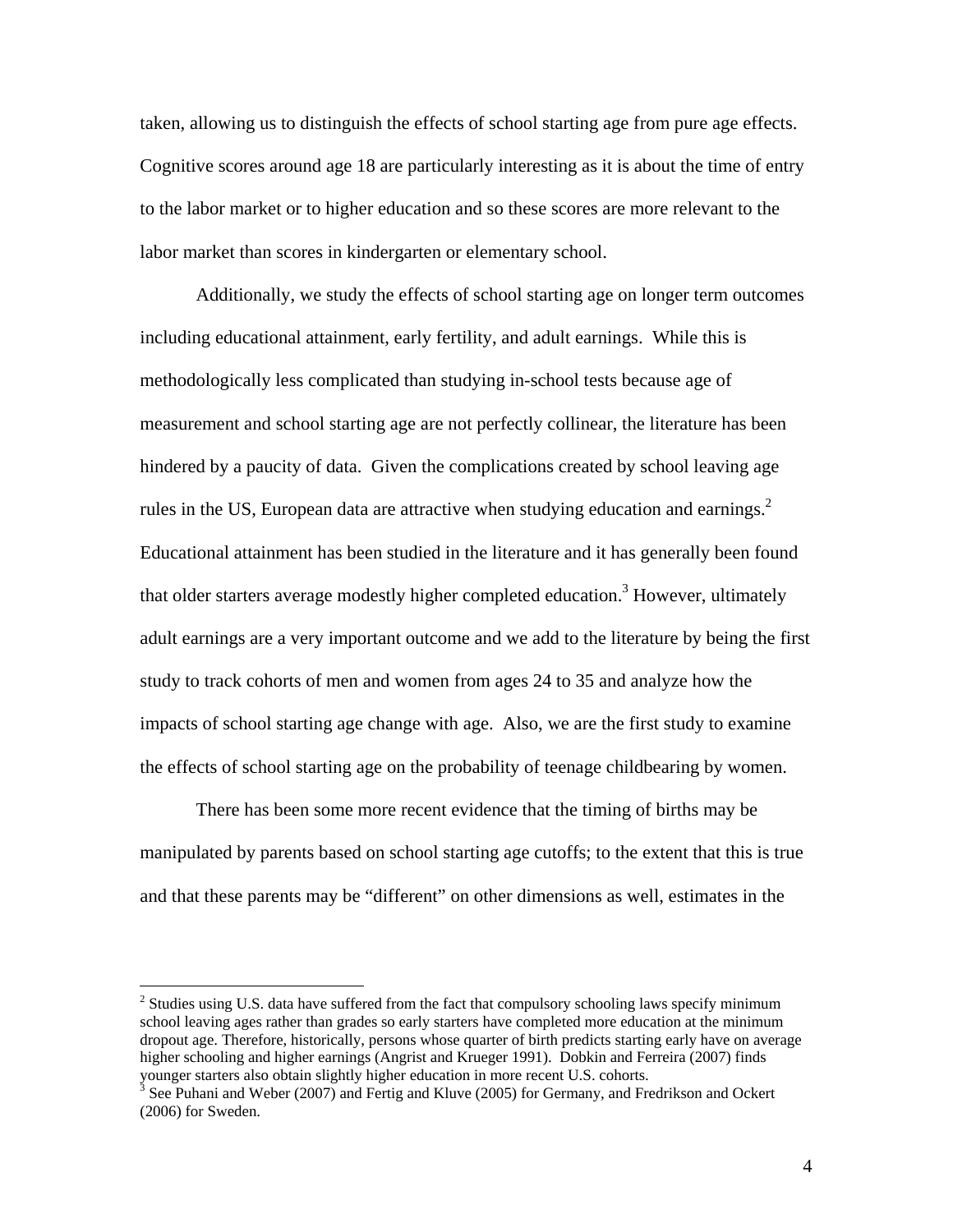literature may be biased. Unlike the previous literature, we can control for sibling fixed effects to take account of this possibility.

There are a number of reasons why school starting age may have long-run effects on children's outcomes, although the sign of this effect is theoretically ambiguous. The potential advantages of an early starting age could include the following: Starting school younger means finishing school at a younger age, which implies more time for the individual to earn returns on their investment in human capital. Starting school younger may also be advantageous to the extent that children learn more at school than at home (or be a disadvantage if the opposite holds true), which could affect their long run trajectory. Finally, parental investment in their children may also depend on school starting age – parents may provide more help to children who are young for their grade level.

There are also potential disadvantages of an early starting age (and some of these could work in the opposite direction as well). It is possible that children cannot learn as well in school earlier in their developmental life. In addition, social development may depend on a child's age relative to that of his/her classmates; if being relatively older is advantageous, then it might be better to start children later (and vice versa). To the extent that older children have an advantage on exams in school (by mere virtue of the fact that they are older when they take the test and hence know more), they may do better in the long run. Given these potentially offsetting effects, the true causal relationship becomes an empirical question.

We find evidence for a small positive effect of starting school younger on IQ scores measured at age 18. In contrast, we find evidence of much larger positive effects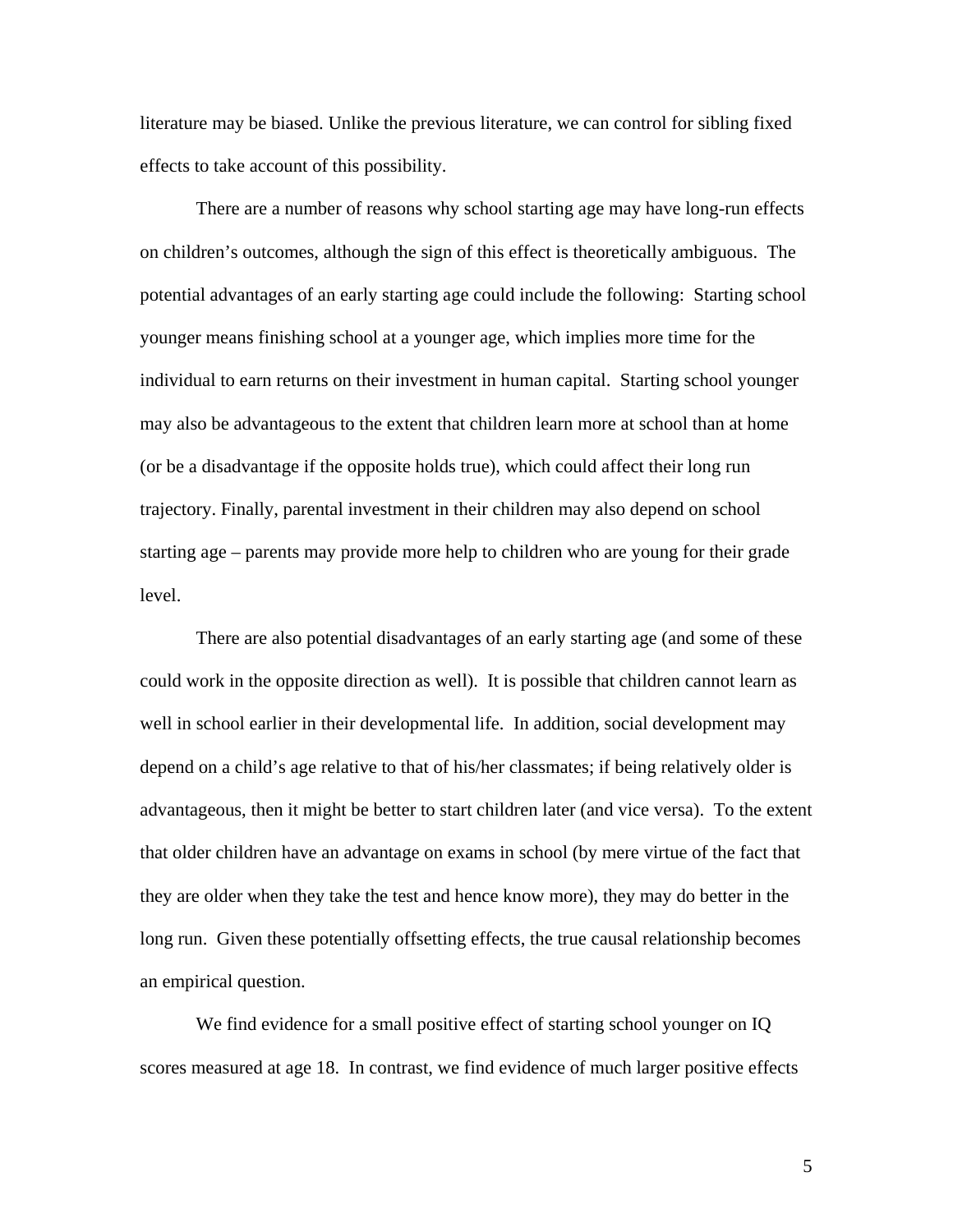of age at test, and these results are very robust. When we examine other outcomes, we find that school starting age has a significant effect on teenage pregnancy among girls but no strong effect on education among girls or boys. We also find that there appears to be a short-run positive effect on earnings of beginning school at a younger age; however, this effect has essentially disappeared by age 30. This pattern is consistent with the idea that starting school later reduces potential labor market experience at a given age for a given level of education; however, this becomes less important as individuals age.

The paper unfolds as follows. Section 2 presents the relevant literature. Section 3 describes our methodology and contrasts it to other approaches in the literature. Section 4 discusses relevant institutional details in Norway, and Section 5 provides a data description. Section 6 presents our results and Section 7 concludes.

### **2. Relevant Literature**

Despite the importance of the distinction, there is little solid evidence as to the role of school starting age (SSA) versus test age (AGE) in determining school test scores. While children are in school, researchers are faced with the identity that

AGE AT TEST = SCHOOL STARTING AGE + YEARS OF SCHOOLING Most of the literature has compared test scores of children who are in the same grade and so has in fact estimated the combined effects of SSA and AGE.

Given the difficulty with separating out the two effects, a number of recent papers try to infer the role of age versus school starting age by looking either at early test scores or at changes in scores over time.<sup>4</sup> Elder and Lubotsky (2007) show that there are strong

<sup>&</sup>lt;sup>4</sup> For example, Datar (2006) finds that achievement changes between kindergarten and first grade are not highly correlated with age at school entry.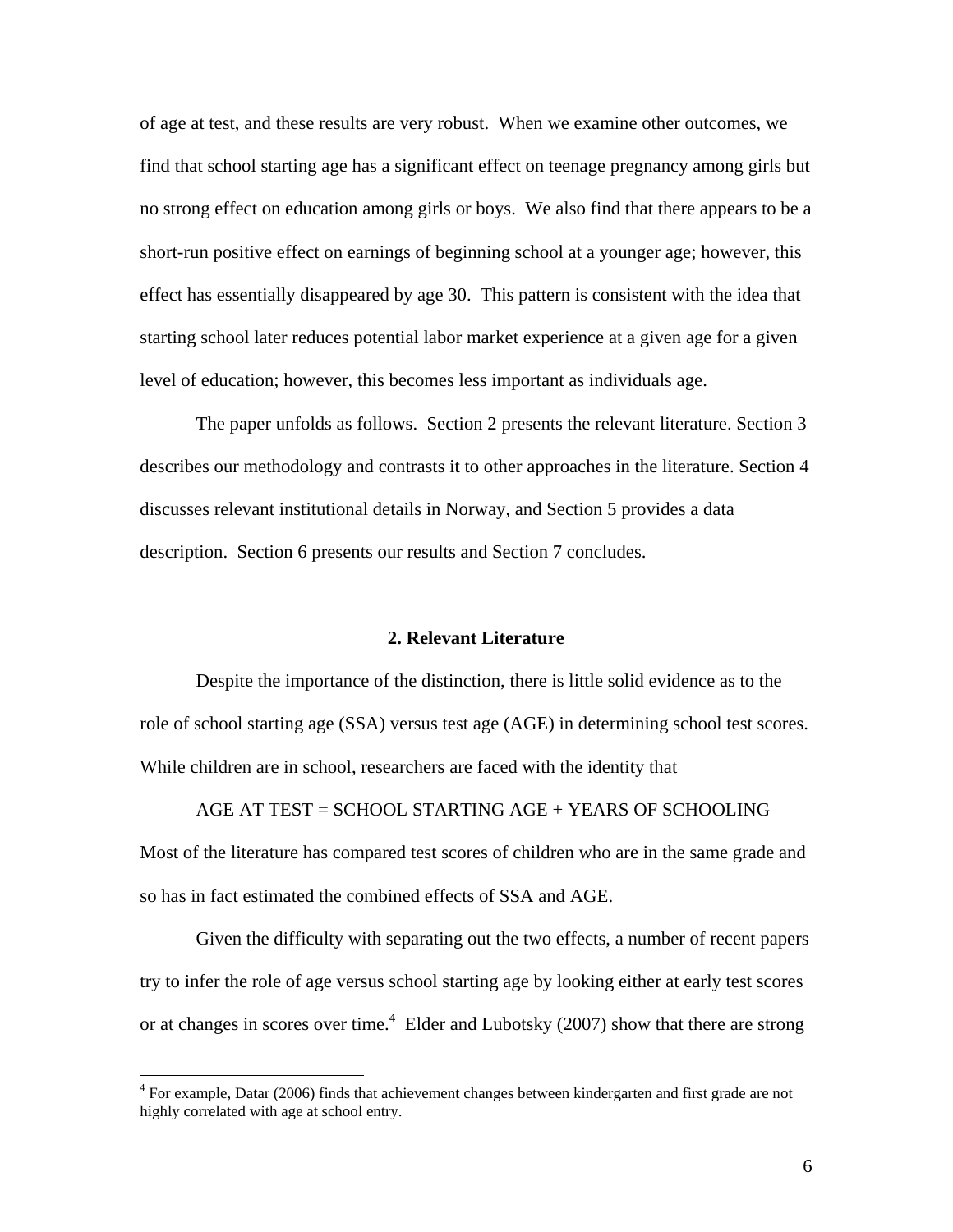age effects in the fall of kindergarten year, before children could have been much affected by formal schooling. Elder and Lubotsky (2007) and Cascio and Schanzenbach (2007) also show that effects of age-at-school-entry on test scores tend to get smaller as children move to higher grades. Together these papers imply that the estimated starting age effects partly reflect the endowment differences between students when school starts and that there is little evidence that students learn more in school if they are older when they start. However, none of this work is able to directly disentangle the direct effect of age at test from that of school starting age.

While most of the literature controls for time in school, there is another series of papers that controls for age at test. There is some evidence that, when tested at the same age, young children score better on in-school tests if they started school younger and hence have spent more time in school.Cahan and Cohen (1989) study Israeli elementary school children and Elder and Lubotsky (2007) compare U.S. children around age 6 but with different predicted starting ages (based on month of birth). However, the bulk of this evidence is for very young children in kindergarten and elementary school and it is not clear that these findings generalize to older ages relevant to the labor market

Most similar methodologically to this paper are papers by Crawford, Dearden and Meghir (2007) and Cascio and Lewis (2006), both of which rely on multiple sources of variation to identify the effect of school starting age on children's test scores. Crawford, Dearden and Meghir (2007) use the fact that there is variation in school starting age across local education authorities (LEAs) in Britain to separately identify the effect of school starting age from age at test effects on in-school tests. While some LEAs have only one entry point (with one cutoff date), other LEAs have two entry points (with some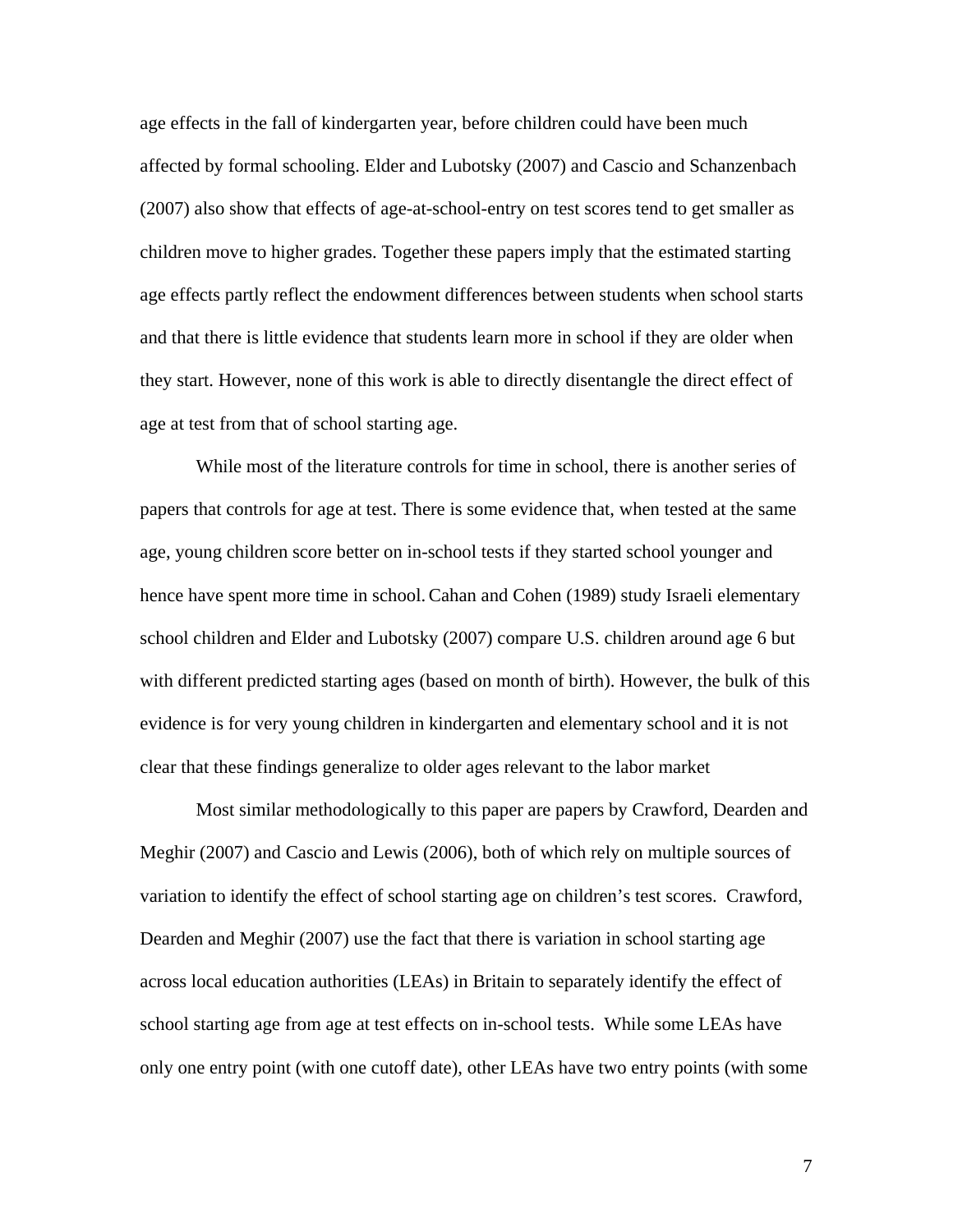children starting in September and some starting in January) or even three entry points (with children starting school in September, January, and April). So while the school start cutoff in Britain is September  $1<sup>st</sup>$ , August-born children start school in September in some LEAs and later in the year in others. Thus, the effect of SSA can be distinguished from that of test age by comparing August and September born children who are in LEAs that have different policies. They find that age at test is the biggest factor; however, a limitation of this methodology is that the different school starting policies may themselves be disruptive or lead to changes in curriculum and so may impact both August and September born children.<sup>5</sup>

Cascio and Lewis (2006) examined the role of schooling on student performance on the Armed Forces Qualifying Test (AFQT) in the NLSY. A nice feature is that it focuses on older children and there is variation in school cutoff ages (arising from across state variation) as well as variation in the age at which individuals take the test. This suggests that the authors are able to identify the effect of school starting age while controlling for age (they actually interpret these estimates as effects of schooling but as described above, schooling and school starting age are perfectly collinear for in-school children, conditional on age). Unfortunately, likely due to a relatively small sample, the authors find very imprecise statistically insignificant effects of school starting age when controlling for age. Because we have data on the population of Norway, we are much better able to identify the effect of school starting age controlling for age.<sup>6</sup>

 $<sup>5</sup>$  Another limitation of this paper is that the authors know the LEA a child is in at the time of the exam, not</sup> when they started school, suggesting that results for the earliest tests scores may be most valid.

<sup>&</sup>lt;sup>6</sup> Mayer and Knutson (1999) also find some evidence that quarter of birth matters for test scores in the CNLSY.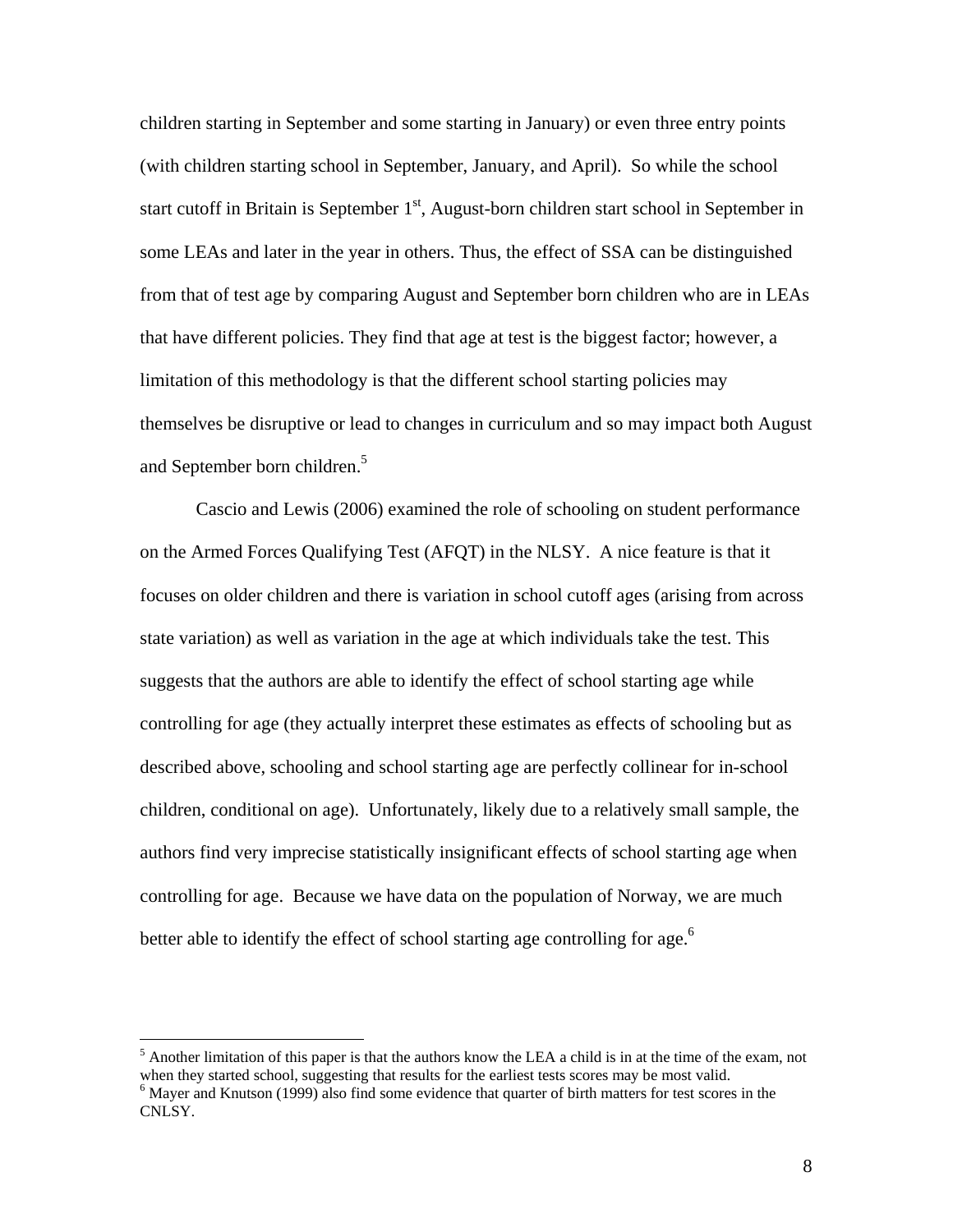There is also a recent literature examining the relationship between school starting age and longer run outcomes such as educational attainment and earnings.<sup>7</sup> While methodologically this is less complex because there is no link between date of measurement and time in school, the literature has been limited by the absence of good data. For example, the most thorough previous study of earnings by Fredrikson and Ockert (2006) has only one year of earnings data and so cannot distinguish between cohort and age effects. We are the first study to track cohorts of men and women from ages 24 to 35 and analyze how the impacts of school starting age change with age.

### **3. Methodology**

### *Identification Strategy*

 $\overline{a}$ 

 We first describe the empirical strategy we use when our outcome variable is completed years of education, log earnings, or probability of having a teenage birth. We then describe the adjustments we make when we look at IQ as an outcome; as described earlier, when we look at IQ we need to account for the fact that we control for age at test. *Education, Log Earnings, and Teenage Fertility Outcomes* 

Our equation of interest is as follows:

$$
Y_i = \beta_0 + \beta_1 \text{SSA}_i + X_i^{\dagger} \lambda + \varepsilon_i \tag{1}
$$

where Y is the outcome under study, SSA is the school starting age, and X is a vector of controls that includes year of birth indicators and a local linear trend. Because the school cutoff is at the beginning of the year, we redefine year of birth to run from July to June rather than from January to December (so the discontinuity is now at the middle of our

 $<sup>7</sup>$  Bedard and Dhuey (2007) use variation in school starting age within states over time in the United States</sup> to identify the effect of cohort age and absolute age (netting out relative age effects). Their findings suggest a significant positive effect of increasing the school starting age on wages.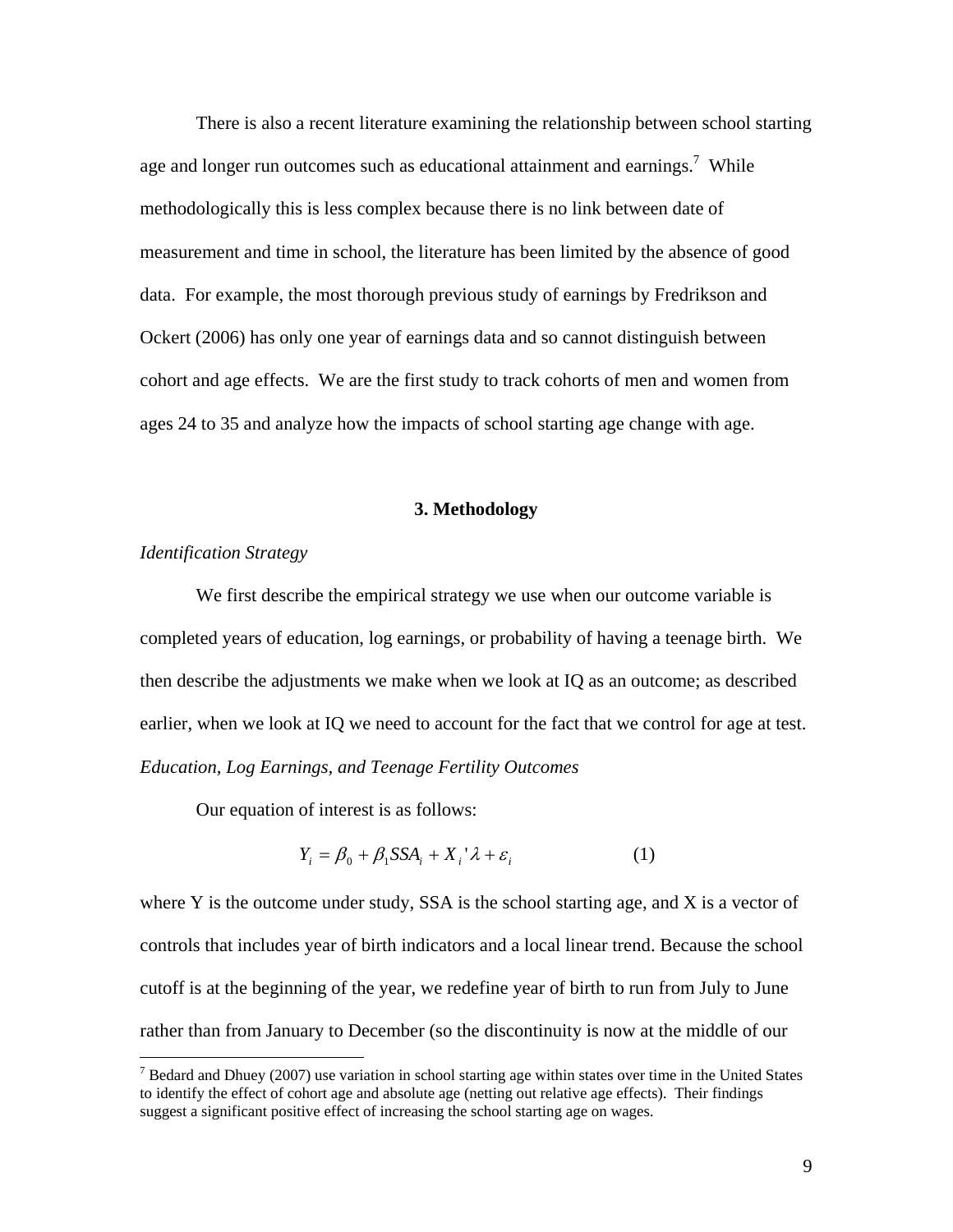re-defined "year").<sup>8</sup> We also include a local linear trend that is centered at the discontinuity (a trend ranging from 1-12 and centered at December/January). Together the year of birth indicators and local linear trend allow for cohort effects such as secular increases in educational attainment over time.

 Because parents may be able to manipulate school starting age, we need to find an instrument to identify the true relationship between school starting age and outcomes. Our exogenous variation in school starting age comes from variation in month of birth and the administrative school starting rule in Norway – children born in December start school a year earlier than children born in January, with a December 31 cutoff. Therefore, we estimate equation (1) by 2SLS using the expected school starting age (ESSA) as an instrument for the actual school starting age. In Norway during our sample period, the legal rule was that children must start school in the year they turn 7. We measure the ESSA as equal to 7.7 – (month of birth -1)/12. This takes account of the fact that school starts in August and the cutoff date is at the beginning of the year. Given the ESSA is determined only by month of birth and not by parental choice, it seems reasonable to treat it as exogenous and use it as an instrument for the actual SSA.

For ESSA to be a valid instrument for SSA, two conditions must be satisfied. First, it must be random which children are born in different months of the year; this could be violated if different types of families have children at different times of the year. We attempt to address this issue in a number of ways. As a robustness check, we include family characteristics in our regression and show our resulting estimates are very close to those estimates without these controls. In addition, and perhaps more convincing, we are also able include family fixed effects as a check on this possibility.

<sup>&</sup>lt;sup>8</sup> Fredrikson and Ockert (2006) also use this redefined-year approach in their Swedish study.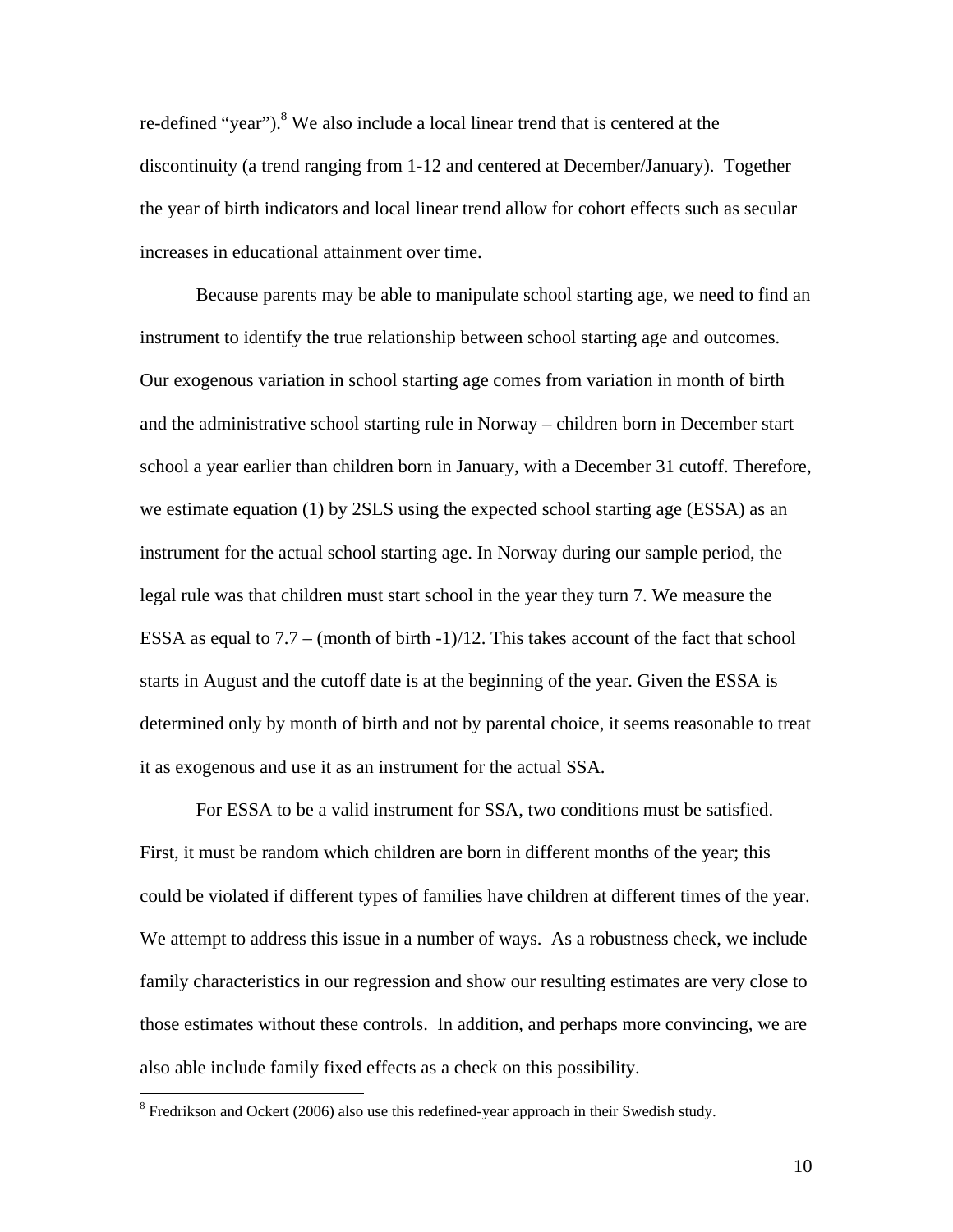Second, it must be that there is no direct effect of being born at a particular time of the year on child outcomes. While there is some evidence of small differences in health outcomes across season of birth (Bound and Jaeger 2000), the balance of previous evidence is that these differences are not nearly large enough to make much difference. Importantly, our critical comparison is between December- and January- born children, so differences between summer and winter born children are largely irrelevant.

 It is important to note that the thought experiment here is that we vary one individual's school starting age while holding that of everybody else fixed. Thus, we are essentially changing two things: the age the individual starts school and the relative age of that child in the classroom (from relatively younger to relatively older). Given that we have no information on variation in the ages of other children in the class, we cannot tell whether our estimated effect of starting a year later matters because it makes the child a year older in absolute terms or because it makes the child older relative to his classmates. *IQ Scores as Outcomes* 

 As described previously, when we study IQ scores at age 18, we add a control for the age of the person at the time of the test (AGE):

$$
IQ_i = \beta_0 + \beta_1 \text{SSA}_i + \beta_2 AGE_i + X_i^{\dagger} \chi + \varepsilon_i \tag{2}
$$

In Norway, there is a relationship between month of birth and when persons are called to do the test. As an example, in some years, individuals who were born in January and February are called to take the exam in one year while individuals born after February (in the same year) are called to take the exam a year later. Since in most years, the birth month cutoff for the test is not December and so is *not* perfectly correlated with expected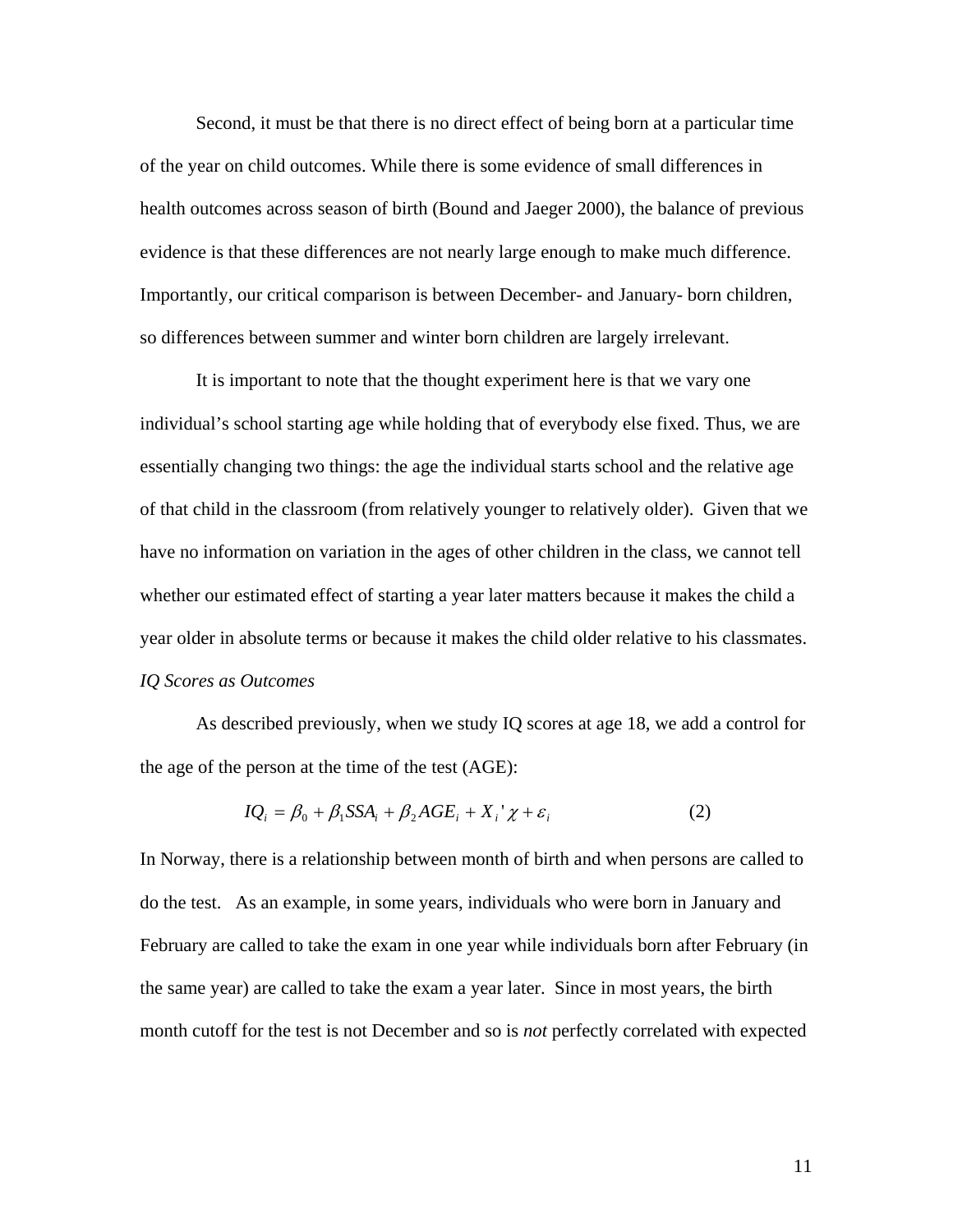school starting age, we are able to disentangle school starting age effects from general age effects.

A complication that arises is that not all men take the test in the year in which they are supposed to do so. This type of deviation can occur due to illness, absence abroad etc. As a result, age at the time of the exam is potentially endogenous. Conceptually similar to the case of school starting age, we use the year in which you were supposed to take the test as an instrument for the age at which did take the test. To do so, we define test feeder groups for each test year based on year and month of birth. For example, all persons born in calendar year 1951 were supposed to take the test in 1970, so they are all members of the 1970 feeder group. On the other hand, persons born between April 1961 and April 1962 were supposed to take the test in 1980, so they constitute the 1980 feeder group. We instrument for AGE using the indicator variables for the feeder group to which each individual belongs. This exploits the discontinuity that while cohort of birth changes smoothly, persons born in April 1961 are almost a year older taking the test than persons born in March 1961. Given that over 90% of men do the test in the year they are supposed to, the first stage relationships are extremely strong and there is no concern about weak instruments.

 Appendix Figure 1 illustrates the discontinuity between test month cutoff and age at test in our data. In the figure, zero corresponds to cutoff birth months and -1 to birth months that are one month previous to a cutoff birth month etc. The figure shows how average age at test varies depending on where the person's birth month is relative to the relevant cutoff birth month for that individual. The very large discontinuity in age at test at the cutoff birth months is very clear.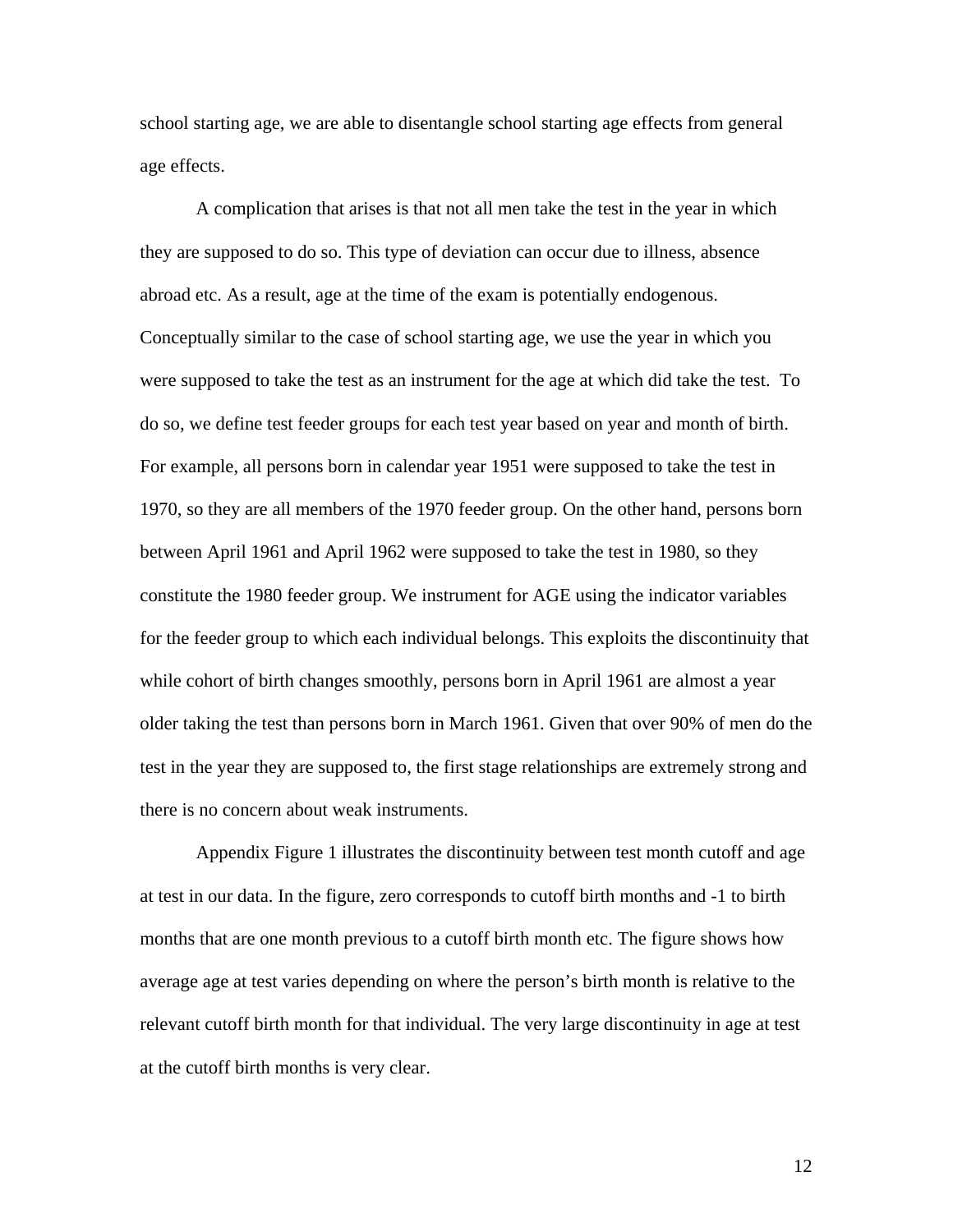As described earlier, conditional on age, school starting age is typically perfectly correlated with time-in-school when the outcome is measured while still in school. In Norway, many boys take the military IQ tests while still in school; our estimates for IQ will therefore provide an upper bound on the benefits of starting school young, holding schooling constant. Later we evaluate the role played by time-in-school by providing separate estimates for persons who had finished schooling by the time of the test. *Additional Specifications* 

 In addition to the 2SLS procedure described above, we also estimate two additional specifications for all our outcomes:

### Discontinuity Sample

 The specification in equations (1) and (2) uses all months for identification of the SSA effect but allows other factors to impact IQ scores smoothly (linearly) through the discontinuity point.  $\beta$  As a robustness check, we also estimate our equation on the subsample of individuals born in either December or January, thereby using only the individuals born close to the discontinuity for identification. In this case, the local linear trend is unidentified and so is excluded from the estimating equation. The assumption underlying use of the discontinuity sample is that December and January observations are exchangeable so that, on average, their outcomes differ only because of the difference in their school starting ages.

### Family Fixed Effects

1

There has been some recent evidence that the timing of births may be manipulated by parents based on school starting age cutoffs; to the extent that this is true and that

 $9$  Note that, even using all months, the discontinuity in ESSA is necessary for identification as, in the absence of the jump in January, ESSA would be perfectly correlated with the linear trend.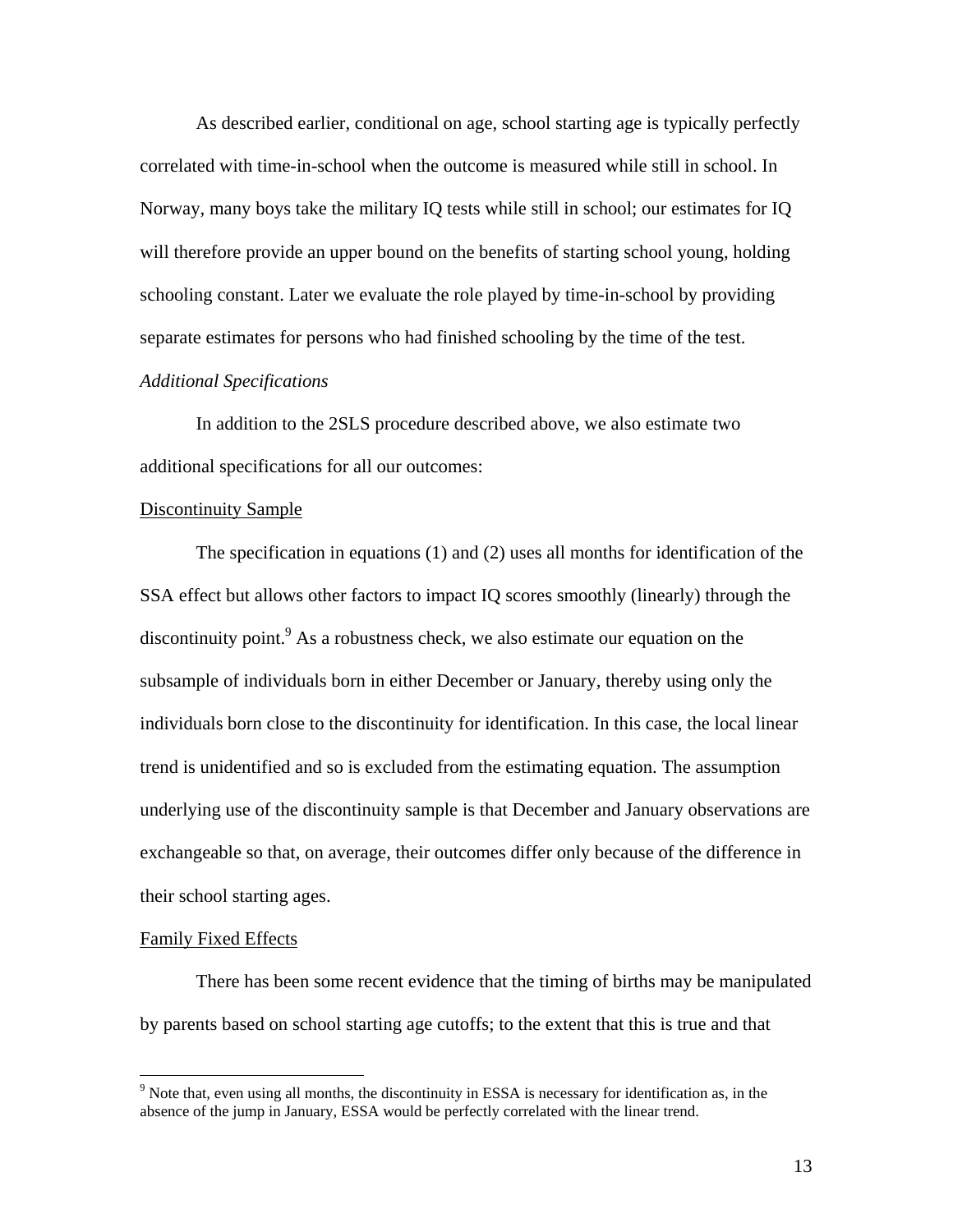these parents may be "different" on other dimensions as well, our estimates may be biased.<sup>10</sup> However, because we have data on the population of Norway, we can also investigate the relationship between school starting age and long run outcomes *within* families, thereby differencing out any time-invariant family qualities. To do so, in some specifications we estimate the 2SLS regressions with additional dummy variables for each set of siblings. These specifications will provide consistent estimates unless the timing of births amongst siblings is correlated with the counterfactual outcomes of the children. This seems unlikely as child endowments are not known before birth but could arise if, for example, parents decide to strategically time the second child in response to indications that the first child was low quality.

### **4. The Norwegian Childcare and School System**

In Norway, children under the age of seven can be placed in a daycare facility; Norway has both public and private facilities. However, prior to the mid 1970s, labor market participation rates for married women were relatively low, with rates in the 35% range in the 1960s and in the 40% range in the early 1970s. In addition, families faced a shortage of daycare facilities during that period. As a result, prior to 1980, daycare enrollment for children between the ages of 3-6 was around 10 percent or less, with a large increase during the  $1980s$ <sup>11</sup>

In the late 1970s through the 1980s, there was a large increase in labor force participation rates of married women, to over 70 percent by 1990. This was accompanied by a larger increase in preschool enrollment. The expansion that began in the 1980s

<sup>&</sup>lt;sup>10</sup> See Crawford, Deardon, and Meghir (2007).

<sup>&</sup>lt;sup>11</sup> Up to 1980, most daycare facilities were located in urban areas and most catered to the children of working mothers.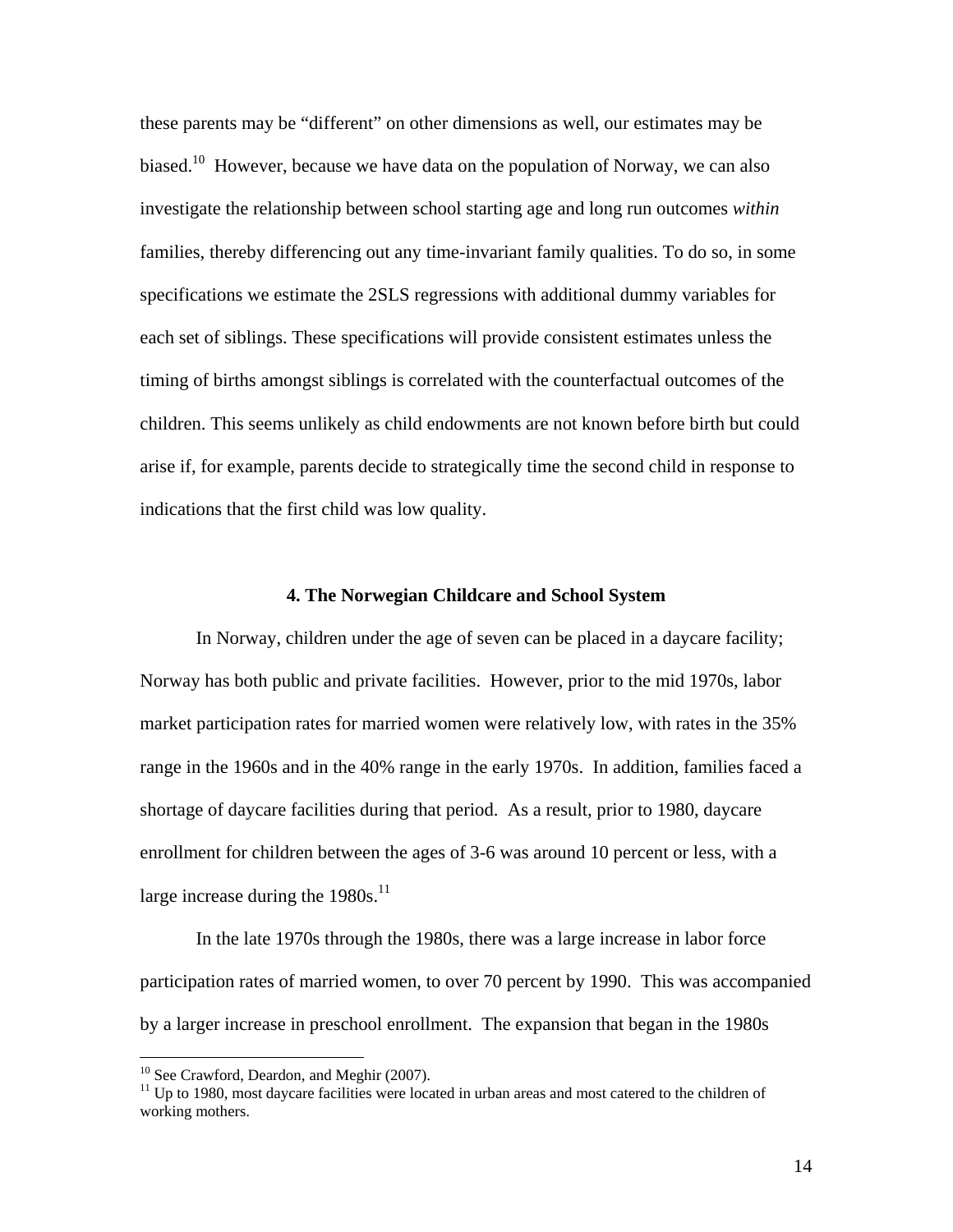represented a particularly sharp increase in coverage in rural areas. Appendix Table 1 shows preschool coverage by age of child from 1963-2002. (Source: Pettersen, 2003). While our data broadly cover children aged 6 between 1968 and 1994, most of our outcomes rely on children born in the earlier part of the period. This suggests that, during the time period relevant to our sample, most children were at home prior to enrollment in school, either with their mother or an informal childcare provider such as a grandparent or a neighbor.

In terms of schooling, all compulsory education in Norway is free. Since 1997, schooling has been compulsory from age 6 to 16 ( $10<sup>th</sup>$  grade). However, the cohorts we consider faced a school starting age of 7 and 9 years of compulsory schooling (until age 16). Schools are generally run by the local Municipality and there is no streaming by ability during the years of compulsory schooling.<sup>12</sup>

Norway has mandatory military service of between 12 and 15 months (fifteen in the Navy and twelve in the Army and Air Force) for men between the ages of 18.5 (17 with parental consent) and 44 (55 in case of war). However, the actual draft time varies between six months and a year, with the rest being made up by short annual exercises. Students have tended to attend university after completing military service with the result that average age of college students is 22 in Norway (Mortimore et al, 2004).

### **5. Data**

Our primary data source is the Norwegian Registry Data, a linked administrative dataset that covers the population of Norwegians up to 2006 and is a collection of different administrative registers such as the education register, family register, and the

 $12$  There are very few private schools in Norway and only about 2% of all pupils attend them.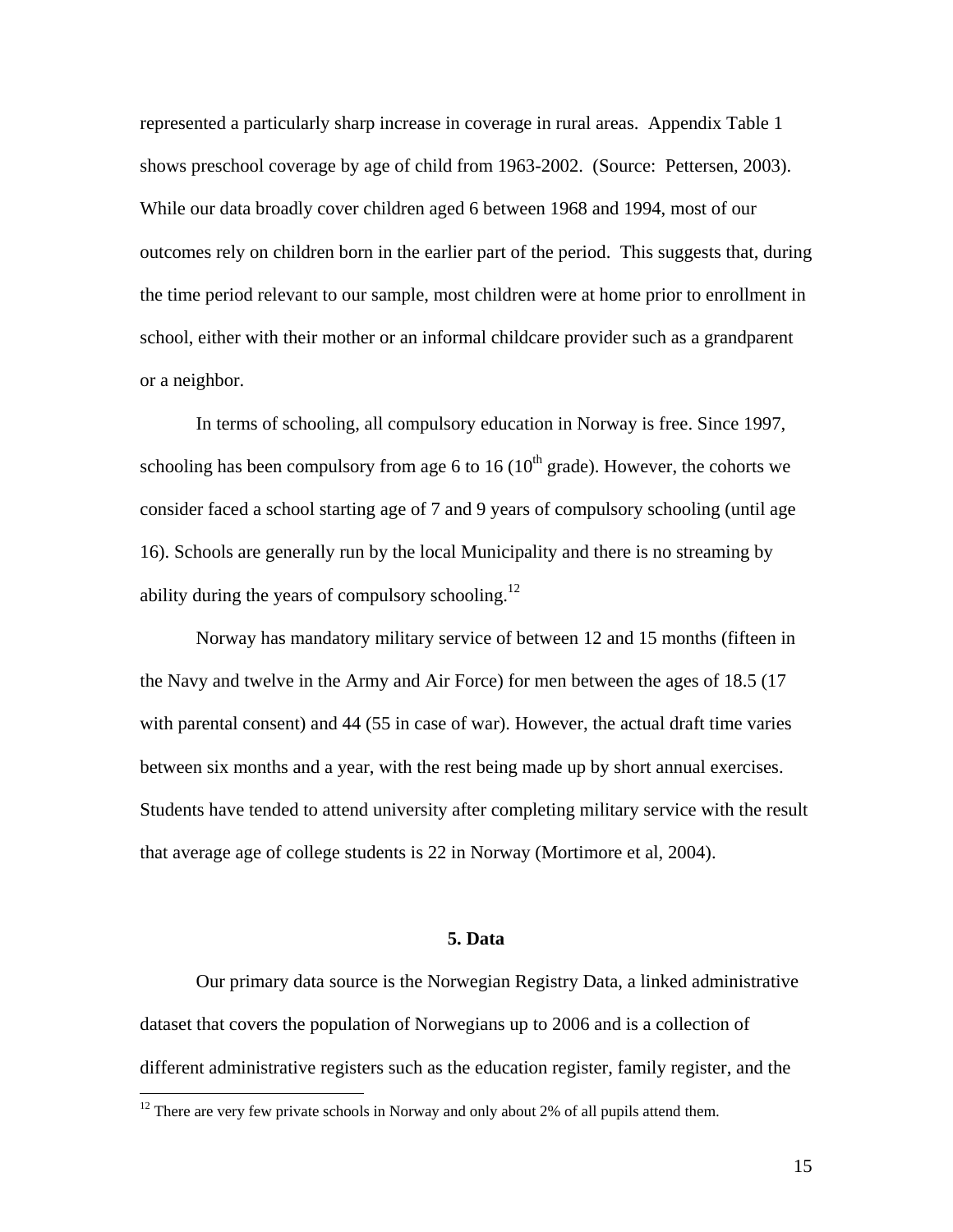tax and earnings register. These data are maintained by Statistics Norway and provide information about educational attainment, labor market status, earnings, and a set of demographic variables (age, gender) as well as information on families.<sup>13</sup> To ensure that all individuals studied went through the Norwegian educational system, we include only individuals born in Norway. We have information on school starting age for cohorts born from 1962 onwards and our analysis focuses on the 1962-88 cohorts.

The IQ data are taken from the Norwegian military records from 1980 to 2005. In Norway, military service is compulsory for every able young man. Before entering the service, their medical and psychological suitability is assessed; this occurs for the great majority between their eighteenth and twentieth birthday. IQ at these ages is particularly interesting as it is about the time of entry to the labor market or to higher education.

The IQ measure is a composite score from three speeded IQ tests -- arithmetic, word similarities, and figures (see Sundet et al. [2004, 2005] and Thrane [1977] for details). The arithmetic test is quite similar to the arithmetic test in the Wechsler Adult Intelligence Scale (WAIS) [Sundet et al. 2005; Cronbach 1964], the word test is similar to the vocabulary test in WAIS, and the figures test is similar to the Raven Progressive Matrix test [Cronbach 1964]. The composite IQ test score is an unweighted mean of the three subtests. The IQ score is reported in stanine (Standard Nine) units, a method of standardizing raw scores into a nine point standard scale that has a discrete approximation to a normal distribution, a mean of 5, and a standard deviation of  $2.^{14}$  We have IQ scores on about 84% of the relevant population of men in Norway.<sup>15 16</sup>

 $13$  See Møen, Salvanes and Sørensen [2004] for a description of these data.

<sup>&</sup>lt;sup>14</sup> The correlation between this IQ measure and the WAIS IQ has been found to be .73 (Sundet et al., 1988).

<sup>&</sup>lt;sup>15</sup> Eide et al (2005) examine patterns of missing IQ data for the men in the 1967-1987 cohorts. Of those,

<sup>1.2</sup> percent died before 1 year and 0.9 percent died between 1 year of age and registering with the military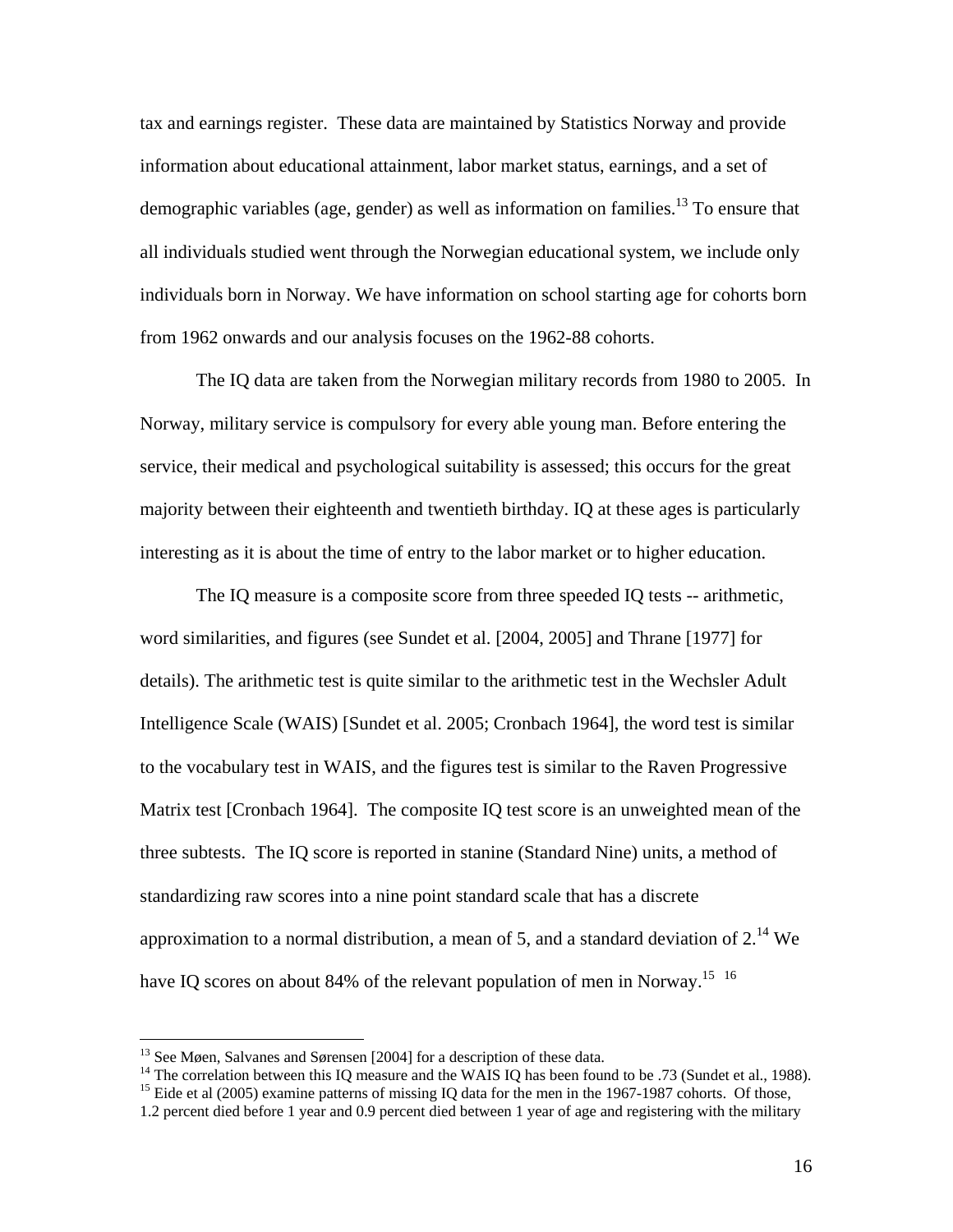In terms of educational attainment, we measure education at the oldest age possible for each individual i.e. in 2006.<sup>17</sup> To get as close as possible to completed education, we do not include anyone in the education sample who is aged less than 27 in 2006.

In terms of teenage childbearing, we study two related outcome variables. The first is whether a woman has a child as a teenager, and the second is whether a woman has a child within 12 years of her expected school starting age. While the former is the more standard measure of teenage childbearing, the latter is plausibly a better measure of whether early motherhood is likely to disrupt human capital accumulation and hence later earnings potential. Given that most of our sample completes at least 12 years of schooling and 12 is the modal level of schooling, this outcome variable measures whether women are likely to find it difficult to obtain the normal level of education because they have children.

We construct the first variable by restricting the sample to women aged at least 36 in 2006 and denoting a teen birth if they have a child that is aged at least 16 in 2006 who was born before the woman was aged 20.<sup>18</sup> The second dependent variable is constructed

at about age 18. About 1 percent of the sample of eligible men had emigrated before age 18, and 1.4 percent of the men were exempted because they were permanently disabled. An additional 6.2 percent are missing for a variety of reasons including foreign citizenship and missing observations. There are also some missing IQ scores for individuals who showed up to the military.

<sup>&</sup>lt;sup>16</sup>One concern is that missing IQ is nonrandom and is related to SSA. To examine this, we regressed an indicator whether IQ is missing on SSA using the standard specification; while the OLS results are positive and significant, 2SLS estimates were small and insignificant. We got similar results when we examined missing earnings.

 $17$  Our measure of child educational attainment is reported by the educational establishment directly to Statistics Norway, thereby minimizing any measurement error due to misreporting. This educational register started in 1970. See Møen, Salvanes and Sørensen [2004] for a description of these data.

 $18$ <sup>18</sup>This sample restriction is required because to know whether a woman had a teen birth we need to see whether or not a child appears in the panel with whom she has a less than 20 years age gap. The effect is that the cohorts we use are born between 1963 and 1969.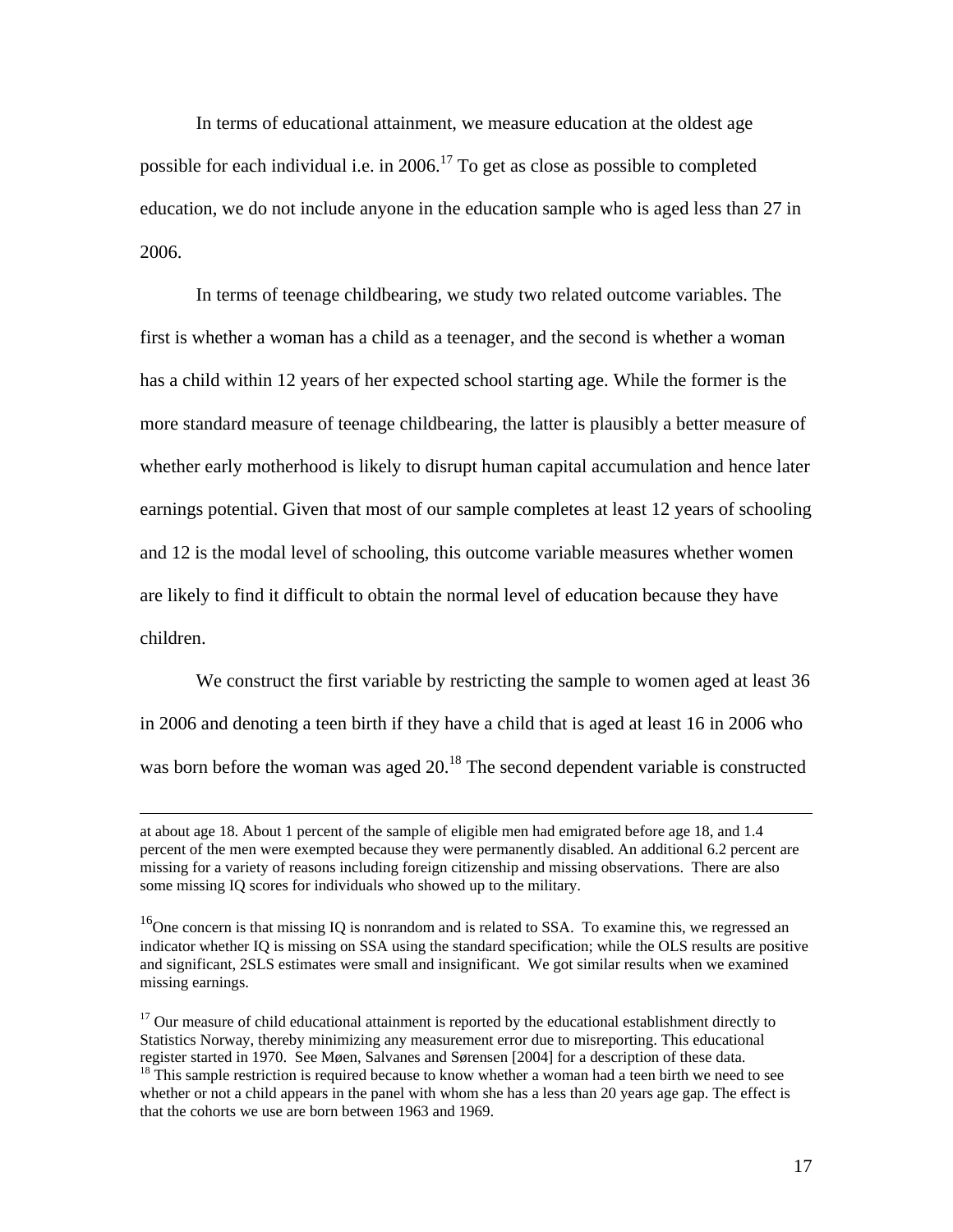using the same sample. On average in our sample, 8% of women have a birth as a teenager and 6% have a birth within 12 years of the expected school start date.

Finally, earnings are measured as total pension-qualifying earnings reported in the tax registry and are available from 1986 to 2005. These are not topcoded and include labor earnings, taxable sick benefits, unemployment benefits, parental leave payments, and pensions.

For the purposes of studying earnings and employment, we restrict attention to individuals aged between 24 and 35. In this group, about 94% of both men and women have positive earnings. Given this high level of participation, our first outcome is log(earnings) conditional on having non-zero earnings. Since the results for this variable encompass effects on both wage rates and hours worked (and since the earnings measure picks up earnings from summer work by students and other short-term activity), we also study the earnings of individuals who have a strong attachment to the labor market and work full-time (defined as 30+ hours per week). To identify this group, we use the fact that our dataset identifies individuals who are employed and working full time at one particular point in the year (in the  $2<sup>nd</sup>$  quarter in the years 86-95, and in the 4<sup>th</sup> quarter thereafter).<sup>19</sup> We label these individuals as full-time workers and estimate the earnings regressions separately for this group. About 52% of our male sample are employed full time aged 24 but this increases to 78% by age 35. The equivalent figures for women are 42% and 50%.

Table 1 presents summary statistics for our sample.

<sup>&</sup>lt;sup>19</sup> An individual is labeled as employed if currently working with a firm, on temporary layoff, on up to two weeks of sickness absence, or on maternity leave.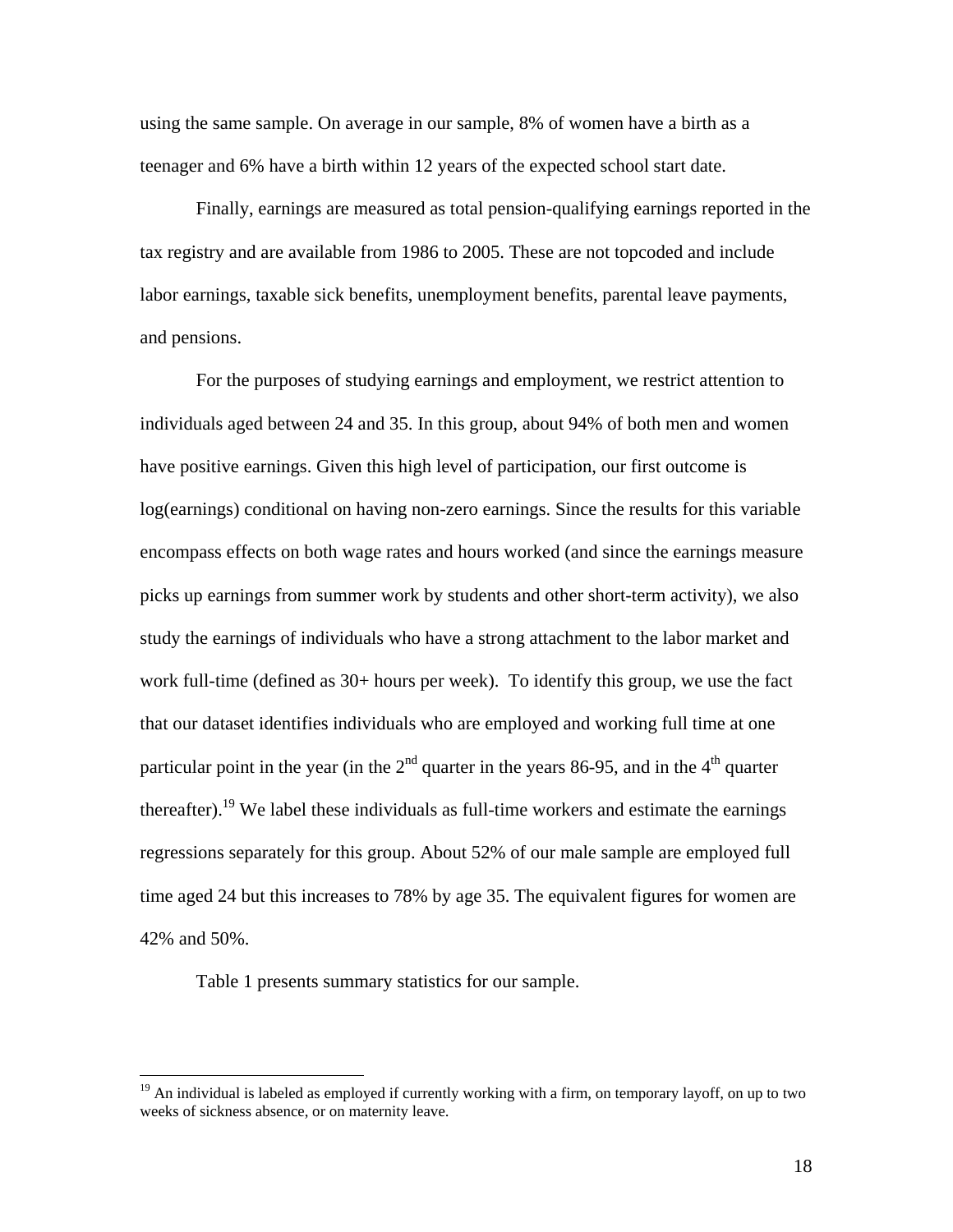### **6. Results**

### *First Stage Estimates*

 $\overline{a}$ 

 In Norway during our sample period, the legal rule was that children must start school in the year they turn 7. In practice, compliance with this rule was almost perfect for the cohorts we study. (Appendix Table 2 shows compliance rates by birth year for cohorts born 1962-1988.)<sup>20</sup> This is not surprising as parents had to formally apply for an exception from the rule and the application had to be approved by health and school specialists as well as by the local government (Strom 2004). The high compliance rates are reassuring as they imply that our IV estimates can be interpreted as an approximation to the average treatment effect of school starting age rather than the usual LATE interpretation.<sup>21</sup>

 We report first stage estimates by gender in Table 2 for the full sample and for the discontinuity sample. Because the first stage estimates are quite similar across the particular samples used for different outcomes, for parsimony we have chosen to report first stages for the full set of cohorts born between 1962 and 1988. Using the full sample, the first stage coefficient on ESSA is .80 for men and .82 for women. These change very little when family fixed effects are added to the specification in column (3).

 As one might expect, compliance rates are lower for children born in December and January than for persons born during the middle of the year (see Appendix Table 3). This can be seen in the lower first stage estimate for ESSA when the discontinuity sample

<sup>&</sup>lt;sup>20</sup> Bedard and Dhuey (2006), using TIMMS data, show that in  $4<sup>th</sup>$  grade only 2% of Norwegians are not in the predicted grade given their month of birth and Strom (2004) reports that 99.5% of the 1984 cohort of Norwegian public school students in the 2000 PISA are in grade  $10$  (as they should be).<br><sup>21</sup> Consistent with recent popular press, we find that it is the better educated mothers who are more likely to

be noncompliers; however, counter to this anecdotal evidence on "redshirting", these mothers are actually more likely to start their children *early*. ("When Should a Kid Start Kindergarten?" New York Times, June 3, 2007)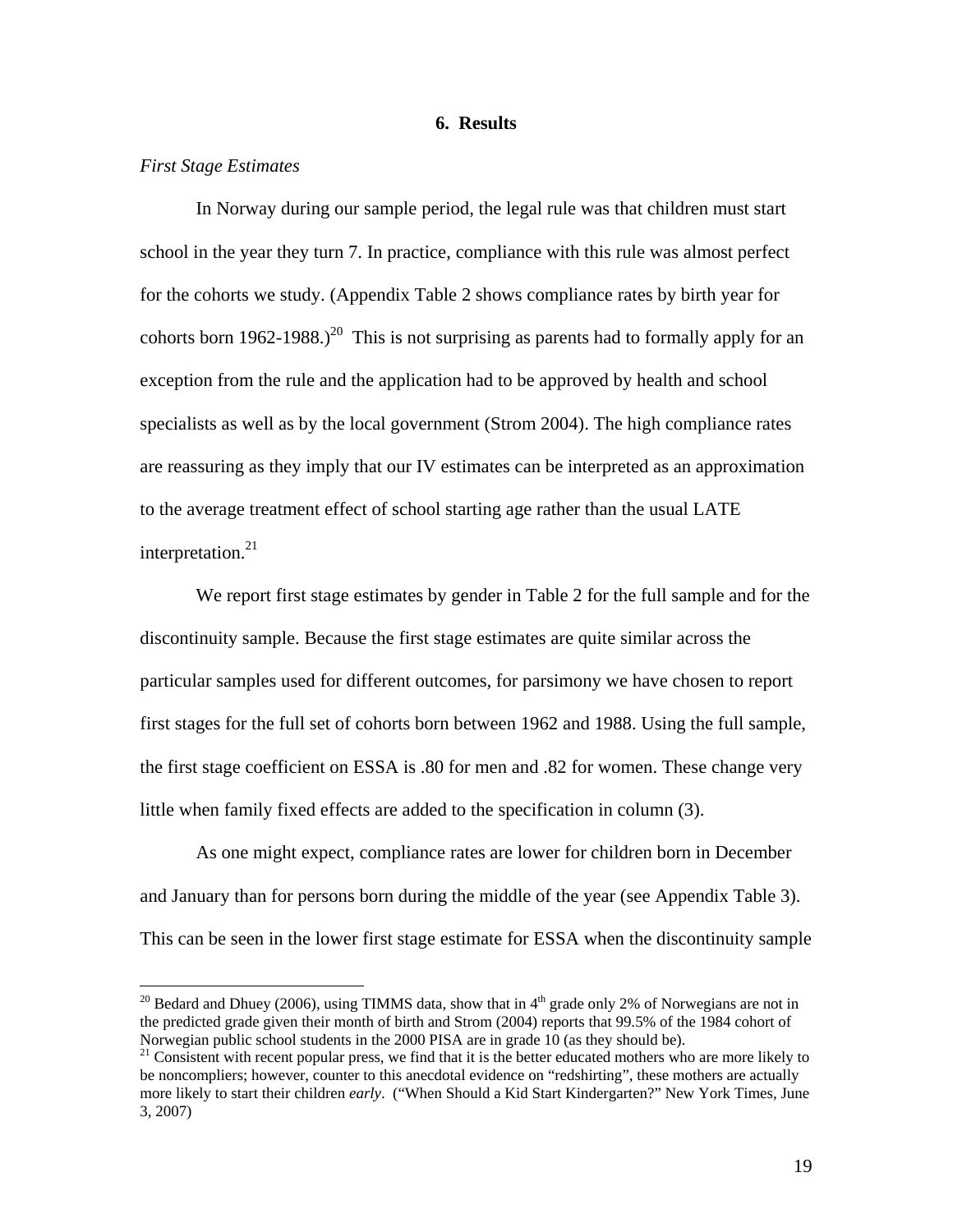is used (see column (2) of Table 2). However, even in this sample, the first stage estimates are about .75.

### *IQ Results*

Our results for IQ test scores are presented in Table 3 (we have this information only for men). We first present the OLS results (Column 1), which suggest that SSA has a large negative effect on military test scores. The coefficient of -.8 implies that going to school one year later reduces test scores by 4/5 of a stanine or almost half a standard deviation. In contrast, the OLS estimates suggest no impact of age at test, which runs counter to our prior that older boys score higher on tests. Of course, the OLS estimates may be suffering from selection bias, with less-able children having their school entry, and possibly their test-taking, delayed.

To address this issue directly, from this point forward we treat SSA and age at test as endogenous and use the 2SLS strategy described previously. In contrast to the OLS results, the 2SLS estimates show a strong positive effect of age at test on IQ. The estimate implies that being one year older when taking the test increases the score by about .22; this is one fifth of a stanine and about one tenth of a standard deviation. Additionally, the effect of SSA is still negative and statistically significant but is much smaller, suggesting that starting school a year later reduces IQ scores by about .06, about one twentieth of a stanine.

Taken together, the age-at-test and SSA coefficients provide a prediction of what one would obtain if a boy started school a year later and, as a result of taking the exam with his school entry cohort, took the exam a year later. In this case, the estimated SSA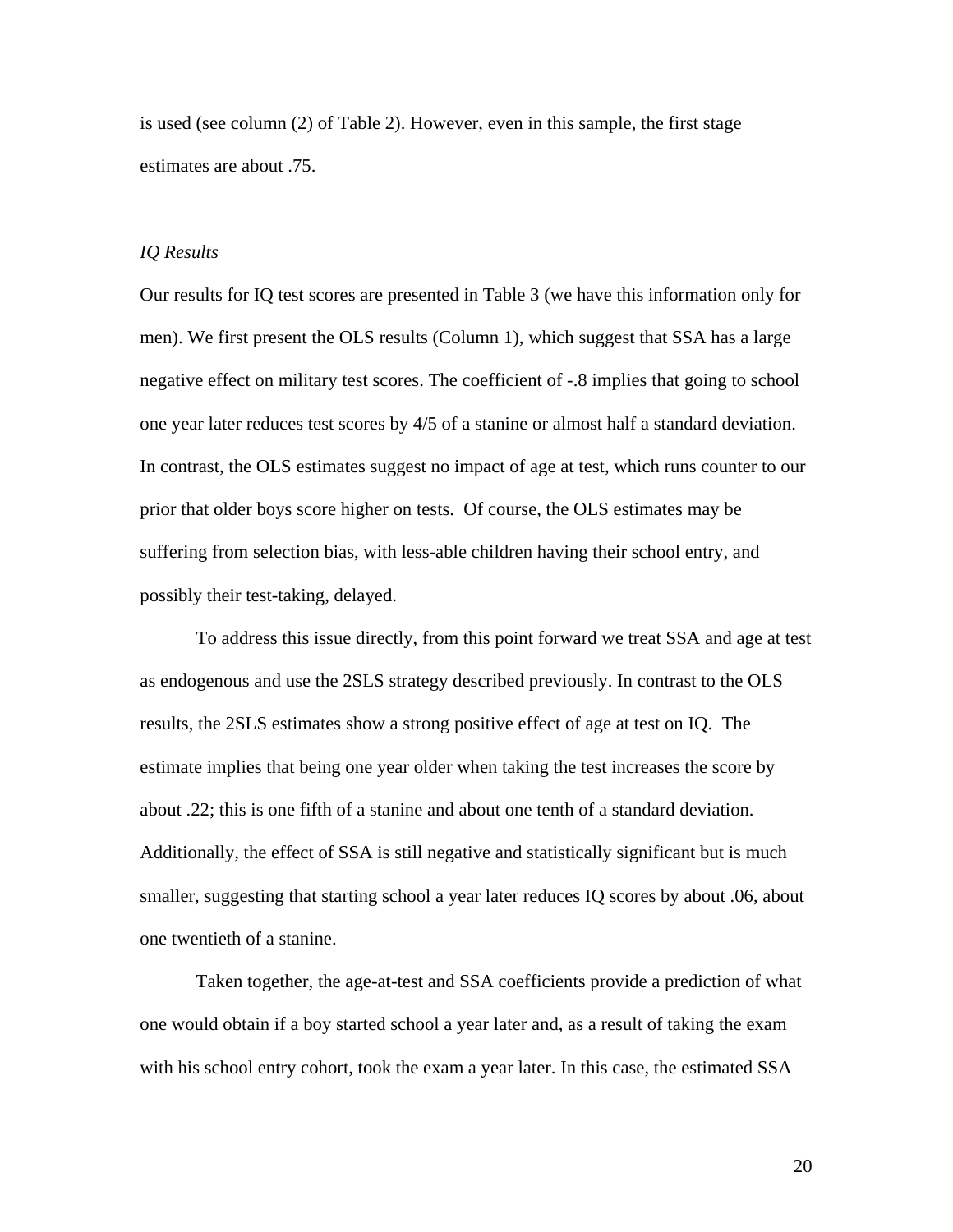effect would be the sum of the true SSA effect and the age-at-test effect. This equals .16, which is about 8% of a standard deviation. This is somewhat lower than the findings in the literature that use in-school tests (for example, using  $9<sup>th</sup>$  grade GPA in Sweden, Fredriksson and Ockert find a positive effect of SSA that is about 20% of a standard deviation). The smaller effect is unsurprising given that our test-takers are older and that the IQ tests probably measure fixed components of intelligence to a greater extent than in-school tests.

### *Robustness checks*

 In Columns (3) and (4) in Table 2, we investigate the robustness of our 2SLS estimates to alternative specifications. In Column 3, we focus specifically on individuals who are born in the months of December or January and hence are right around our point of discontinuity. By restricting the sample, it is clear where our identification is coming from. As expected, the sample size is greatly reduced and, though consistent with our earlier findings, the results are less statistically precise.

Finally, the fourth column includes family fixed effects estimates and controls for the birth order of the child. The number of observations is lower for these specifications because we exclude families in which there are not at least two boys with IQ scores. Again, the results are quite robust to using even within-family differences for identification. Apparently, there are no serious biases arising because of strategic birth timing by parents.

In Appendix Table 4 we report a set of alternative specifications to reassure that our findings are robust to specification. These include allowing the local linear trend to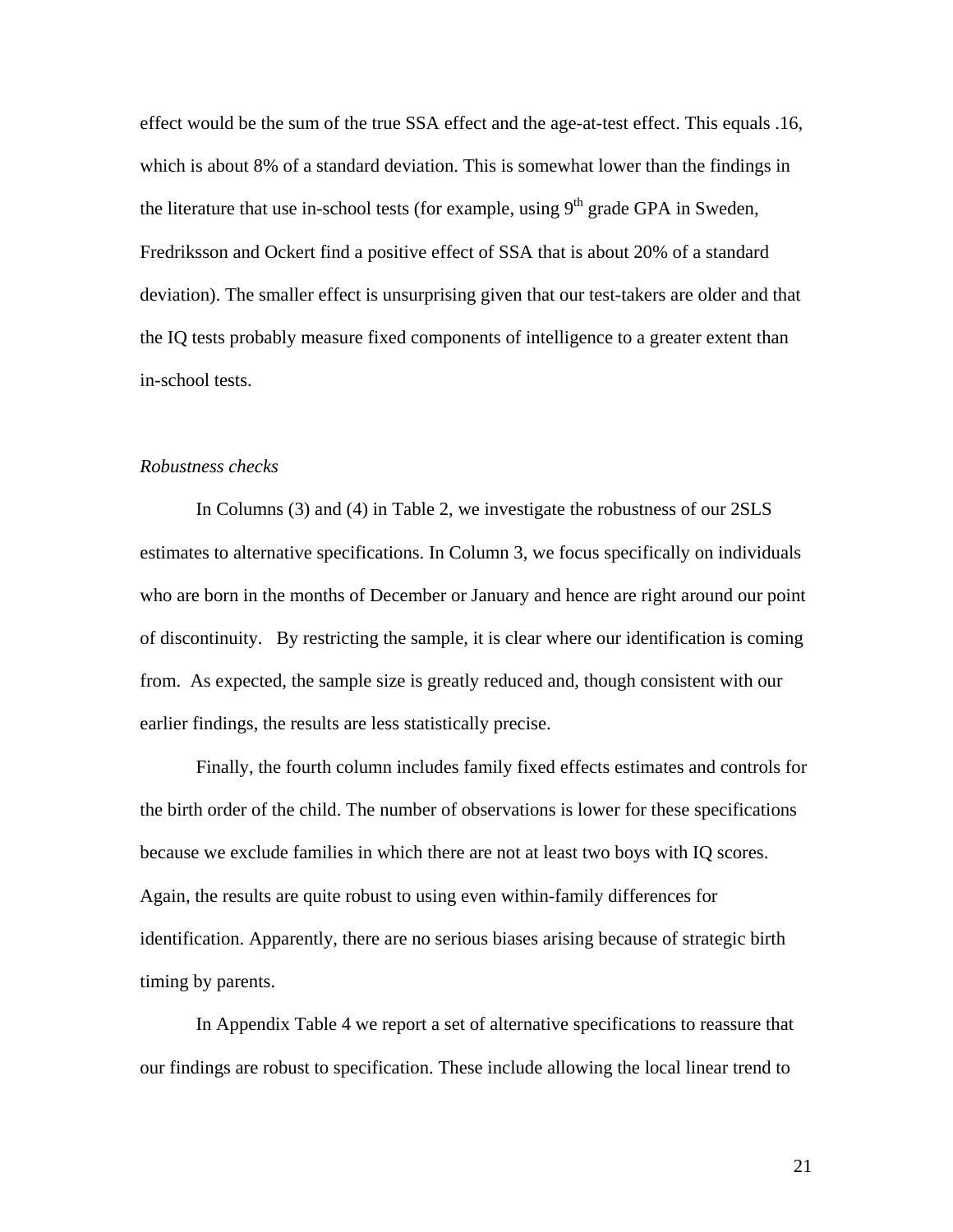be different for each birth year, including a quadratic local trend, allowing the local linear trend to change slope after January, including a quartic in cohort defined at the monthly level, and including controls for maternal education, birth order, and family size. None of these specifications provide appreciably different estimates and so we will focus on the 4 specifications in Table 3 for the remaining outcomes. $^{22}$ 

### *Is the SSA effect a time-in-school effect?*

1

 While the test is not administered in school (and is, in fact, unrelated to schooling), there are many individuals in our sample who have not finished schooling at the time of the test. In this case, the estimated school starting age effect will encompass the fact that later starters have spent less time in school (since, for example, among individuals who ultimately complete college, those who started a year later will have not only a later school starting age but one year less of education at the time of the test.)<sup>23</sup> To test the sensitivity of our results to this, we break our sample into those who, ex post, actually were finished with their schooling at the time of the test (i.e. those who have ten or fewer years of education in 2006) and those who have not completed their education at the time of the test (i.e. those who have at least twelve years of education in 2006).<sup>24</sup>

 One potential problem with this approach is that completed education may be endogenous because SSA influences educational attainment. However, as we will see in

 $^{22}$  While we do not report them, we have carried out similar specification checks for the other outcomes and found those estimates to be similarly robust to specification.

 $^{23}$  Leuven et al. (2006) find little evidence that time in school matters for Dutch Kindergarten children.

<sup>&</sup>lt;sup>24</sup> Among those who ultimately completed 12 years of education, we are observing a mix of those who did and did not complete their education at the time of the test – in almost all cases, persons with 12 years of education who are born in January and so start school late had not finished schooling at the time of the test.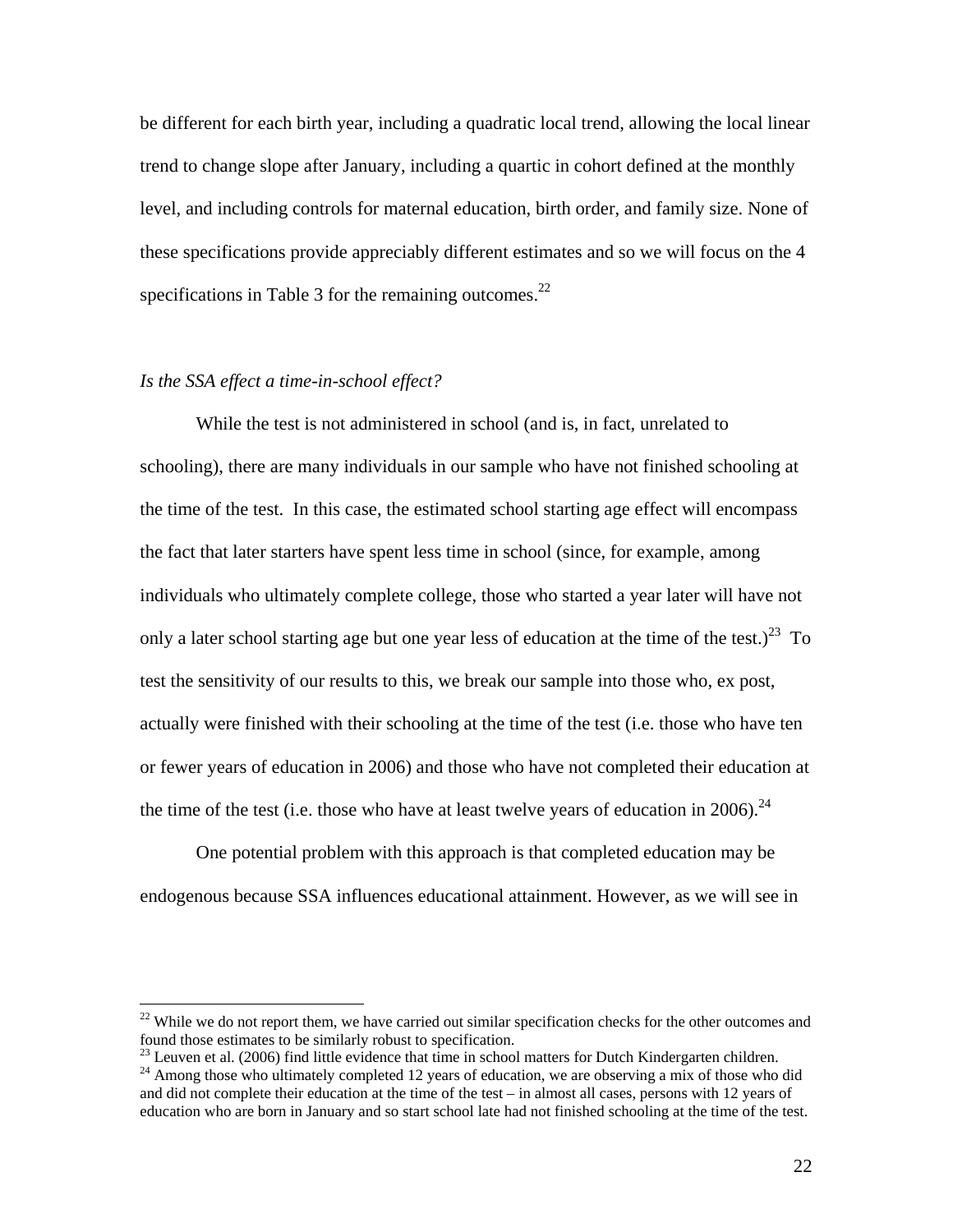the next section, there is no evidence in our data that educational attainment of men is affected by SSA.

These results are presented in Columns 5 and 6 in Table 3. When we restrict the sample to cases where both early and late starters are finished education by the time of the test, we get no statistically significant effect of school starting age and a slightly smaller (but still statistically significant) effect of age at test. Given that we have found relatively small effects of SSA on IQ in earlier specifications, this is consistent with even these small effects being largely explained by the fact that early-starters have more schooling at the time of the test (given that effect goes away in the sample where those with an earlier starting age have no education advantage). The estimates also suggest that a small proportion of the estimated age effect is actually a time-in-school effect.<sup>25</sup>

### **Other Outcomes**

We are also able to examine the role of school starting age on a number of other longer-run outcomes. These include education, earnings, and teenage childbearing. *Education* 

There are a number of mechanisms through which school starting age can affect educational attainment. Costs and benefits of schooling may vary with SSA as they are influenced by how effectively skills are being learned in school. For example, to the extent that older children may do better in school, this could have positive spillover effects onto educational attainment. On the other hand, because later starters will be older

 $25$  Note that we are attributing the difference in the estimated effect of SSA to time in school and not to heterogeneous treatment effects by educational attainment.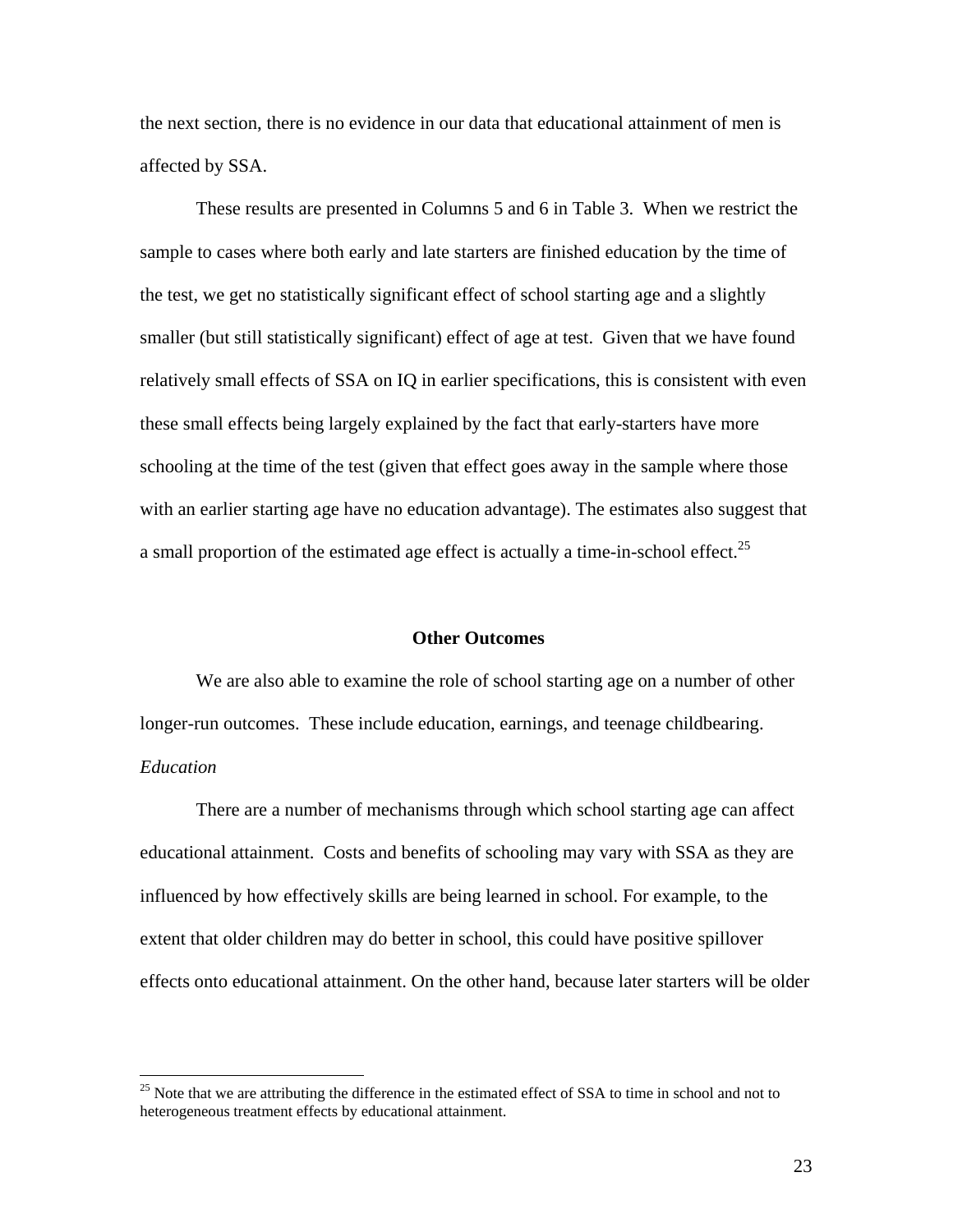at any educational level, their time horizon to recoup educational investments will be shorter and this will tend to depress demand for education.

In the returns to education literature, Angrist and Krueger (1991) first used quarter of birth (as a proxy for school starting age) as an instrument for educational attainment acting through compulsory schooling legislation. (Students had to remain in school until a certain age; those who started school younger would have more schooling at the time of dropping out.) However, in the Norwegian case, compulsory schooling is based on years of school completed and not age, so this is not relevant.

Table 4 presents the education results separately for men and women. As with IQ, Column 1 has OLS results, Column 2 has 2SLS estimates using the full sample, Column 3 has 2SLS estimates using the December and January subsample, and Column 4 has 2SLS estimates with family fixed effects and birth order controls.

 For men, the OLS estimates are strongly negative. However, as before with IQ, there is little evidence of a causal effect of school starting age on educational attainment for men, with 2SLS estimates being very small and statistically insignificant in both the full and discontinuity samples. The only significant effect of SSA for men is in the family fixed effects specification which shows a negative effect of -.06. This is not a large effect as it implies that starting a year later reduces education by one year for about one person in twenty.

 The results for women are quite similar. The OLS effect of SSA is large and negative but the 2SLS specifications give small and statistically insignificant effects. The exception is that the estimate from the discontinuity sample is statistically significant at .07 (.03). While this is positive, it is still of modest size. Overall, the evidence for men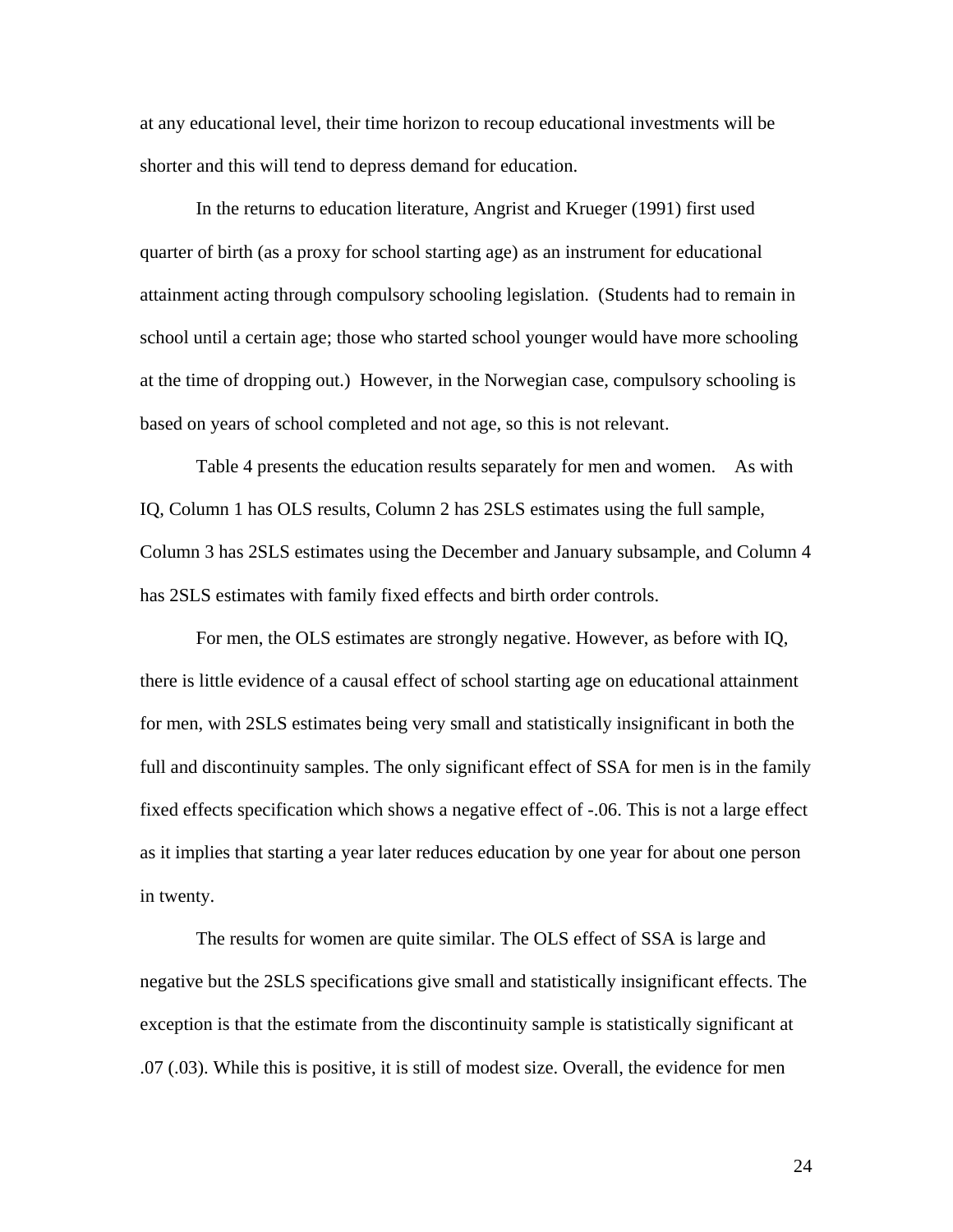and women suggests that SSA has at best very small impacts on completed years of education.26

### *Timing of First Birth*

 $\overline{a}$ 

 Motherhood at young ages has been associated with many long-term economic and health disadvantages such as lower education, less work experience and lower wages, welfare dependence, lower birth weights, higher rates of infant mortality, and higher rates of participation in crime (Ellwood, 1988; Jencks, 1989; Hoffman et al., 1993; Kiernan, 1997). There is an ongoing debate as to the extent that these adverse effects of teen childbearing are truly caused by having a teen birth rather than reflecting unobserved family background differences. (See Hotz, McElroy, Sanders 2005 for an example). However, as a policy matter, efforts to reduce the rate of teen childbearing are often considered as a strategy to improve the life chances of young women.

 There are at least three reasons we might expect early fertility to be impacted by school starting age. First, since it is likely to be quite costly to be in school as a young mother, starting school later may be associated with a postponement of fertility. This has been called the "incarceration effect"; while women are in school, they do not have the desire/time/opportunity to have a child. Second, since education increases human capital, additional schooling may make you "smarter" and hence decide to postpone childbearing; this might imply that later starters (who have less education at any particular age) are more likely to have children at a given age.<sup>27</sup> Finally, it is likely that a major effect of

 $26$  We have also studied whether the individual has at least 12 years of schooling as the outcome variable and found very similar results.

 $27$  Black, Devereux, Salvanes (2008) discuss these mechanisms in the context of the effects of compulsory schooling laws on teenage fertility.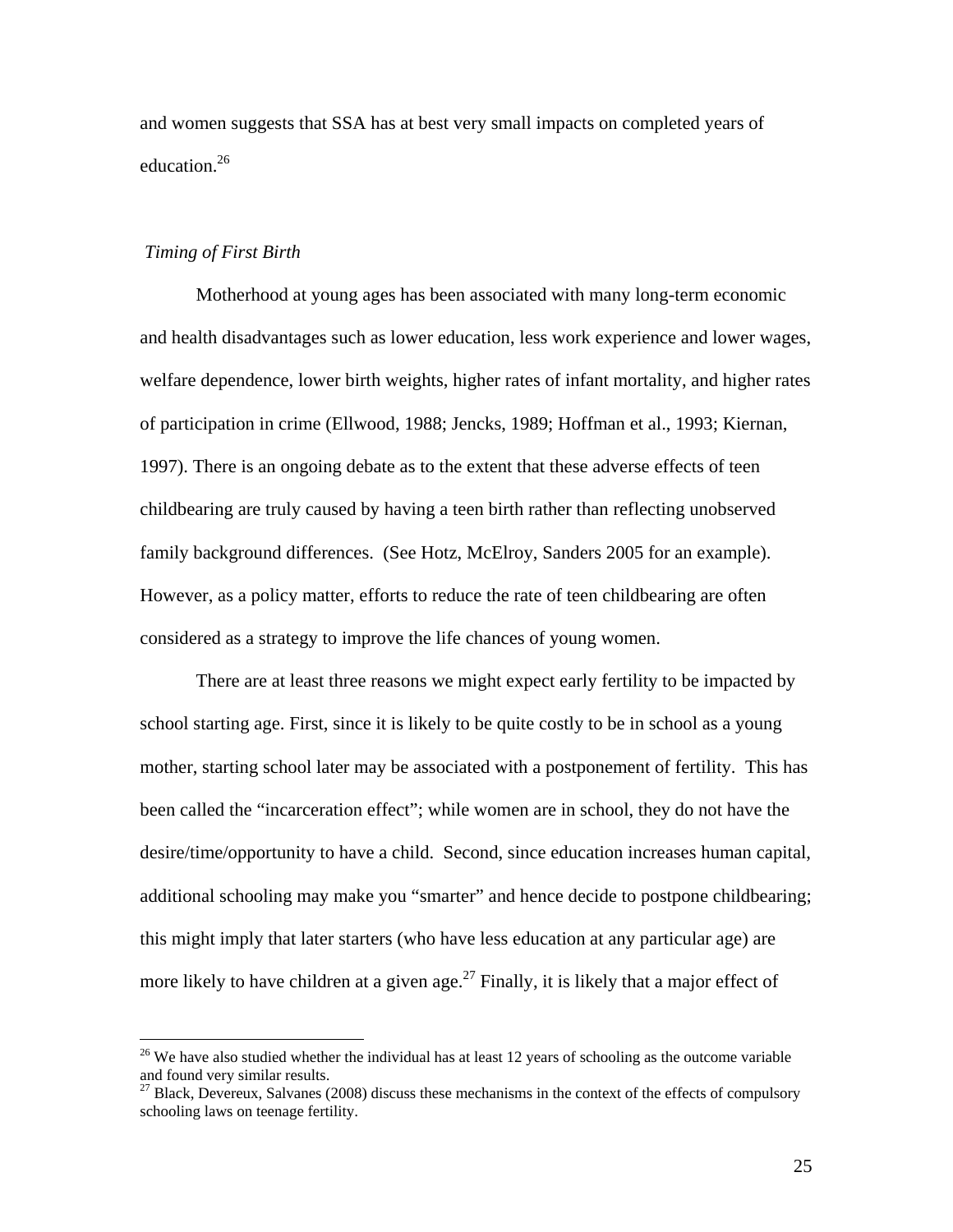starting school young is that the child's peer group is older than it would otherwise be. Therefore, young starters may be more likely to engage early in adult-type behaviors such as drug taking and sex.<sup>28</sup> While we don't observe these behaviors directly, childbearing at young ages signals sexual activity.

The first panel of Table 5 presents the results for the indicator whether or not a girl had a birth as a teenager (less than 20 years old) and the second panel presents the results for the indicator whether she had a birth within 12 years of her expected school starting age. The OLS estimates suggest a small positive effect of SSA on teen childbearing. However, when we use 2SLS, we find a statistically significant negative effect of school starting age on teenage pregnancy for both the full sample and the discontinuity sample, and the coefficient is about  $-0.018$  in both specifications.<sup>29</sup> This implies that a three month increase in school starting age reduces the probability of teenage pregnancy by approximately 0.5 (.25\*.018\*100) percentage points. While the family fixed effects estimate is smaller at -.008, it should be noted that it is quite imprecisely estimated, with the standard error of .008.

When we instead consider the effect on the probability of having a birth within 12 years of the expected school start, the OLS effect of SSA is .019 (.002). The 2SLS effects of SSA are also positive and even larger: about .04 - .05. A three month increase in school starting age will increase the probability of a birth within the first 12 years of school by about 1.2 (.25 $*$ .05) percentage points. The family fixed effects estimate is also

<sup>&</sup>lt;sup>28</sup> This argument is similar to that of Argys et al. (2006) who suggest that higher birth order children are more likely to engage in risky behaviors at young ages because they are influenced by their older siblings. Also, Black, Devereux, and Salvanes (2005) find that higher birth order women in Norway are more likely to have births as teenagers.

<sup>&</sup>lt;sup>29</sup> We have verified that the average derivatives of the reduced forms from probit models are very similar to the linear probability estimates and have similar sized standard errors.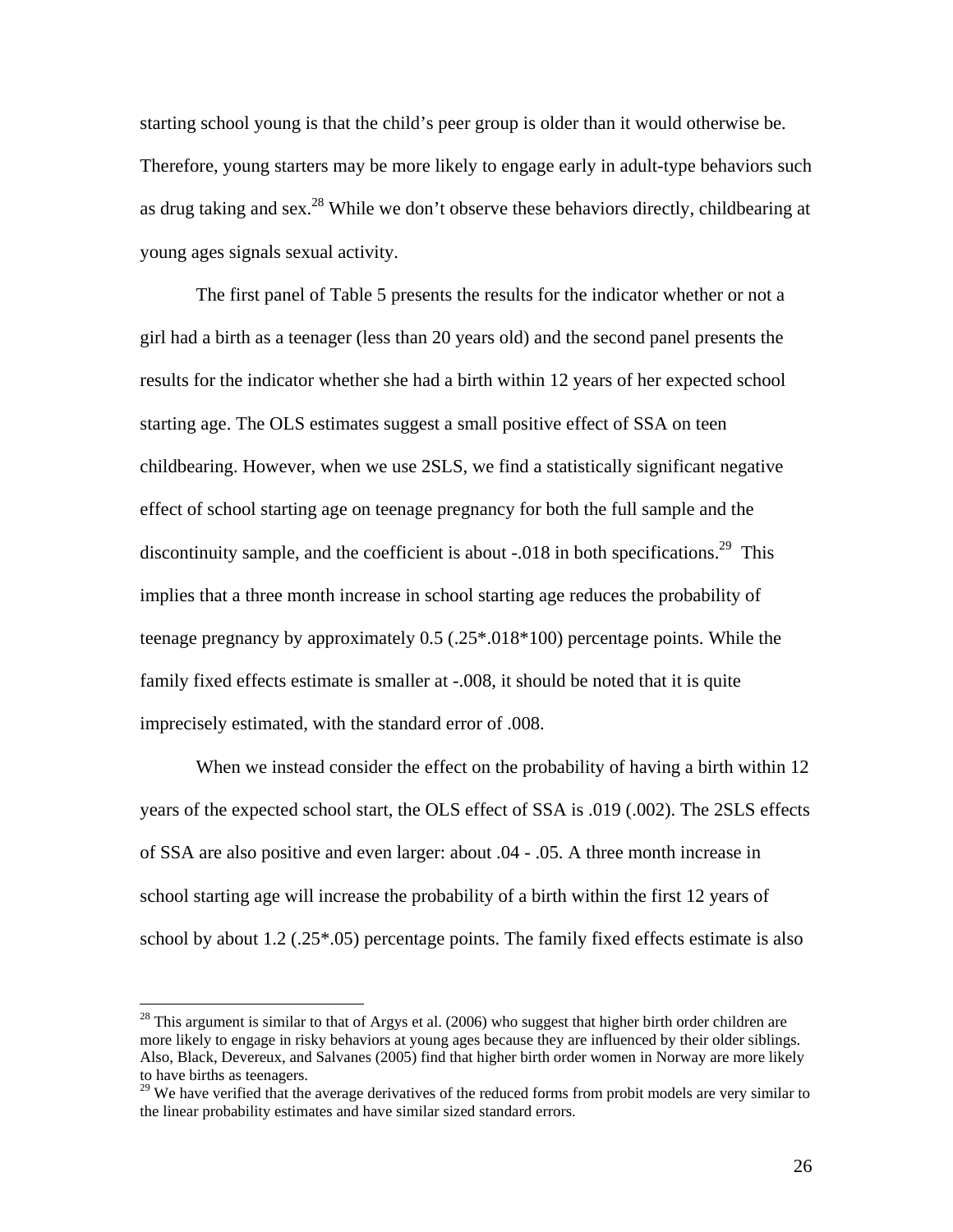about this size. The main reason for this large positive effect is that, 12 years after the ESSA, January-borns are almost one year older than December-borns and age is a prime determinant of fertility. Our estimates suggest that, although starting school older does reduce teenage pregnancy, it still increases the probability that a girl will interrupt her schooling to have a baby.

### *Earnings*

For simplicity, assume that earnings depend on (1) labor supply, and (2) the wage rate. At age 24, some Norwegians are still in full time education and performing little paid work. Thus, at these young ages, labor supply differences are particularly important. Because early starters tend to finish schooling a year earlier, this is a major reason they should have higher earnings at young ages. At older ages (late 20s on) most individuals are working so differences in wage rates are probably the dominant reason for earnings differences. Since wages depend on human capital, they depend on skills acquired up to the end of schooling, and skills developed through work experience after schooling.

Given that, empirically, there is little impact of starting age on schooling attainment or IQ scores, the biggest effect of SSA on earnings probably comes from the fact that early starters tend to have more work experience at any age. Since age-earning profiles are concave, this should imply that the effects of starting later get more positive (or less negative) as people get older. For this reason, we exploit the fact that we have panel data on earnings from 1986 to 2005 in order to examine how SSA effects change with age. To follow persons from age 24 (when some have not finished schooling) to 35 (at which point the marginal value of a year of extra labor market experience should be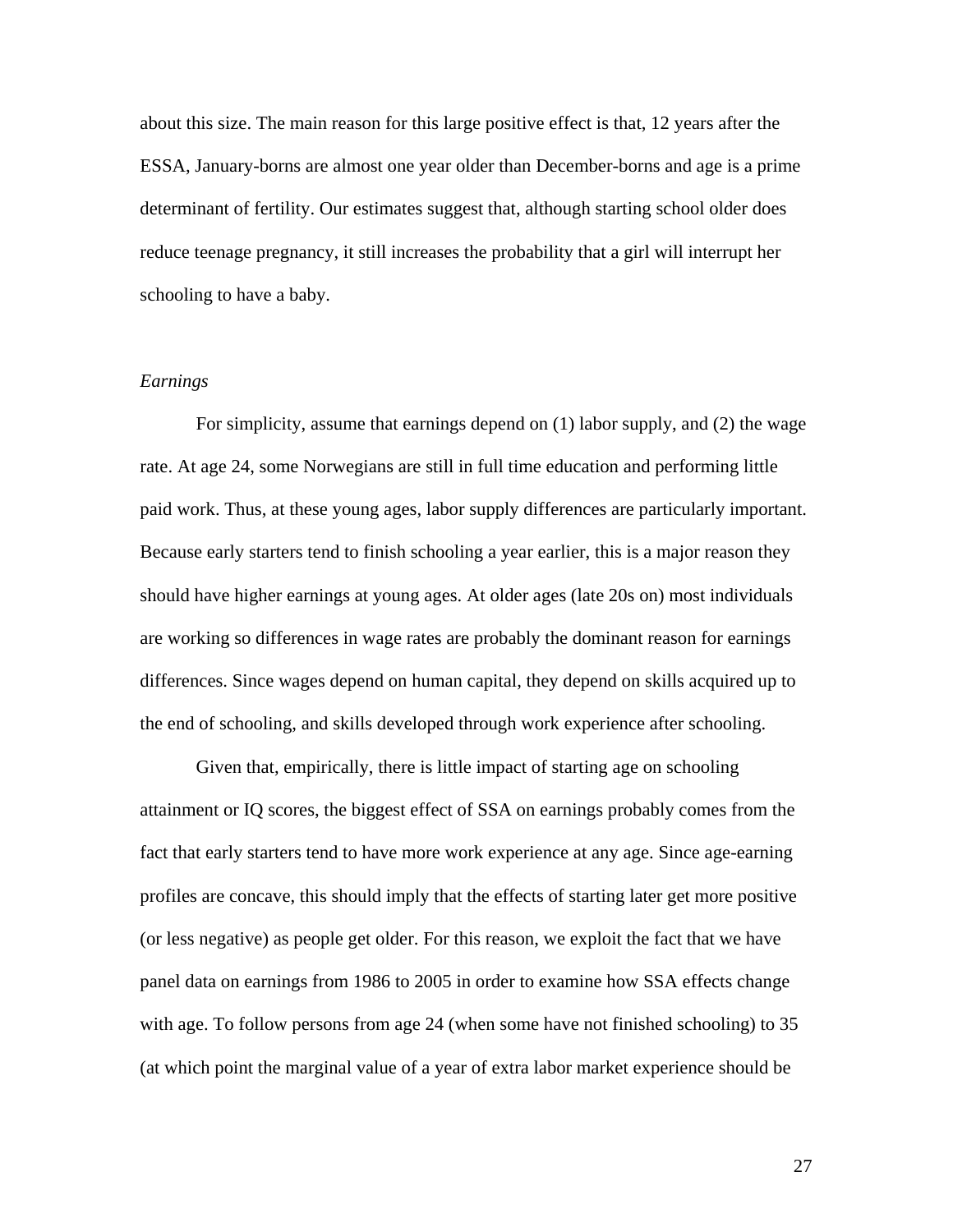getting low), we use a sample born between 1962 and 1970. Notice that a crucial feature of our data is that we can follow cohorts (and even individuals) as they age and so can distinguish between cohort and age effects. In contrast, in their Swedish study, Fredriksson and Ockert (2006) have only 1 year of earnings data and so cannot make this distinction.

For maximum flexibility, we estimate separate regressions by age for all specifications. One potential problem is that earnings may be generally higher in a particular year because of, for example, favorable economic conditions. As a result, we do not want to compare earnings in one year for December-borns to earnings in a different year for January-borns. So, as before, we redefine a birth year to include people born between July 1 and the following June and measure earnings for all individuals in the redefined birth year at the same time.

As mentioned earlier, we study the earnings of all labor market participants and the earnings of full time employees in an effort to distinguish labor supply from wage effects. We present the same four specifications as before for both log earnings of all individuals with positive earnings (Table 6 for men and Table 8 for women) and log earnings of full time workers (Table 7 for men and Table 9 for women). We run each regression by age and the reported coefficients are the effect of SSA on log of earnings. The estimated SSA effect gives the effect of school starting age conditional on age so (assuming no effect of SSA on educational attainment) can be interpreted as the benefit of spending a marginal year before starting schooling rather than after finishing schooling.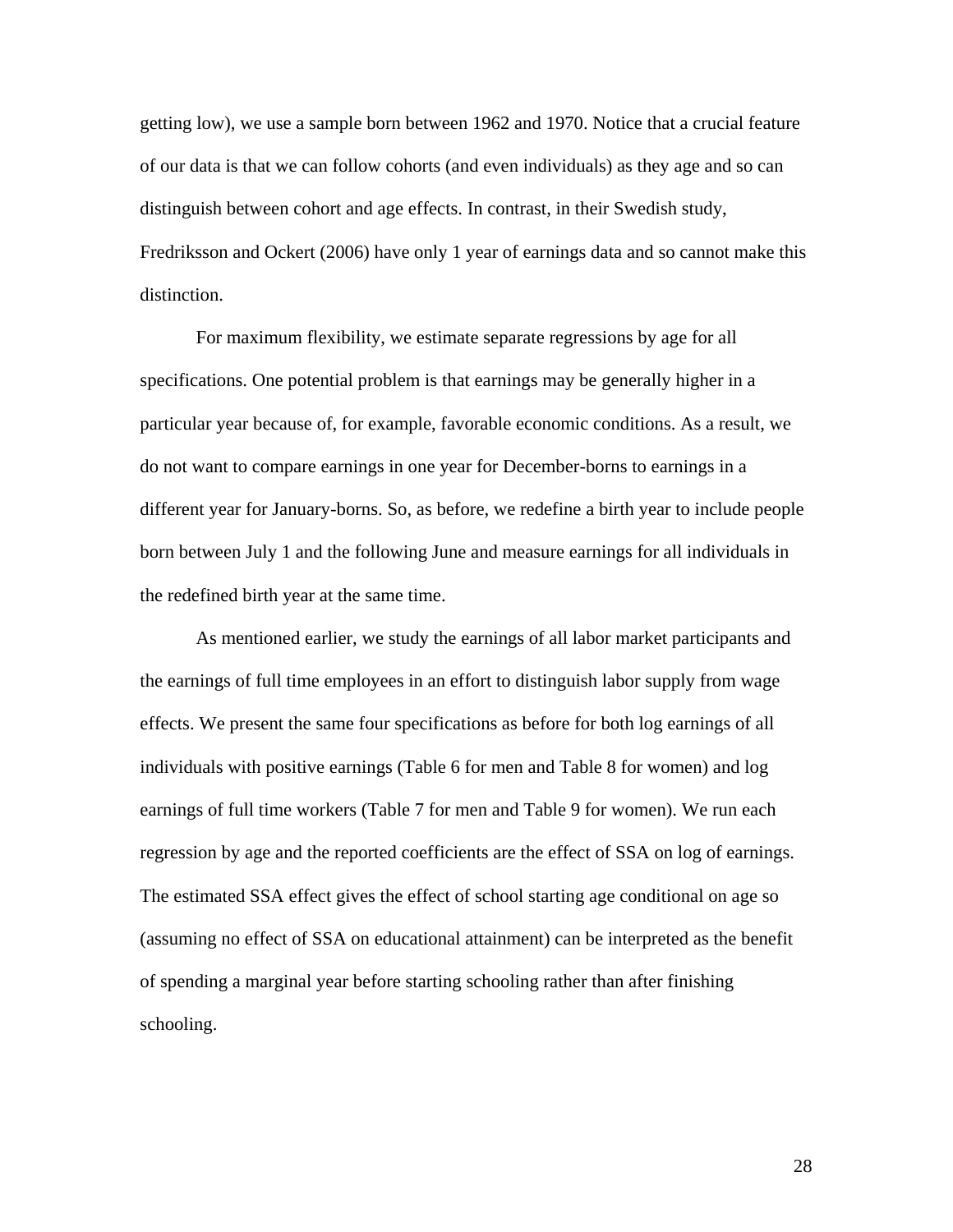The OLS estimates for men are negative, and the negative effect gets larger as men get older. This is inconsistent with the effects of SSA wearing off with experience but is probably explained by the fact that earnings at older ages provide more information about skills and late starters are negatively selected. Unsurprisingly the 2SLS estimates are very different. For men, the main finding is that higher SSA leads to lower earnings until about age 30. This is true both for all earnings and for the subsample of full-time workers. The negative effects of SSA are greater in the discontinuity sample than in the full sample but for the most part the differences between methods are not very large.<sup>30</sup> Quantitatively, the initial negative effects are larger (about 10% at age 24) when all earners are included than when only full-time workers are included (about 5% effect at age 24). This is consistent with much of the earnings impact coming through differential labor supply, with older school starters working fewer hours at younger ages. The estimates for women in their 20s are generally similar to those of men but are less precisely estimated.

 After about age 30, the 2SLS estimates for both men and women become close to zero and are almost always statistically insignificant. Given the large sample sizes, the estimates are quite precise and we can be confident that there is no large effect of school starting age on earnings in either direction once men or women are in their mid- $30s$ .<sup>31</sup>

 Figure 1 presents a visual representation of the estimates (and the upper and lower confidence intervals) from the 2SLS all-male workers specification. At age 24, the

<sup>&</sup>lt;sup>30</sup> We expect the estimates using the discontinuity sample to be a little more negative at early ages because when we use that sample we do not account for the fact that December-borns are one month older than January-borns when earnings are measured.<br><sup>31</sup> In our standard 2SLS specification, we estimate both the SSA effect and the linear trend. The linear trend

gives the value of an extra month of age, conditional on SSA, and so is the return to potential experience provided there is no cohort effect conditional on the year of birth dummies. While we do not report the estimates, we have verified that by age 35, the coefficient on the linear trend also becomes negligible and statistically insignificant. This is consistent with the return to experience being close to zero by that age.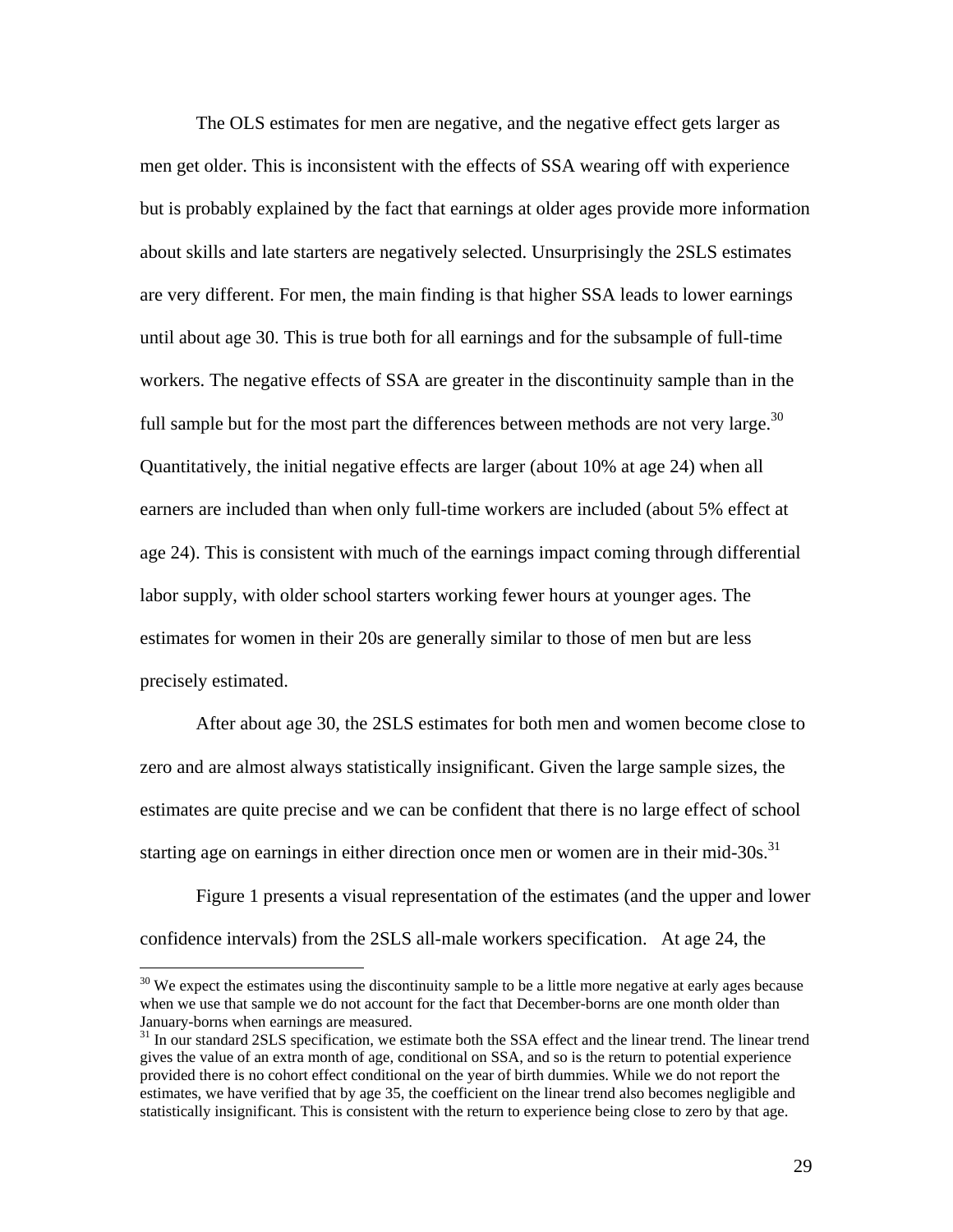effect on male earnings is particularly large, being about 10%. However, this negative effect disappears relatively quickly and by age 32 is almost gone. Figure 2 plots the estimates for full time male workers. Figures 3 and 4 provide the analogous picture for women. $32$ 

 The fourth rows in Tables 6-9 provide family fixed effects estimates for log earnings. The numbers of observations are lower in these rows as we have omitted cases where there are not at least two observations from the same family in a particular regression. For men the fixed effects estimates are somewhat imprecise but are broadly similar to the other 2SLS estimates. The fixed effects estimates for women are not very informative, as the standard errors become quite high.

### *Additional Robustness Check*

 $\overline{a}$ 

In Figures  $5 - 10$ , we plot the estimates on the month of birth dummies from regressions that simply regress the outcome variable on the month of birth of the individual and the year of birth dummies.<sup>33</sup> These are essentially descriptions of the reduced forms underlying our earlier 2SLS estimates. The January effect is normed to zero in all figures. These figures provide a simple description of the raw data that provides intuition for the model estimates. It is important to remember that each point in the figures is an estimate and so much of the variation can be attributed to sampling error. Even still, the reduced form effects of ESSA underlying our 2SLS estimates are clearly

 $32$  One might still be concerned that 35 is too young an age to cease the analysis. We have information on ESSA, but not SSA, for cohorts born between 1950 and 1962 and we have used the 1950-1965 cohorts to estimate the reduced forms all the way from ages 22 to 40. As can be seen in Appendix Figures 2 and 3, the ESSA effect between 36 and 40 is always close to zero and never statistically significant. Given the generally high compliance rates, this suggests the SSA effect is also very small for these ages.<br><sup>33</sup> We do not have an analogous figure for IQ because, given the age-at-test effects, there is no clear

relationship between month of birth coefficients and the estimated SSA coefficient.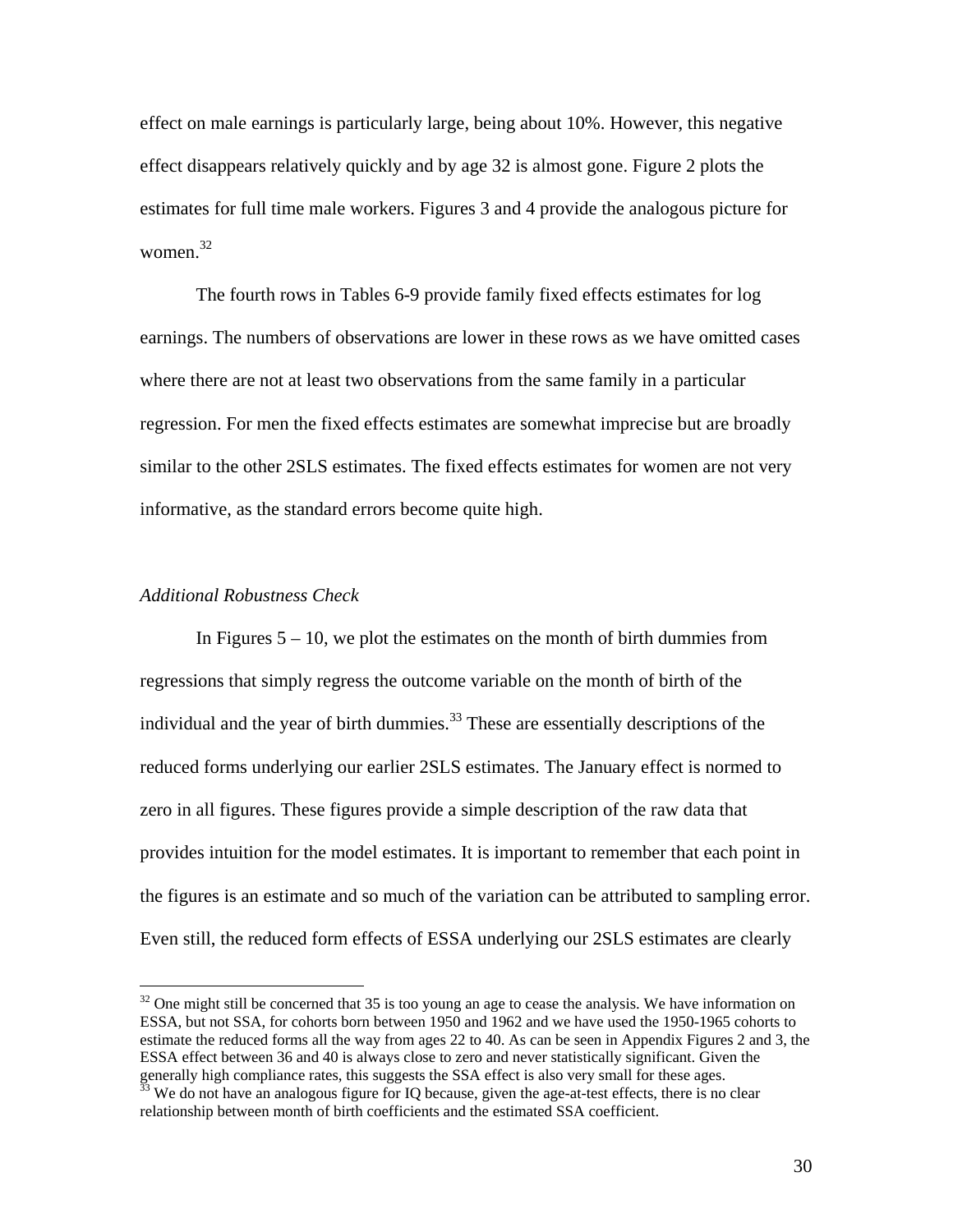visible for teen pregnancy and for earnings at age 24, as the jump between December and January is very apparent. On the other hand, the basis for finding no SSA effect on male education and earnings at age 35 is also obvious, as there is no jump between December and January for these outcomes.

### **Heterogeneous Effects of SSA**

 One concern might be that, by looking at the entire sample, we are missing important differences across the distribution of children. One might expect the effects of school starting age to differ based on the family's characteristics. For example, children from poorer families may be more at risk and hence suffer most from being young in school; wealthier families may be able to better offset any negative school effects.

To examine this directly, we regress each outcome (by gender) on a variety of family background characteristics (mother's education, family size, and birth order) and obtained a predicted value for each individual. Using this predicted value as our index of family background (essentially just a weighted average of the three family background characteristics), we divide the sample into 4 quartiles and present the results separately for the first quartile, the second and third quartiles, and the fourth quartile. Table 10 presents these results.

 As can be seen, there is some evidence that the effects of school starting age are strongest for the most disadvantaged groups (note that, with the teenage pregnancy outcome, the highest quartile is the most disadvantaged, as the outcome is a negative one). This is particularly true with earnings at age 24 for both men and women and teenage childbearing for women.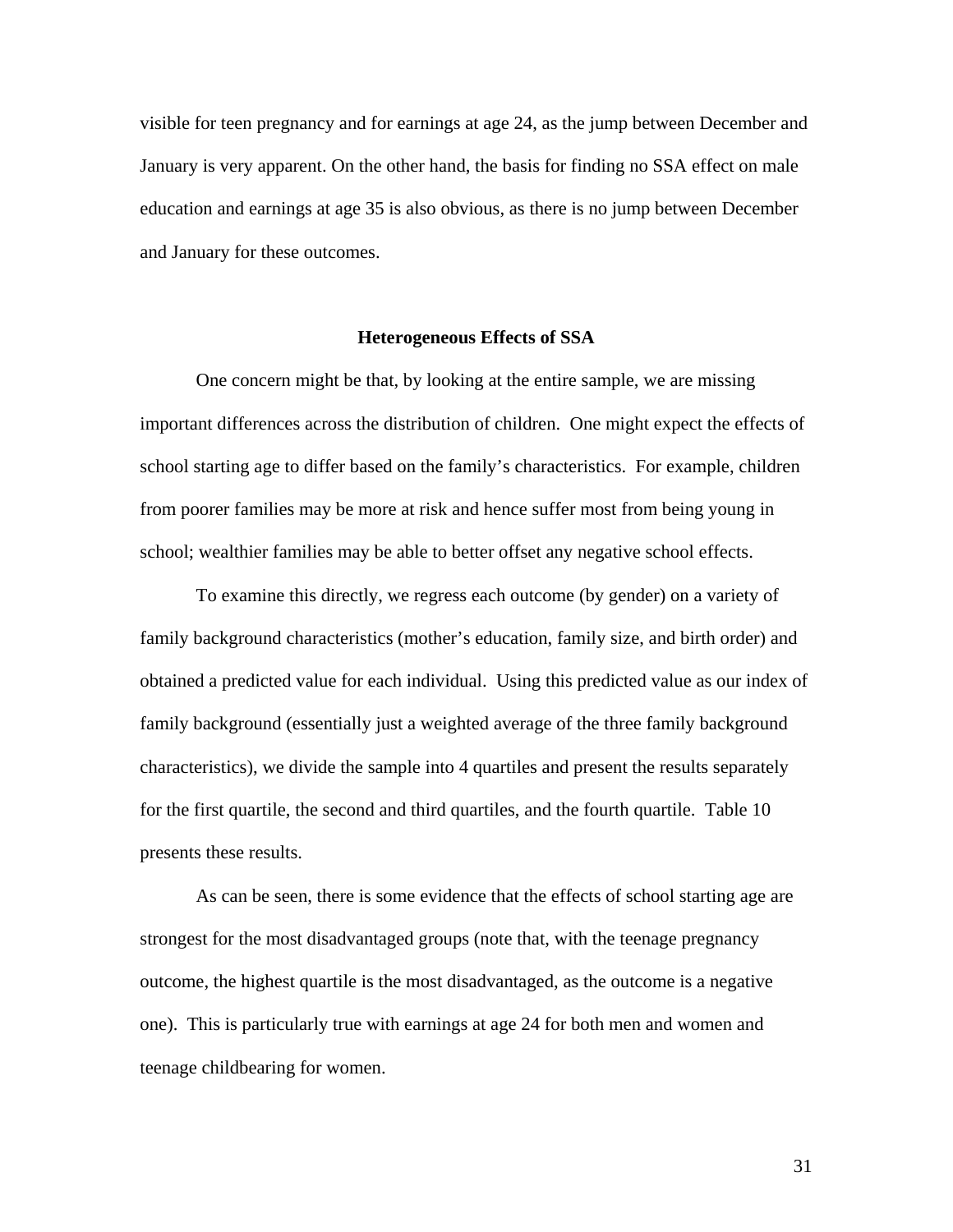### **7. Conclusions**

The literature has come to two broad conclusions about the relationship between school starting age and children's outcomes. First, much research has shown a consistent pattern that children who start school at older ages tend to score higher on in-school tests. The second broad conclusion in the literature is that, when tested at the same age, very young children score better on in-school tests if they started school younger and hence have spent more time in school. These findings suggest that school starting age may have significant effects on the outcomes of adults. In this paper we find that this is, for the most part, not the case. Despite the fact that the effects of SSA on in-school tests in Norway are as large as those in the U.S. (Bedard and Dhuey 2006), the long-run effects of SSA seem very modest. For men, there appear to be no long-term effects on education or earnings, and the effects on military test scores are very small when one allows for age-at-test effects. For women, there is little evidence of large impacts on educational attainment. An intriguing result is that starting early increases the likelihood of giving birth as a teen but reduces the likelihood of giving birth within 12 years of starting school. Overall, there is not much evidence to suggest that there are strong reasons for parents to hold their children out of school or to time the births of their children to influence school starting age.

The results also speak to the validity of starting age (or quarter of birth) as an instrument for educational attainment as used by Angrist and Krueger (1991). In Norway, individuals are required to stay in school for a particular number of years of school, not until a certain age. As a result, starting school at a different time will have no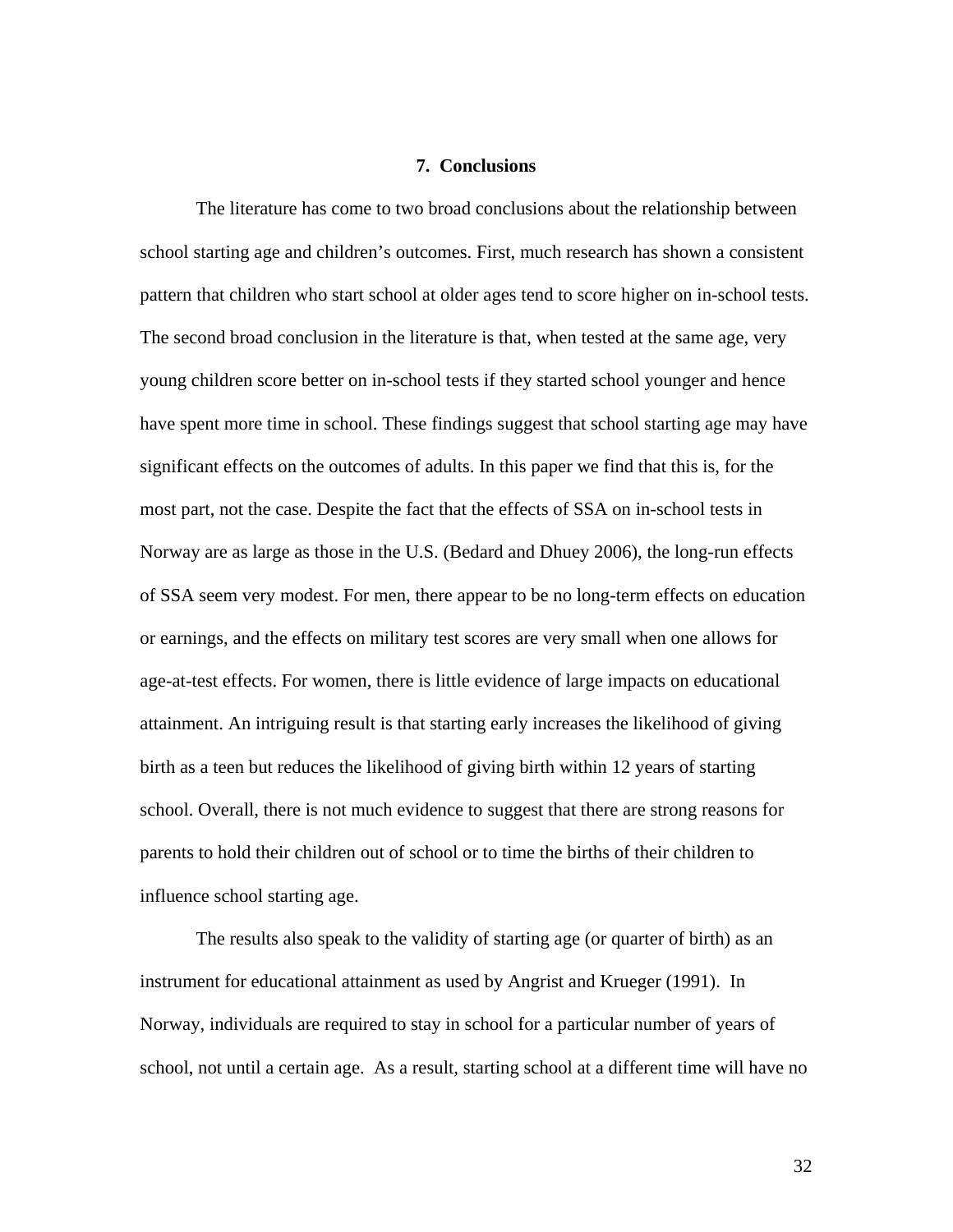effect on educational attainment through compulsory schooling legislation. Since we do not find longer-run effects of school starting age on earnings (once we consider a sample aged at least 30), school starting age or quarter of birth may be a valid instrument for educational attainment.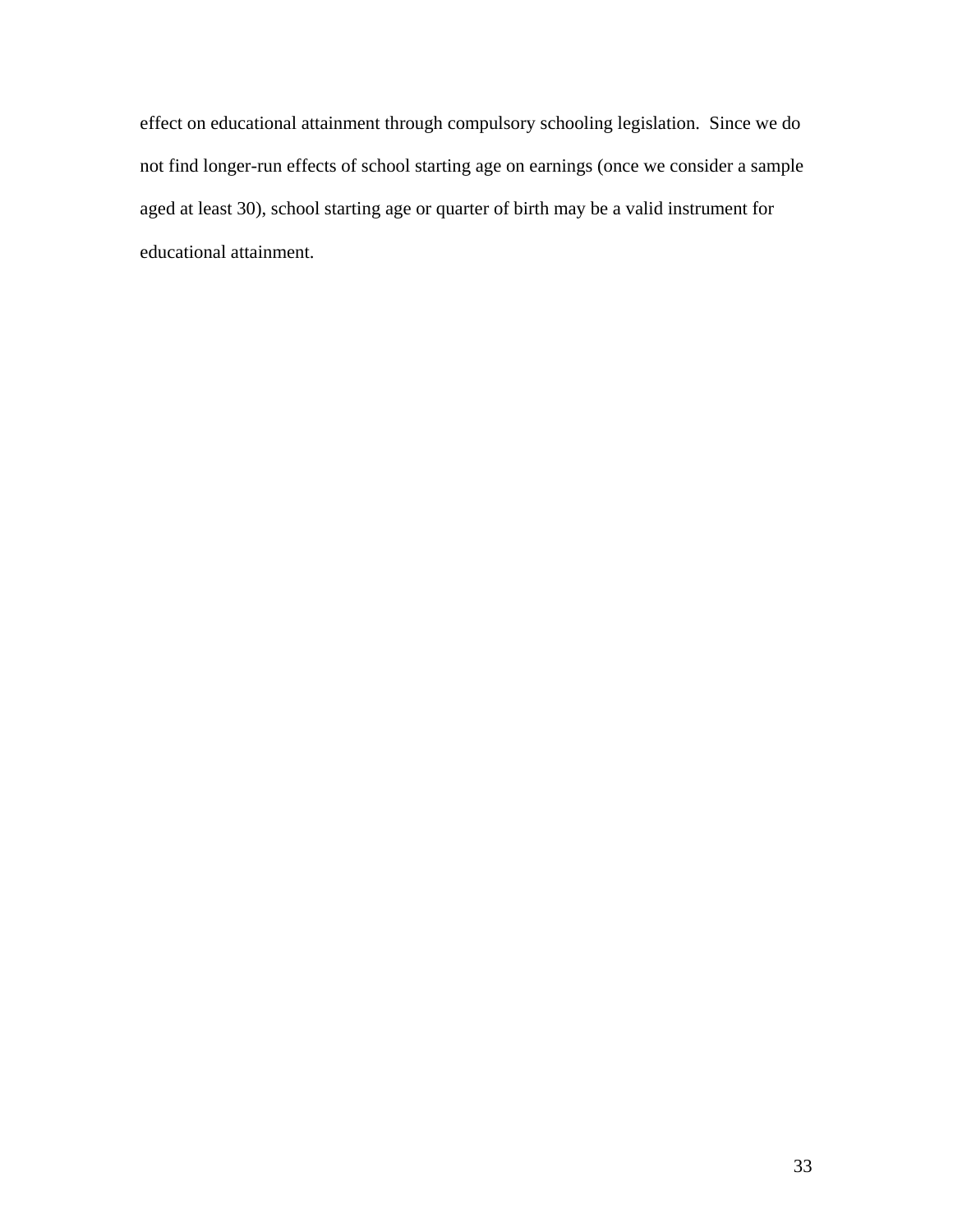### **REFERENCES**

- Angrist Joshua D. and Alan B. Krueger (1991). "Does Compulsory Schooling Attendance Affect Schooling and Earnings?," *Quarterly Journal of Economics*, 106, 979- 1014.
- Argys Laura M., Daniel I. Rees, Susan L. Averett and Benjama Witoonchart. 2006. "Birth Order and Risky Adolescent Behavior" *Economic Inquiry*, vol. 44, issue 2, pages 215-233.
- Bedard, Kelly and Elizabeth Dhuey. 2006. "The Persistence of Early Childhood Maturity: International Evidence of Long-Run Age Effects." *The Quarterly Journal of Economics*.
- Bedard, Kelly and Elizabeth Dhuey. 2007. "Is September Better than January? The Effect of School Entry Age Laws on Skill Accumulation." Working paper, August.
- Black, Sandra E., Paul J. Devereux, and Kjell G. Salvanes, "The More the Merrier? The Effects of Family Size and Birth Order on Children's Education," *Quarterly Journal of Economics*, CXX (2005), 669-700.
- Black, Sandra E., Paul J. Devereux, and Kjell G. Salvanes, "Staying in the Classroom and out of the Maternity Ward? The Effect of Compulsory Schooling Laws on Teenage Births," Forthcoming in *Economic Journal*, 2008.
- Bound, John and David A. Jaeger (2000). "Do Compulsory School Attendance Laws Alone Explain the Association Between Quarter of Birth and Earnings?", *Research in Labor Economics* XIX, 83-108.
- Cahan, Sorel and Nora Cohen (1989). "Age versus schooling effects on intenlligence development." *Child Development*, 60:1239–1249.
- Cascio, Elizabeth U. and Ethan G. Lewis. 2006. "Schooling and the Armed Forces Qualifying Test: Evidence from School Entry Laws," *The Journal of Human Resources* 41(2): 294-318.
- Cascio, Elizabeth U. and Diane Schanzenbach. (2007). "First in the Class? Age and the Education Production Function" NBER Working Paper #13663
- Crawford, Claire, Lorraine Dearden, and Costas Meghir. 2007. "When you are born matters: The impact of date of birth on child cognitive outcomes in England" Institute for Fiscal Studies Report.
- Cronbach, Lee J., *Essentials of Psychological Testing, 2nd Edition*, (London, UK: Harper and Row, 1964).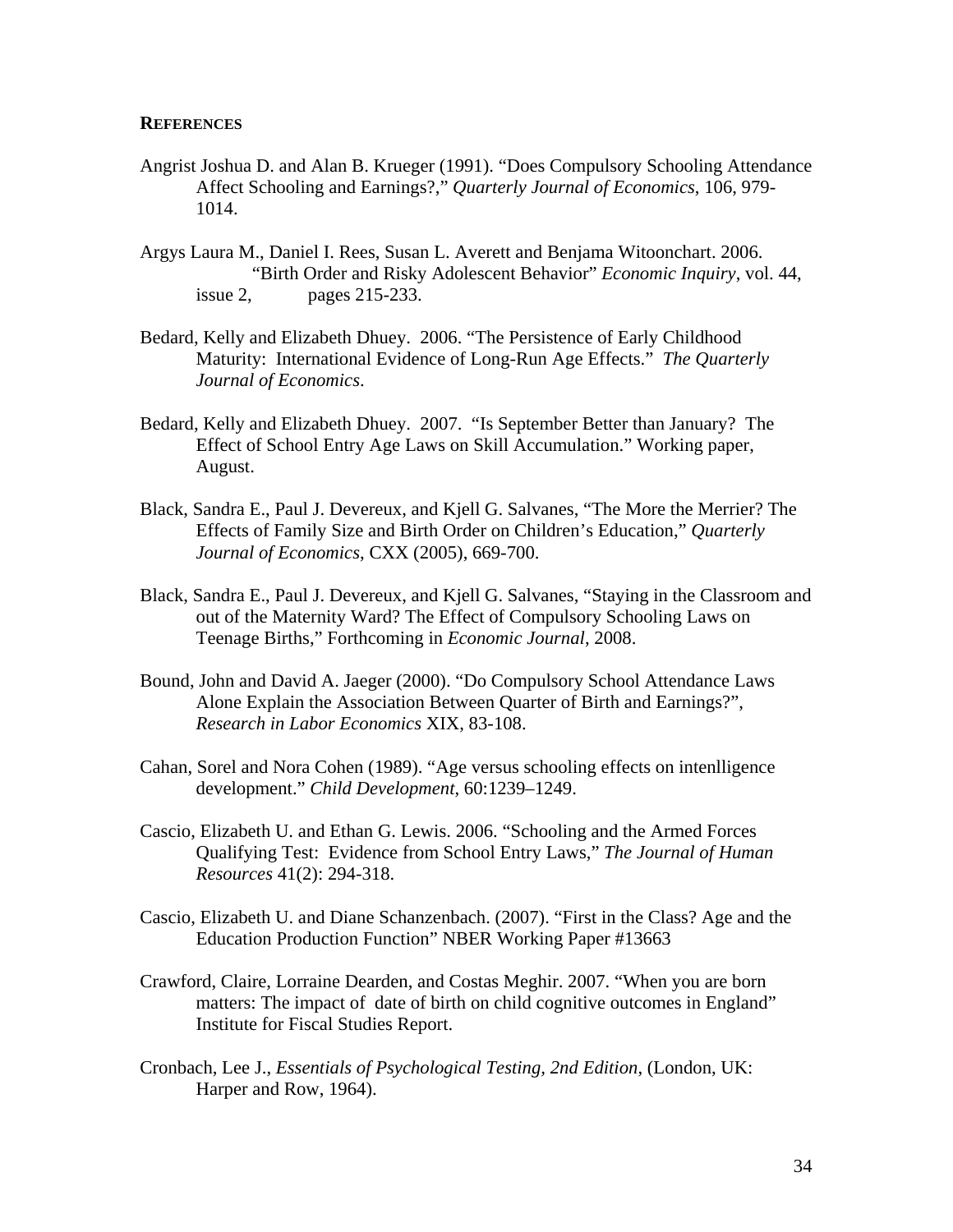- Datar, Ashlesha. 2006. "Does Delaying Kindergarten Entrance Give Children a Head Start?" *Economics of Education Review* 25: 43-62.
- Dobkin, Carlos and Fernando Ferreira. 2007. "Do School Entry Laws Affect Educational Attainment and Labor Market Outcomes?" Working Paper.
- Eide, Martha G., Nina Øyen, Rolv Skjærven, Stein Tore Nilsen, Tor Bjerkedal and Grethe S. Tell, "Size at Birth and Gestational Age as Predictors of Adult Height and Weight," *Epidemiology*, XVI (2005), 175-181.
- Elder, Todd E. and Darren H. Lubotsky. 2007. "Kindergarten Entrance Age and Children's Achievement: Impacts of State Policies, Family Background, and Peers." University of Illinois at Urbana-Champaign Working Paper.
- Ellwood, D. (1988). *Poor Support*, New York, NY: Basic Books.
- Fertig, Angela and Kluve, Jochen. 2005. "The Effect of Age at School Entry on Educational Attainment in Germany." IZA Discussion Paper 1507. Bonn: Institute for the Study of Labor.
- Fredricksson, Peter and Björn Öckert. 2006. "Is Early Learning Really More Productive? The Effect of School Starting Age on School and Labor Market Performance." IFAU Working Paper 2006:12. Uppsala: Institute for Labour Market Policy Evaluation.
- Hoffman, S., Foster, E., and Furstenberg jr., F. (1993). 'Reevaluating the Costs of Teenage Childbearing', *Demography* 30(1), pp. 1-13.
- Hotz, V. J., McElroy, S., and Sanders S. (2005). 'Teenage Childbearing and its Life Cycle Consequences: Exploiting a Natural Experiment', *Journal of Human Resources*, vol. 40(3), pp. 683-715.
- Jencks, C. (1989). 'What Is the Underclass—and Is It Growing?', *Focus*, 12, pp. 14-26.
- Kiernan, K. (1997). 'Becoming a Young Parent: A Longitudinal Study of Associated Factors', *British Journal of Sociology*, vol. 48, pp. 406-28.
- Leuven, Edwin, Mikael Lindahl, Hessel Oosterbeek, and Dinand Webbink, 2006. "Expanding Schooling Opportunities for 4-Year-Olds," IZA Discussion Papers 2434, Institute for the Study of Labor (IZA).
- Mayer, S. E. and Knutson, D. (1999). Does the timing of school affect how much children learn? In Mayer, S. E. and Peterson, P. E., editors, *Earning and Learning: How School Matters*, pages 79–102. Brookings Institution and Russell Sage Foundation.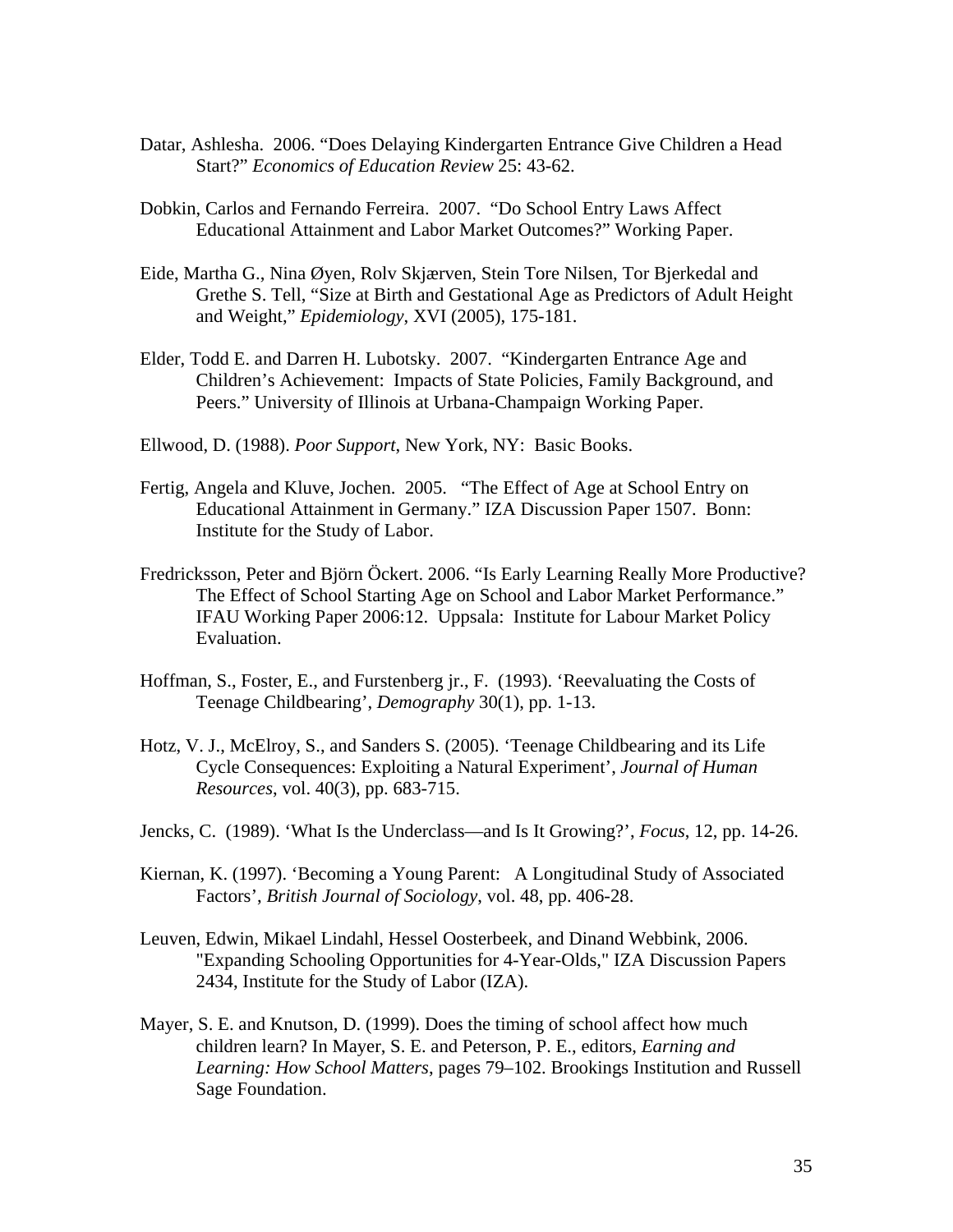- McEwan Patrick J. and Joseph S. Shapiro (2008). "The Benefits of Delayed Primary School Enrollment: Discontinuity Estimates Using Exact Birth Dates." *Journal of Human Resources* 43(1): 1–29.
- Møen, J., Salvanes K. and Sørensen E. (2004). 'Documentation of the Linked Empoyer-Employee Data Base at the Norwegian School of Economics', Mimeo, The Norwegian School of Economics and Business Administration.
- Mortimore, Peter, Simon Field, and Beatriz Pont. (2004). *Equity in Education Thematic Review*, published by the OECD.
- Pettersen, S. V. (2003). Barnefamiliers tilsynsordninger, yrkesdeltakelse og bruk av kontantstøtte våren 2002. Kommentert tabellrapport. Rapport 2003/9, Statistisk sentralbyrå.
- Puhani, Patrick A. and Andrea M. Weber. 2007. "Does the Early Bird Catch the Worm? Instrumental Variable Estimates of Educational Effects of Age at School Entry in Germany." *Empirical Economics*, 32: 359-386.
- Strom, Bjarne. (2004). "Student Achievement and Birthday Effects". Working Paper. Norwegian University for Science and Technology.
- Sundet, Martin Jon, Dag G. Barlaug, and Tore M. Torjussen, "The End of the Flynn Effect? A Study of Secular Trends in Mean Intelligence Test Scores of Norwegian Conscripts During Half a Century", *Intelligence* , XXXII (2004), 349-362.
- Sundet, Jon Martin, Kristian Tambs, Jennifer R. Harris, Per Magnus, and Tore M. Torjussen (2005), "Resolving the Genetic and Environmental Sources of the Correlation Between Height and Intelligence: A Study of Nearly 2600 Norwegian Male Twin Pairs," *Twin Research and Human Genetics*, VII (2005), 1-5.
- Thrane, Vidkunn Coucheron, "Evneprøving av Utskrivingspliktige i Norge 1950-53," Arbeidsrapport nr. 26, INAS 1977.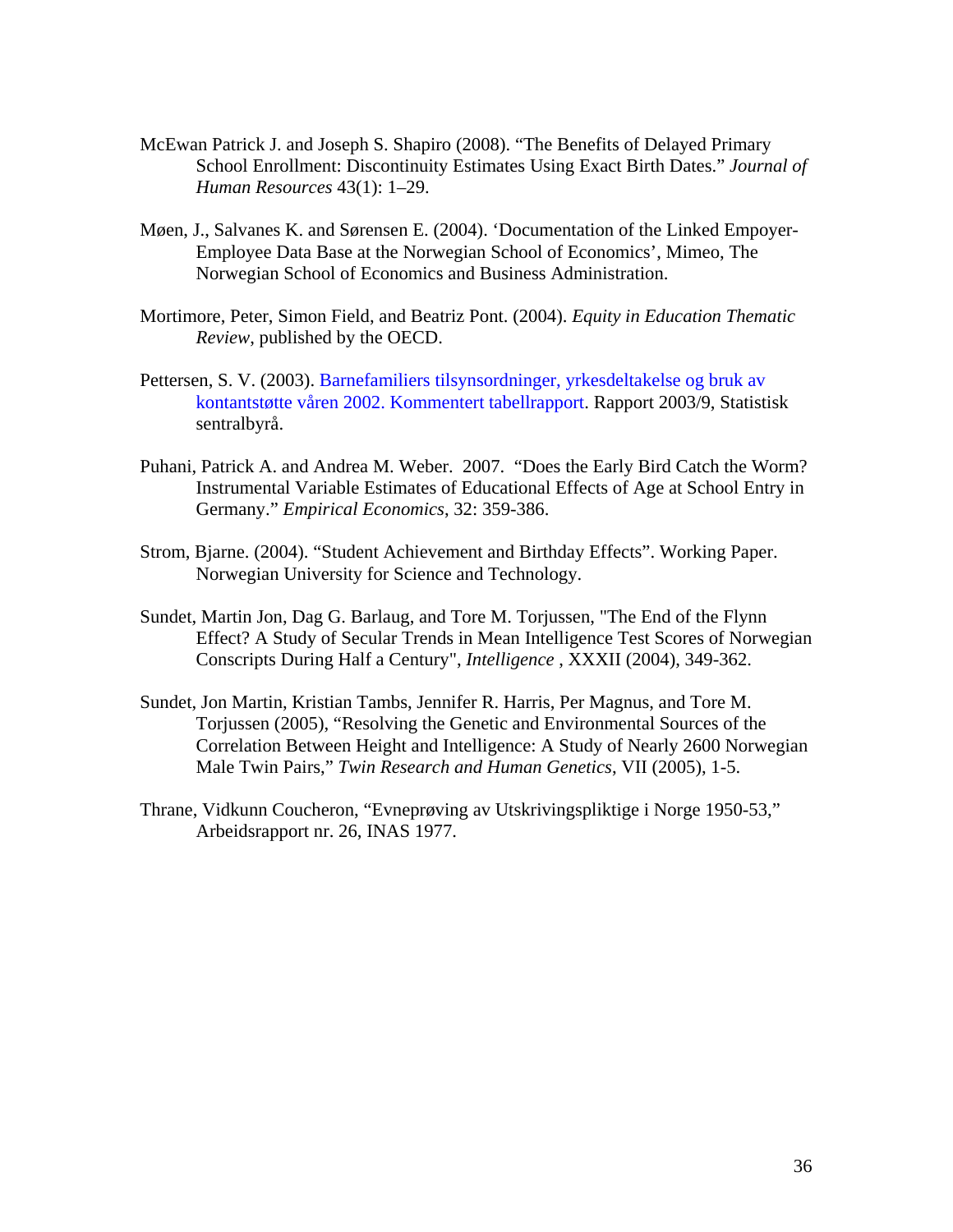|                                 | Men    | Women  |
|---------------------------------|--------|--------|
| School Starting Age (SSA)       | 7.3    | 7.3    |
|                                 | (.3)   | (.3)   |
| <b>Expected School Starting</b> | 7.2    | 7.25   |
| Age (ESSA)                      | (.3)   | (.3)   |
| <b>Completed Education</b>      | 12.4   | 12.8   |
|                                 | (2.4)  | (2.5)  |
| <b>IQ Test Score</b>            | 5.1    |        |
|                                 | (1.8)  |        |
| <b>Teenage Birth</b>            |        | .08    |
|                                 |        | (.28)  |
| Birth Within 12 years of        |        | .06    |
| <b>ESSA</b>                     |        | (.23)  |
| Log Earnings at age 24          | 11.37  | 11.07  |
|                                 | (1.03) | (1.09) |
| Log Earnings at age 35          | 12.57  | 12.08  |
|                                 | (.74)  | (.89)  |
| Full-time Employee              | .70    | .48    |
|                                 | (.46)  | (.50)  |
|                                 |        |        |

### **Table 1: Means of Selected Variables (Standard Deviations in Parentheses)**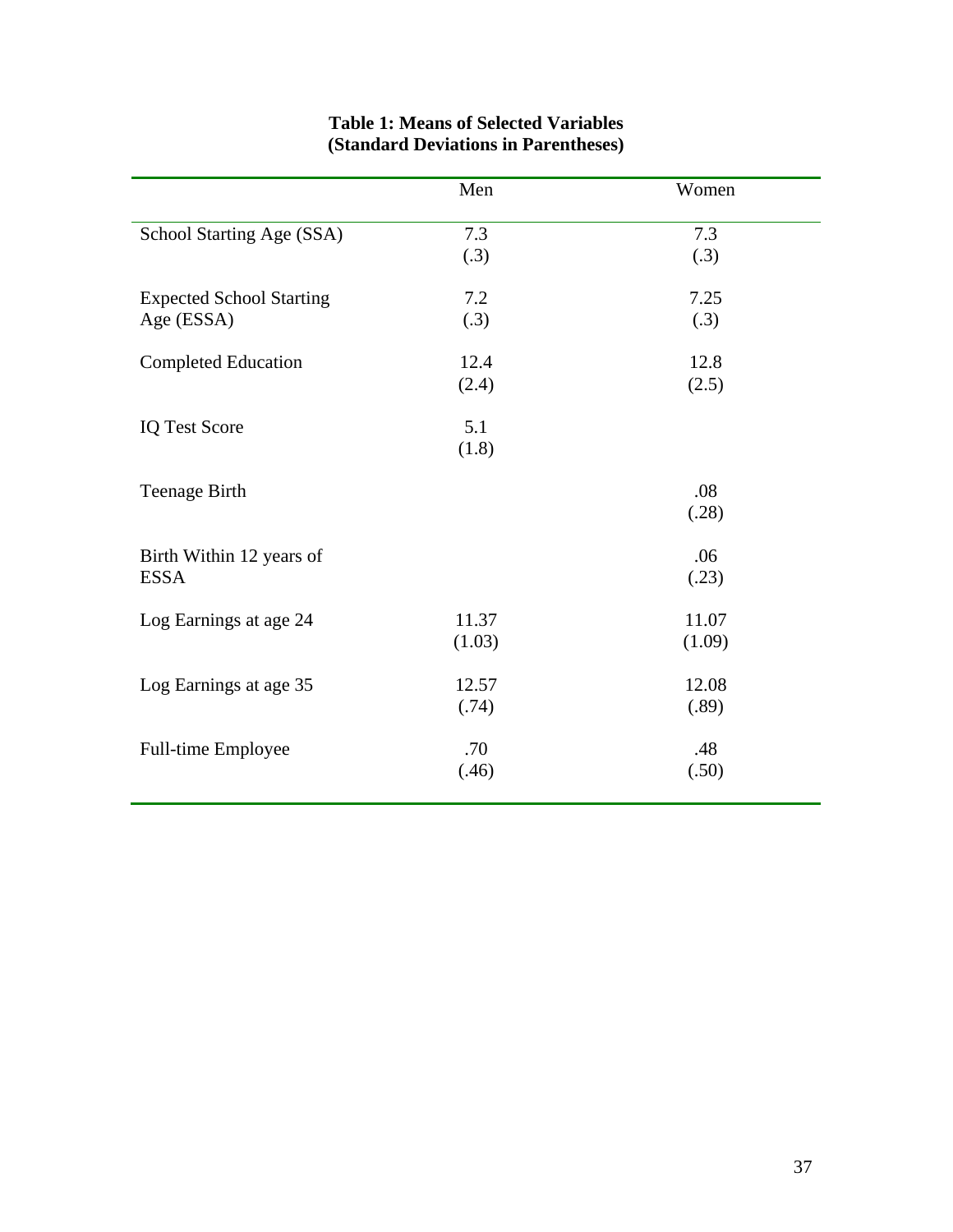| $\overline{D}$ and $\overline{D}$ are $\overline{D}$ and $\overline{D}$ are $\overline{D}$ |          |               |           |          |               |                |  |  |  |  |  |
|--------------------------------------------------------------------------------------------|----------|---------------|-----------|----------|---------------|----------------|--|--|--|--|--|
|                                                                                            |          | Men           |           | Women    |               |                |  |  |  |  |  |
|                                                                                            | 2SLS     | 2SLS          | 2SLS with | 2SLS     | 2SLS          | 2SLS           |  |  |  |  |  |
|                                                                                            |          | Discontinuity | Fixed     |          | Discontinuity | with           |  |  |  |  |  |
|                                                                                            |          | Sample        | Effects   |          | Sample        | Fixed          |  |  |  |  |  |
|                                                                                            |          |               |           |          |               | <b>Effects</b> |  |  |  |  |  |
|                                                                                            | (1)      | (2)           | (3)       | (4)      | (5)           | (6)            |  |  |  |  |  |
| <b>Expected School</b>                                                                     | $.804**$ | $.736**$      | $.806**$  | $.820**$ | $.751**$      | $.817**$       |  |  |  |  |  |
| <b>Starting Age</b>                                                                        | (.013)   | (.014)        | (.002)    | (.010)   | (.013)        | (.002)         |  |  |  |  |  |
| <b>Observations</b>                                                                        | 739261   | 117458        | 383323    | 702329   | 111924        | 350927         |  |  |  |  |  |
| R-squared                                                                                  | .56      | .52           | .56       | .60      | .53           | .61            |  |  |  |  |  |
|                                                                                            |          |               |           |          |               |                |  |  |  |  |  |

### **Table 2: First Stage Effect of Expected School Starting Age on School Starting Age (Standard Errors in Parentheses)**

+ significant at 10%; \* significant at 5%; \*\* significant at 1%

Sample includes cohorts born between July 1962 and June 1988. All regressions include indicators for year of birth (defined as running from July to the following June). The regressions in columns (1), (3), (4), and (6) also include a linear trend that runs from July to the following June. In addition, columns (2) and (4) contain family fixed effects and birth order dummies.

The Discontinuity Sample includes only persons born in December or January.

The sample used with family fixed effects includes only families in which there are at least 2 boys or 2 girls.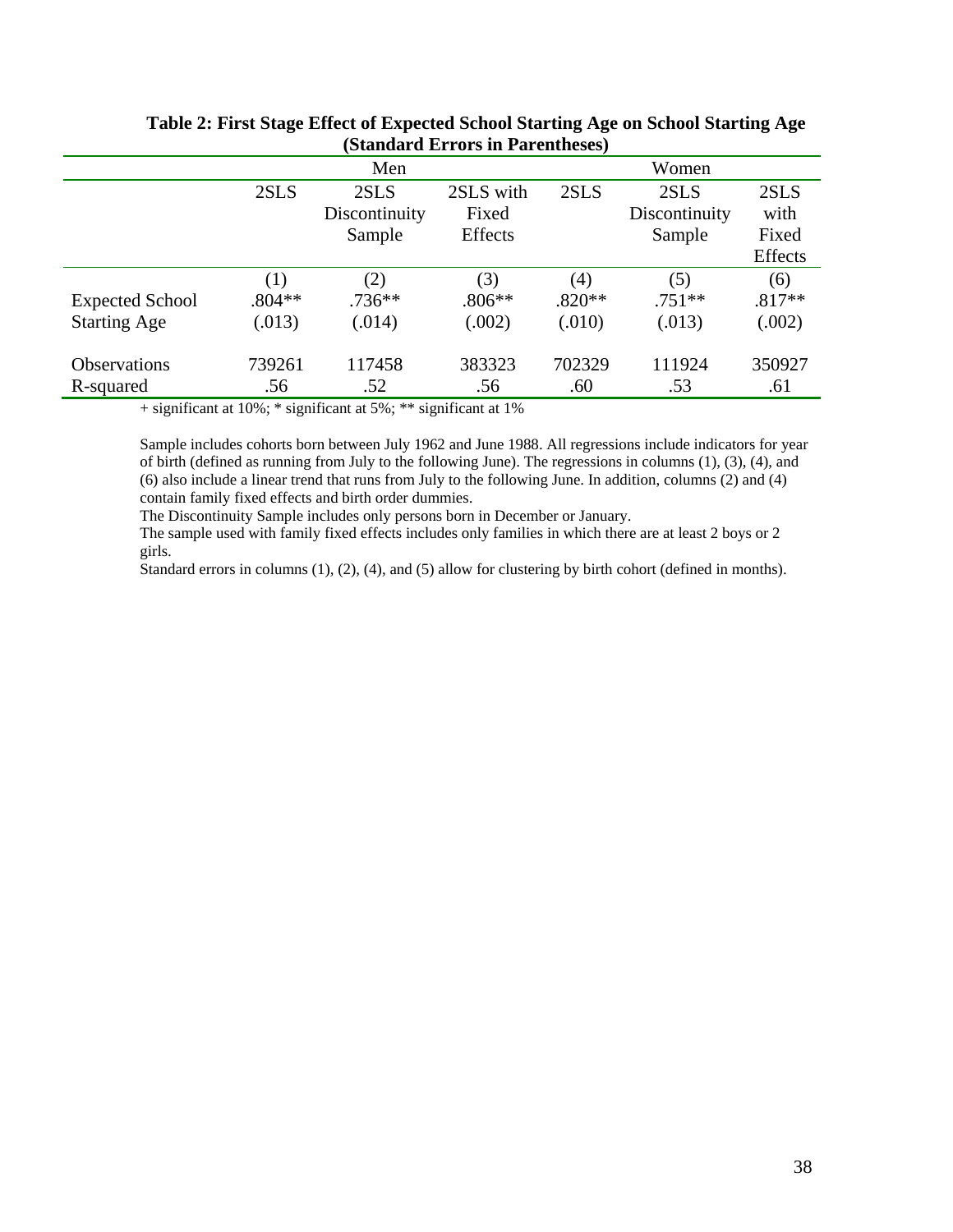|                            |            |         | (D <b>eangul &amp; Litt of 5 in 1 ul chene</b> ses) |         |           |           |
|----------------------------|------------|---------|-----------------------------------------------------|---------|-----------|-----------|
|                            | <b>OLS</b> | 2SLS    | 2SLS                                                | 2SLS    | 2SLS      | 2SLS      |
|                            |            |         | Discontinuity                                       | with    | <11       | $12$ or   |
|                            |            |         | Sample                                              | Fixed   | Years of  | more      |
|                            |            |         |                                                     | Effects | Education | Years of  |
|                            |            |         |                                                     |         |           | Education |
|                            | (1)        | (2)     | (3)                                                 | (4)     | (5)       | (6)       |
| <b>School Starting Age</b> | $-.754$    | $-.060$ | $-.042$                                             | $-.066$ | .003      | $-.087$   |
|                            | (.027)     | (.013)  | (.017)                                              | (.017)  | (.030)    | (.015)    |
| Age at Test                | .006       | .224    | .223                                                | .202    | .174      | .219      |
|                            | (.014)     | (.012)  | (.026)                                              | (.014)  | (.020)    | (.012)    |
| <b>Observations</b>        | 664012     | 664012  | 105850                                              | 321745  | 89162     | 354346    |
| R-squared                  | .0172      | .0020   | .0031                                               | .0136   | .0113     | .0020     |

### **Table 3: Effect of School Starting Age on IQ Test Scores of Men (Standard Errors in Parentheses)**

Sample includes cohorts born between July 1962 and June 1988. All regressions include indicators for year of birth (defined as running from July to the following June). The regressions in columns (1), (3), (4), (5) and (6) also include a linear trend that runs from July to the following June. In addition, column (4) contains family fixed effects and birth order dummies.

The Discontinuity Sample includes only persons born in December or January.

The sample used with family fixed effects includes only families in which there are at least 2 boys. Tests are administered to boys at approximately age 18.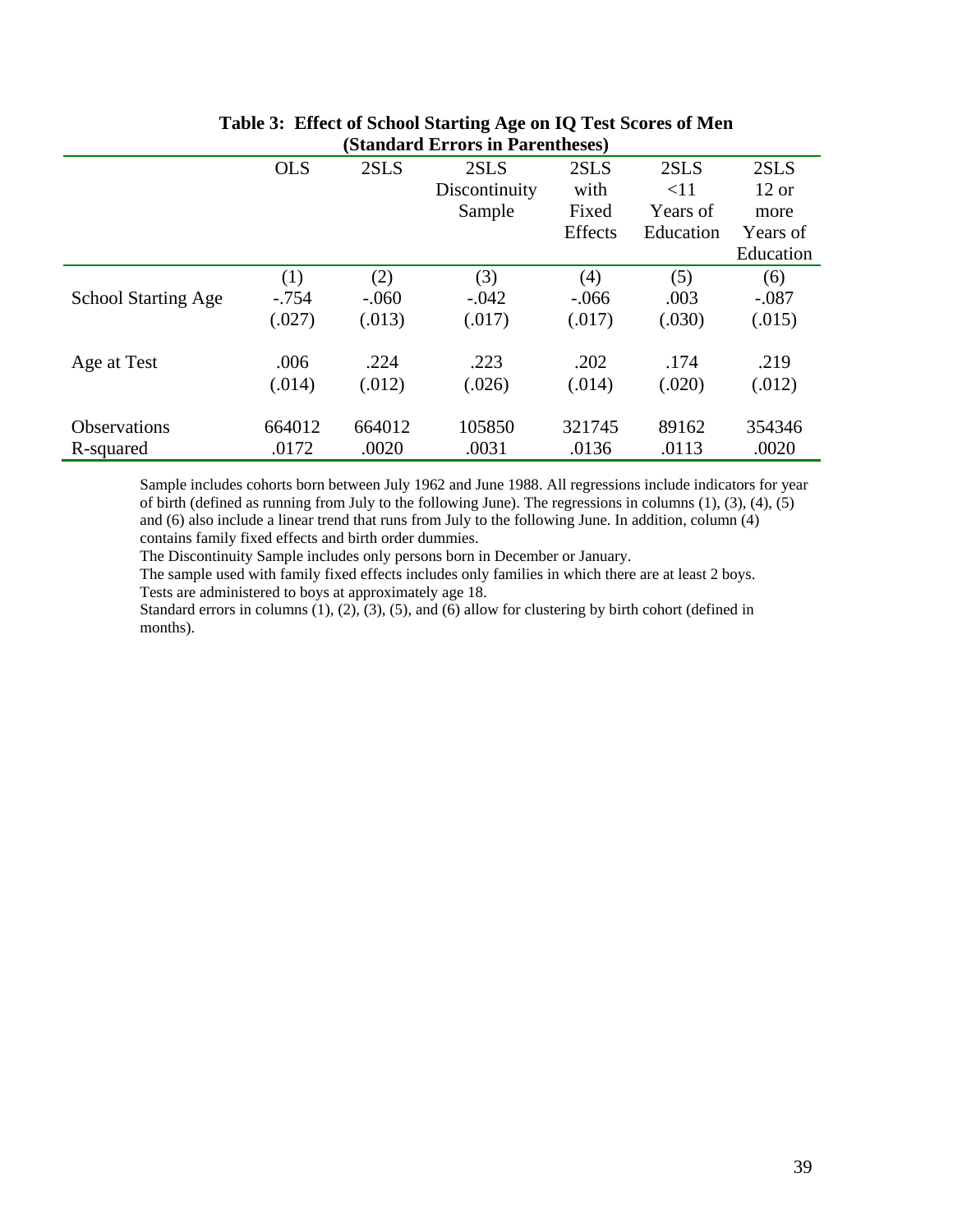| $\mu_{\rm{D}}$ and $\mu_{\rm{D}}$ and $\mu_{\rm{D}}$ and $\mu_{\rm{D}}$<br><b>OLS</b><br>2SLS<br>2SLS with<br>2SLS |         |        |               |                      |  |  |  |  |  |  |
|--------------------------------------------------------------------------------------------------------------------|---------|--------|---------------|----------------------|--|--|--|--|--|--|
|                                                                                                                    |         |        | Discontinuity | <b>Fixed Effects</b> |  |  |  |  |  |  |
|                                                                                                                    |         |        | Sample        |                      |  |  |  |  |  |  |
|                                                                                                                    | (1)     | (2)    | (3)           | (4)                  |  |  |  |  |  |  |
| Men                                                                                                                |         |        |               |                      |  |  |  |  |  |  |
|                                                                                                                    |         |        |               |                      |  |  |  |  |  |  |
| <b>School Starting Age</b>                                                                                         | $-.756$ | .009   | .024          | $-.062$              |  |  |  |  |  |  |
|                                                                                                                    | (.028)  | (.022) | (.023)        | (.028)               |  |  |  |  |  |  |
|                                                                                                                    |         |        |               |                      |  |  |  |  |  |  |
| N                                                                                                                  | 514662  | 514662 | 81918         | 246793               |  |  |  |  |  |  |
| Women                                                                                                              |         |        |               |                      |  |  |  |  |  |  |
| <b>School Starting Age</b>                                                                                         | $-.741$ | .038   | .072          | .054                 |  |  |  |  |  |  |
|                                                                                                                    | (.027)  | (.023) | (.027)        | (.029)               |  |  |  |  |  |  |
| N                                                                                                                  | 489794  | 489794 | 78502         | 226096               |  |  |  |  |  |  |

### **Table 4: Effect of School Starting Age on Educational Attainment (Standard Errors in Parentheses)**

Sample includes cohorts born between July 1962 and June 1979. All regressions include indicators for year of birth (defined as running from July to the following June). The regressions in columns (1), (2), and (4) also include a linear trend that runs from July to the following June. In addition, column (4) contains family fixed effects and birth order dummies.

The Discontinuity Sample includes only persons born in December or January.

The sample used with family fixed effects includes only families in which there are at least 2 boys or 2 girls.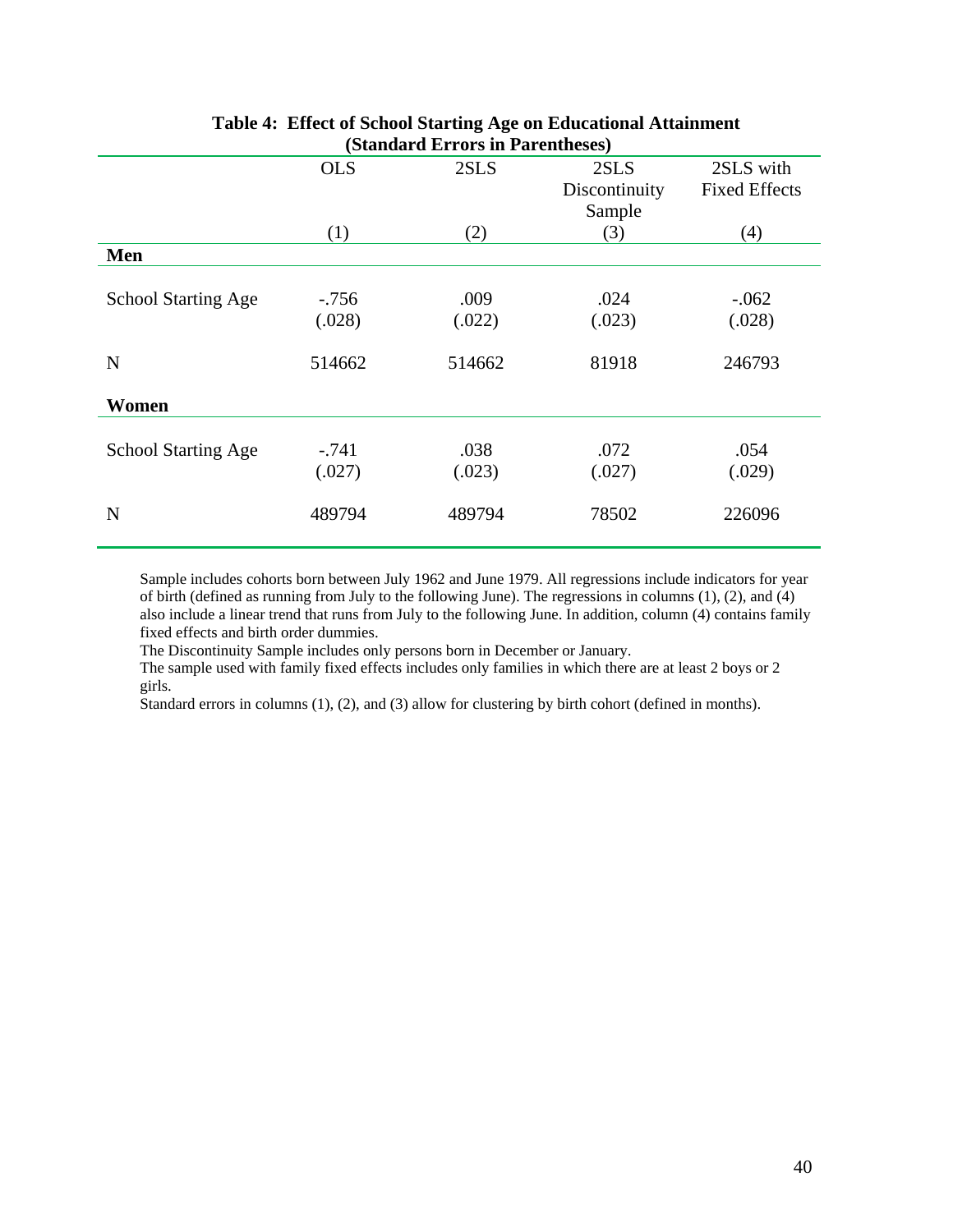|                                              | (Standard Errors in Parentheses) |         |               |                      |  |  |  |  |  |  |  |  |  |
|----------------------------------------------|----------------------------------|---------|---------------|----------------------|--|--|--|--|--|--|--|--|--|
|                                              | <b>OLS</b>                       | 2SLS    | 2SLS          | 2SLS with            |  |  |  |  |  |  |  |  |  |
|                                              |                                  |         | Discontinuity | <b>Fixed Effects</b> |  |  |  |  |  |  |  |  |  |
|                                              |                                  |         | Sample        |                      |  |  |  |  |  |  |  |  |  |
|                                              | (1)                              | (2)     | (3)           | (4)                  |  |  |  |  |  |  |  |  |  |
| <b>Teenage Birth</b>                         |                                  |         |               |                      |  |  |  |  |  |  |  |  |  |
|                                              |                                  |         |               |                      |  |  |  |  |  |  |  |  |  |
| <b>School Starting Age</b>                   | .003                             | $-.018$ | $-.018$       | $-.008$              |  |  |  |  |  |  |  |  |  |
|                                              | (.002)                           | (.003)  | (.004)        | (.008)               |  |  |  |  |  |  |  |  |  |
| N                                            | 218674                           | 218674  | 35264         | 70279                |  |  |  |  |  |  |  |  |  |
| <b>Birth within First 12 Years of School</b> |                                  |         |               |                      |  |  |  |  |  |  |  |  |  |
|                                              |                                  |         |               |                      |  |  |  |  |  |  |  |  |  |
| <b>School Starting Age</b>                   | .019                             | .039    | .045          | .051                 |  |  |  |  |  |  |  |  |  |
|                                              | (.002)                           | (.003)  | (.003)        | (.007)               |  |  |  |  |  |  |  |  |  |
| N                                            | 218674                           | 218674  | 35264         | 70279                |  |  |  |  |  |  |  |  |  |

### **Table 5: Effect of School Starting Age on Teenage Childbearing (Standard Errors in Parentheses)**

Sample includes women born between July 1962 and June 1969. All regressions include indicators for year of birth (defined as running from July to the following June). The regressions in columns (1), (2), and (4) also include a linear trend that runs from July to the following June. In addition, column (4) contains family fixed effects and birth order dummies.

The Discontinuity Sample includes only women born in December or January.

The sample used with family fixed effects includes only families in which there are at least 2 girls. Standard errors in columns (1), (2), and (3) allow for clustering by birth cohort (defined in months).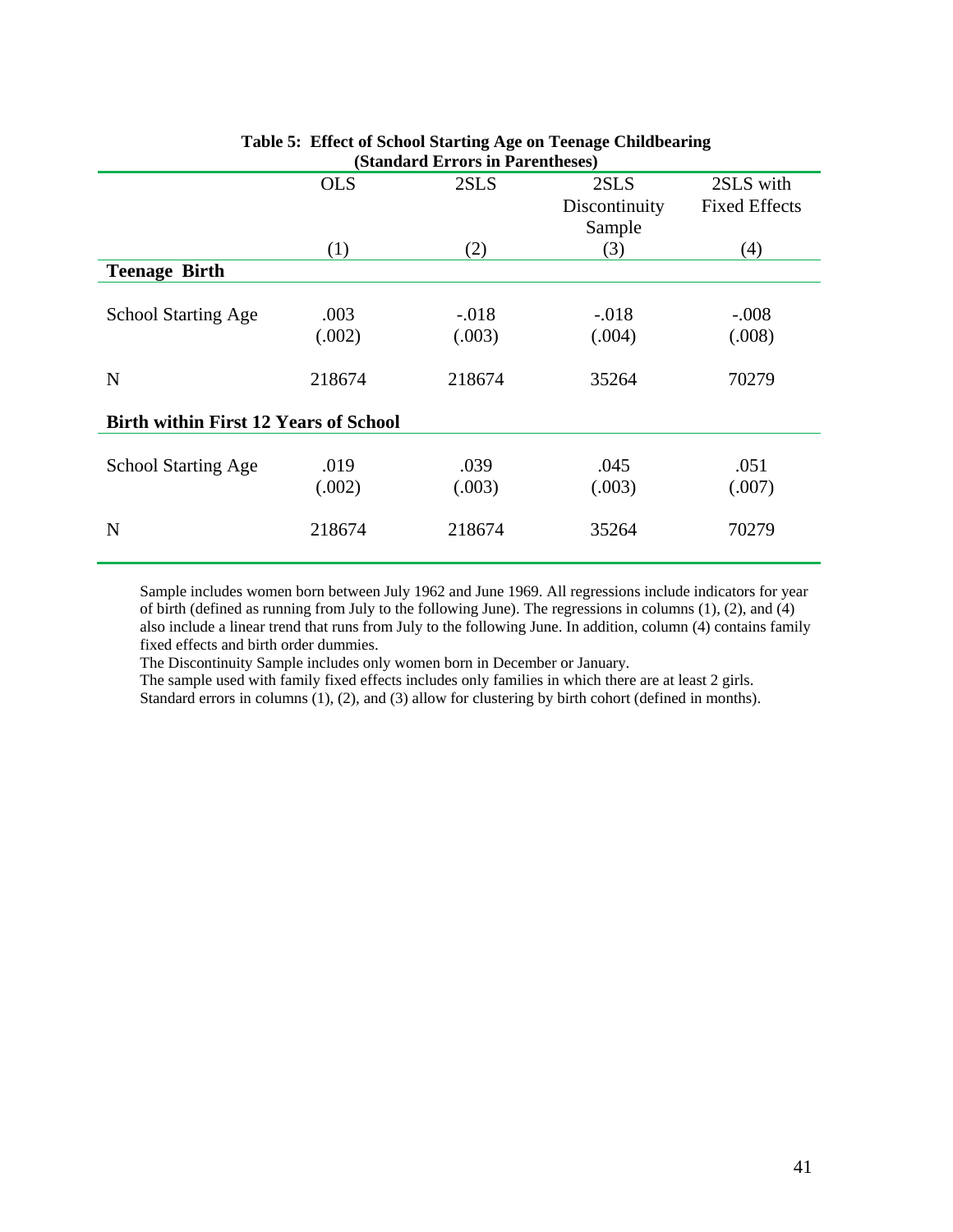| Age:                  | 24                           | 25                           | 26                           | 27                           | 28                           | 29                           | 30                           | 31                           | 32                           | 33                           | 34                           | 35                           |
|-----------------------|------------------------------|------------------------------|------------------------------|------------------------------|------------------------------|------------------------------|------------------------------|------------------------------|------------------------------|------------------------------|------------------------------|------------------------------|
| <b>OLS</b>            | $-0.055$                     | $-0.086$                     | $-0.123$                     | $-0.145$                     | $-0.164$                     | $-0.172$                     | $-0.180$                     | $-0.190$                     | $-0.192$                     | $-0.194$                     | $-0.200$                     | $-0.210$                     |
|                       | (0.010)                      | (0.009)                      | (0.009)                      | (0.010)                      | (0.011)                      | (0.011)                      | (0.011)                      | (0.011)                      | (0.012)                      | (0.011)                      | (0.012)                      | (0.012)                      |
|                       | 247195                       | 246285                       | 245655                       | 245463                       | 245530                       | 245590                       | 245436                       | 245021                       | 244736                       | 244160                       | 243813                       | 243301                       |
| 2SLS                  | $-0.092$                     | $-0.099$                     | $-0.096$                     | $-0.065$                     | $-0.039$                     | $-0.023$                     | $-0.010$                     | $-0.006$                     | $-0.003$                     | 0.006                        | 0.003                        | 0.006                        |
|                       | (0.013)                      | (0.013)                      | (0.011)                      | (0.011)                      | (0.011)                      | (0.009)                      | (0.008)                      | (0.009)                      | (0.009)                      | (0.009)                      | (0.009)                      | (0.007)                      |
|                       | 247195                       | 246285                       | 245655                       | 245463                       | 245530                       | 245590                       | 245436                       | 245021                       | 244736                       | 244160                       | 243813                       | 243301                       |
| 2SLS                  | $-0.138$                     | $-0.124$                     | $-0.113$                     | $-0.079$                     | $-0.047$                     | $-0.022$                     | $-0.020$                     | $-0.007$                     | $-0.017$                     | $-0.010$                     | 0.000                        | $-0.009$                     |
| Discontinuity         | (0.011)                      | (0.009)                      | (0.009)                      | (0.008)                      | (0.012)                      | (0.009)                      | (0.011)                      | (0.010)                      | (0.008)                      | (0.008)                      | (0.007)                      | (0.008)                      |
| Sample                | 39407                        | 39203                        | 39151                        | 39133                        | 39125                        | 39185                        | 39126                        | 39034                        | 38937                        | 38847                        | 38825                        | 38705                        |
| 2SLS Fixed<br>Effects | $-0.094$<br>(0.025)<br>86986 | $-0.083$<br>(0.025)<br>86487 | $-0.071$<br>(0.024)<br>86115 | $-0.048$<br>(0.023)<br>86046 | $-0.048$<br>(0.022)<br>85900 | $-0.023$<br>(0.021)<br>85804 | $-0.042$<br>(0.020)<br>85627 | $-0.022$<br>(0.020)<br>85558 | $-0.007$<br>(0.019)<br>85289 | $-0.017$<br>(0.019)<br>84981 | $-0.023$<br>(0.019)<br>84802 | $-0.024$<br>(0.019)<br>84508 |

| Table 6                                          |
|--------------------------------------------------|
| <b>Effect of School Starting Age on Earnings</b> |
| All Men                                          |
| (Standard Errors in Parentheses)                 |

Sample includes cohorts born between July 1962 and June 1970. All regressions include indicators for year of birth (defined as running from July to the following June). The regressions in rows  $(1)$ ,  $(2)$ , and  $(4)$  also include a linear trend that runs from July to the following June. In addition, row  $(4)$  contains family fixed effects and birth order dummies.

The Discontinuity Sample includes only persons born in December or January.

The sample used with family fixed effects includes only families in which there are at least 2 boys.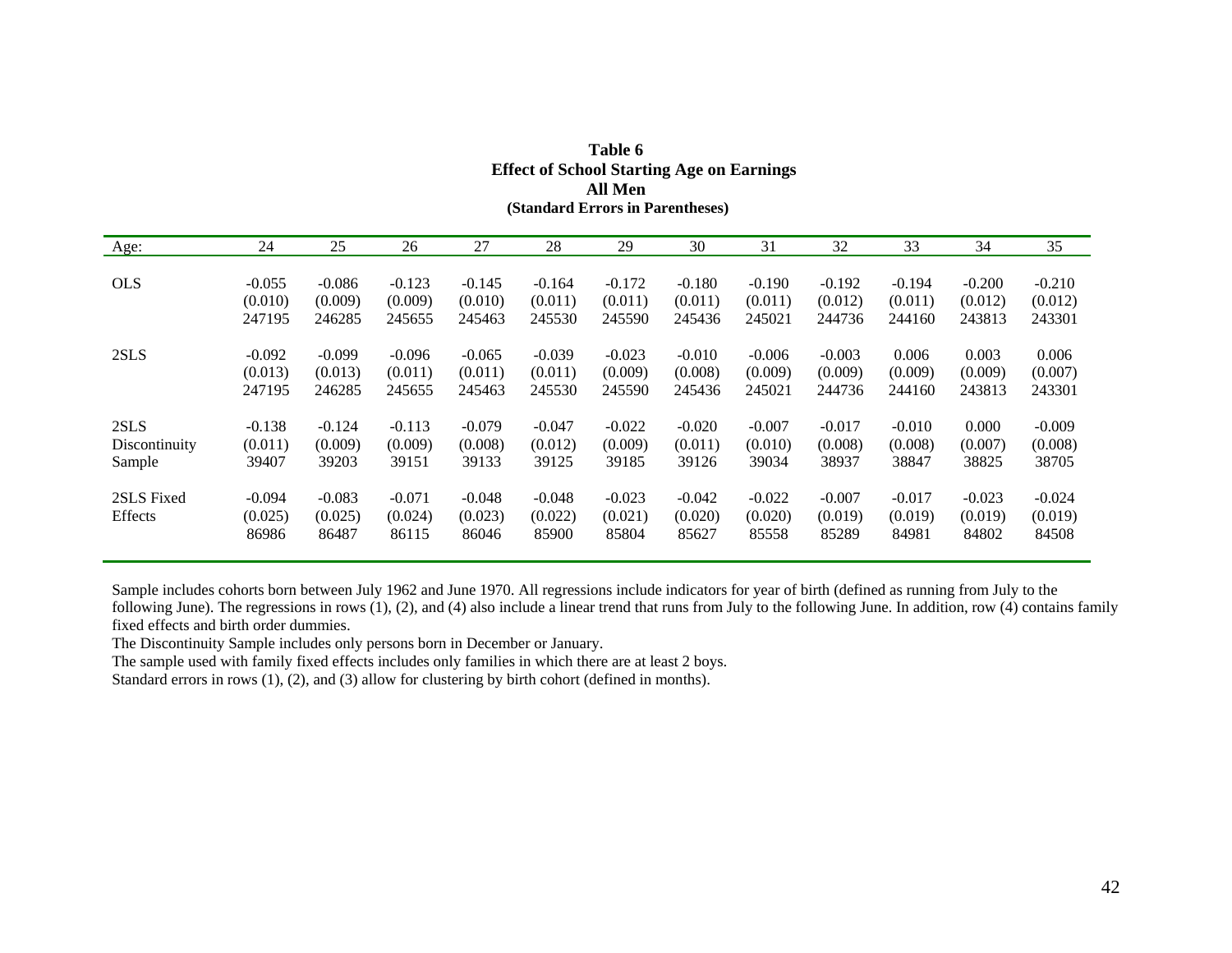| <b>Full Time</b><br>Workers | 24       | 25       | 26       | 27       | 28       | 29       | 30       | 31       | 32       | 33       | 34       | 35       |
|-----------------------------|----------|----------|----------|----------|----------|----------|----------|----------|----------|----------|----------|----------|
| <b>OLS</b>                  | $-0.056$ | $-0.072$ | $-0.087$ | $-0.088$ | $-0.094$ | $-0.100$ | $-0.100$ | $-0.111$ | $-0.109$ | $-0.109$ | $-0.115$ | $-0.120$ |
|                             | (0.006)  | (0.006)  | (0.006)  | (0.005)  | (0.005)  | (0.005)  | (0.005)  | (0.005)  | (0.005)  | (0.005)  | (0.006)  | (0.006)  |
|                             | 129665   | 136231   | 146345   | 158515   | 168983   | 176943   | 182648   | 186348   | 188428   | 189254   | 189282   | 188861   |
| 2SLS                        | $-0.032$ | $-0.029$ | $-0.029$ | $-0.030$ | $-0.023$ | $-0.010$ | $-0.004$ | $-0.012$ | $-0.003$ | $-0.004$ | 0.008    | $-0.004$ |
|                             | (0.007)  | (0.006)  | (0.005)  | (0.005)  | (0.005)  | (0.006)  | (0.005)  | (0.005)  | (0.005)  | (0.006)  | (0.005)  | (0.006)  |
|                             | 129665   | 136231   | 146345   | 158515   | 168983   | 176943   | 182648   | 186348   | 188428   | 189254   | 189282   | 188861   |
| 2SLS                        | $-0.059$ | $-0.047$ | $-0.044$ | $-0.037$ | $-0.031$ | $-0.021$ | $-0.015$ | $-0.020$ | $-0.017$ | $-0.021$ | $-0.003$ | $-0.007$ |
| Discontinuity               | (0.008)  | (0.007)  | (0.006)  | (0.005)  | (0.006)  | (0.005)  | (0.007)  | (0.005)  | (0.006)  | (0.004)  | (0.004)  | (0.008)  |
| Sample                      | 20746    | 21731    | 23345    | 25351    | 26913    | 28145    | 29128    | 29557    | 29830    | 29957    | 30051    | 29877    |
| 2SLS Fixed                  | $-0.064$ | $-0.024$ | $-0.022$ | $-0.031$ | $-0.025$ | $-0.004$ | $-0.006$ | $-0.022$ | $-0.019$ | $-0.008$ | $-0.001$ | $-0.020$ |
| Effects                     | (0.020)  | (0.018)  | (0.016)  | (0.015)  | (0.014)  | (0.013)  | (0.013)  | (0.013)  | (0.013)  | (0.013)  | (0.013)  | (0.012)  |
|                             | 29748    | 32146    | 35805    | 40252    | 44808    | 48180    | 50815    | 52831    | 53876    | 54296    | 54350    | 53931    |

### **Table 7 Effect of School Starting Age on Earnings Full-Time Men (Standard Errors in Parentheses)**

Sample includes cohorts born between July 1962 and June 1970. All regressions include indicators for year of birth (defined as running from July to the following June). The regressions in rows (1), (2), and (4) also include a linear trend that runs from July to the following June. In addition, row (4) contains family fixed effects and birth order dummies.

The Discontinuity Sample includes only persons born in December or January.

The sample used with family fixed effects includes only families in which there are at least 2 boys.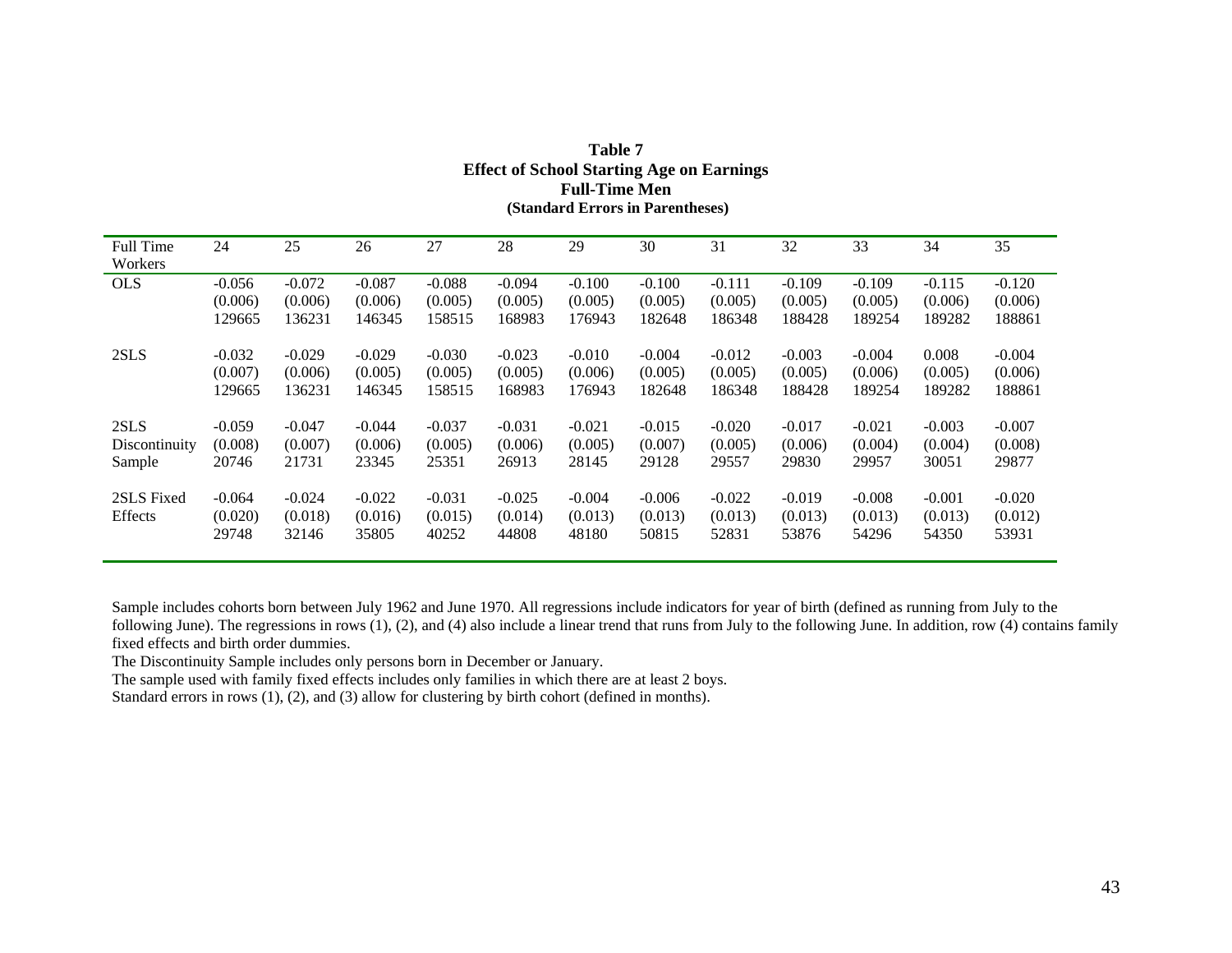| 27<br>31<br>32<br>34<br>24<br>25<br>28<br>29<br>33<br>35<br>26<br>30<br><b>OLS</b><br>$-0.135$<br>$-0.155$<br>$-0.172$<br>$-0.173$<br>$-0.212$<br>$-0.209$<br>$-0.213$<br>$-0.206$<br>$-0.204$<br>$-0.198$<br>$-0.207$<br>$-0.211$<br>(0.012)<br>(0.013)<br>(0.013)<br>(0.013)<br>(0.012)<br>(0.013)<br>(0.014)<br>(0.014)<br>(0.014)<br>(0.013)<br>(0.012)<br>(0.012)<br>223449<br>221934<br>220888<br>220418<br>220681<br>222258<br>223185<br>224220<br>220497<br>220571<br>220993<br>221639<br>$-0.098$<br>$-0.078$<br>0.009<br>$-0.005$<br>2SLS<br>$-0.116$<br>$-0.049$<br>$-0.030$<br>$-0.011$<br>0.004<br>$-0.007$<br>$-0.022$<br>0.001<br>(0.013)<br>(0.012)<br>(0.014)<br>(0.012)<br>(0.014)<br>(0.011)<br>(0.011)<br>(0.011)<br>(0.011)<br>(0.012)<br>(0.010)<br>(0.010) |  |  |  |  |  |  |  |
|-----------------------------------------------------------------------------------------------------------------------------------------------------------------------------------------------------------------------------------------------------------------------------------------------------------------------------------------------------------------------------------------------------------------------------------------------------------------------------------------------------------------------------------------------------------------------------------------------------------------------------------------------------------------------------------------------------------------------------------------------------------------------------------|--|--|--|--|--|--|--|
|                                                                                                                                                                                                                                                                                                                                                                                                                                                                                                                                                                                                                                                                                                                                                                                   |  |  |  |  |  |  |  |
|                                                                                                                                                                                                                                                                                                                                                                                                                                                                                                                                                                                                                                                                                                                                                                                   |  |  |  |  |  |  |  |
|                                                                                                                                                                                                                                                                                                                                                                                                                                                                                                                                                                                                                                                                                                                                                                                   |  |  |  |  |  |  |  |
|                                                                                                                                                                                                                                                                                                                                                                                                                                                                                                                                                                                                                                                                                                                                                                                   |  |  |  |  |  |  |  |
|                                                                                                                                                                                                                                                                                                                                                                                                                                                                                                                                                                                                                                                                                                                                                                                   |  |  |  |  |  |  |  |
|                                                                                                                                                                                                                                                                                                                                                                                                                                                                                                                                                                                                                                                                                                                                                                                   |  |  |  |  |  |  |  |
|                                                                                                                                                                                                                                                                                                                                                                                                                                                                                                                                                                                                                                                                                                                                                                                   |  |  |  |  |  |  |  |
|                                                                                                                                                                                                                                                                                                                                                                                                                                                                                                                                                                                                                                                                                                                                                                                   |  |  |  |  |  |  |  |
| 223449<br>221934<br>220888<br>220418<br>220571<br>220681<br>220993<br>222258<br>223185<br>224220<br>220497<br>221639                                                                                                                                                                                                                                                                                                                                                                                                                                                                                                                                                                                                                                                              |  |  |  |  |  |  |  |
|                                                                                                                                                                                                                                                                                                                                                                                                                                                                                                                                                                                                                                                                                                                                                                                   |  |  |  |  |  |  |  |
| $-0.128$<br>$-0.122$<br>$-0.089$<br>$-0.031$<br>$-0.007$<br>0.025<br>0.006<br>$-0.022$<br>0.008<br>2SLS<br>$-0.073$<br>$-0.004$<br>$-0.001$                                                                                                                                                                                                                                                                                                                                                                                                                                                                                                                                                                                                                                       |  |  |  |  |  |  |  |
| (0.011)<br>(0.012)<br>(0.010)<br>(0.011)<br>(0.015)<br>(0.013)<br>(0.014)<br>(0.012)<br>(0.014)<br>(0.013)<br>(0.009)<br>Discontinuity<br>(0.019)                                                                                                                                                                                                                                                                                                                                                                                                                                                                                                                                                                                                                                 |  |  |  |  |  |  |  |
| 35831<br>35828<br>35852<br>35813<br>36353<br>Sample<br>36296<br>36053<br>35822<br>35893<br>36012<br>36195<br>36455                                                                                                                                                                                                                                                                                                                                                                                                                                                                                                                                                                                                                                                                |  |  |  |  |  |  |  |
| $-0.089$<br>$-0.148$<br>$-0.073$<br>$-0.078$<br>$-0.008$<br>$-0.007$<br>$-0.036$                                                                                                                                                                                                                                                                                                                                                                                                                                                                                                                                                                                                                                                                                                  |  |  |  |  |  |  |  |
| 2SLS Fixed<br>$-0.035$<br>$-0.028$<br>$-0.066$<br>$-0.012$<br>$-0.040$                                                                                                                                                                                                                                                                                                                                                                                                                                                                                                                                                                                                                                                                                                            |  |  |  |  |  |  |  |
| Effects<br>(0.030)<br>(0.029)<br>(0.029)<br>(0.028)<br>(0.027)<br>(0.027)<br>(0.026)<br>(0.025)<br>(0.024)<br>(0.029)<br>(0.028)<br>(0.025)                                                                                                                                                                                                                                                                                                                                                                                                                                                                                                                                                                                                                                       |  |  |  |  |  |  |  |
| 71275<br>70430<br>72149<br>70608<br>70473<br>70416<br>70266<br>71129<br>72177<br>72633<br>70611<br>71610                                                                                                                                                                                                                                                                                                                                                                                                                                                                                                                                                                                                                                                                          |  |  |  |  |  |  |  |

| Table 8                                          |  |  |  |  |  |  |  |  |
|--------------------------------------------------|--|--|--|--|--|--|--|--|
| <b>Effect of School Starting Age on Earnings</b> |  |  |  |  |  |  |  |  |
| All Women                                        |  |  |  |  |  |  |  |  |
| (Standard Errors in Parentheses)                 |  |  |  |  |  |  |  |  |

Sample includes cohorts born between July 1962 and June 1970. All regressions include indicators for year of birth (defined as running from July to the following June). The regressions in rows (1), (2), and (4) also include a linear trend that runs from July to the following June. In addition, row (4) contains family fixed effects and birth order dummies.

The Discontinuity Sample includes only persons born in December or January.

The sample used with family fixed effects includes only families in which there are at least 2 girls.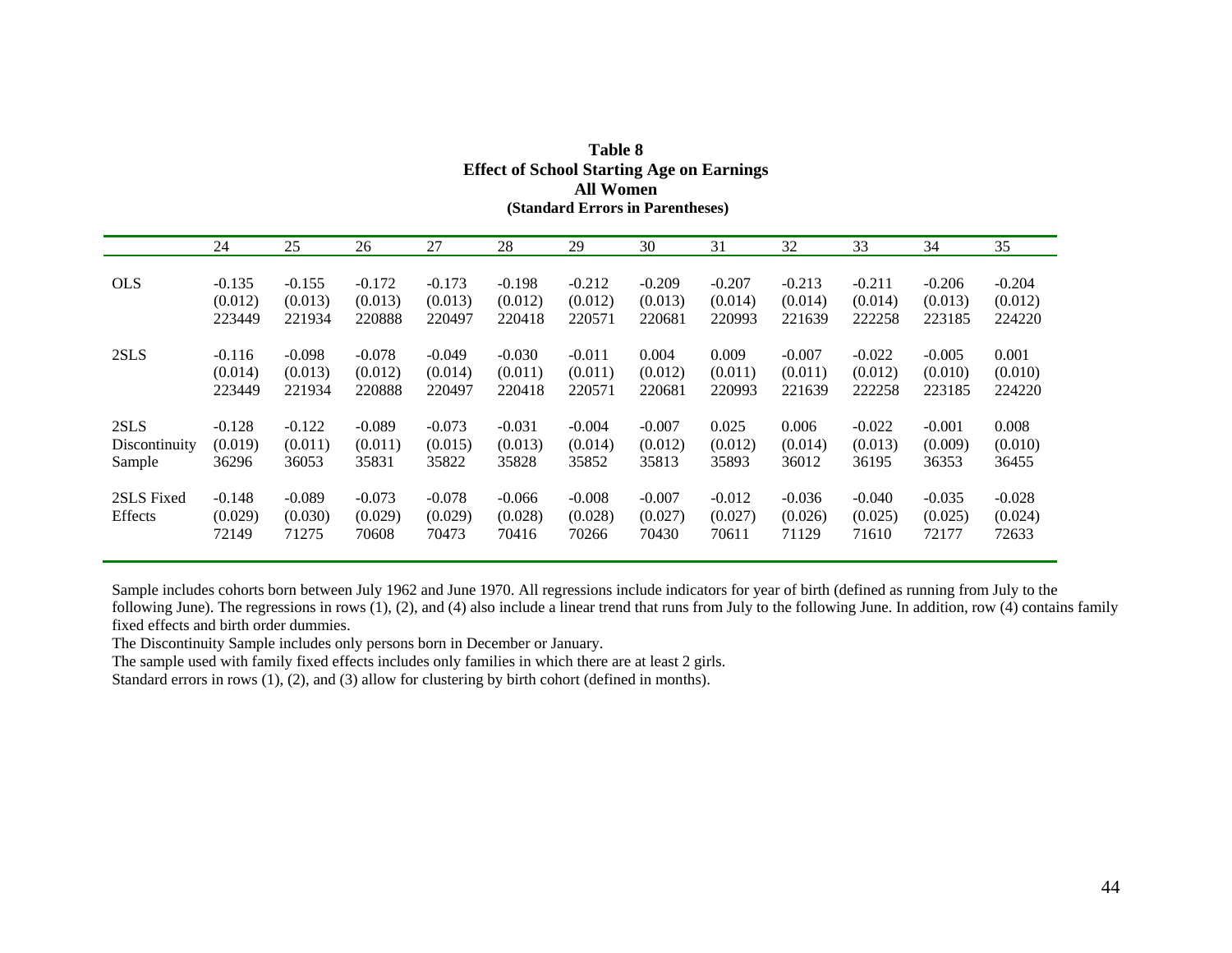|                       | 24                           | 25                           | 26                           | 27                           | 28                           | 29                        | 30                           | 31                           | 32                           | 33                           | 34                           | 35                           |
|-----------------------|------------------------------|------------------------------|------------------------------|------------------------------|------------------------------|---------------------------|------------------------------|------------------------------|------------------------------|------------------------------|------------------------------|------------------------------|
| <b>OLS</b>            | $-0.088$                     | $-0.091$                     | $-0.103$                     | $-0.103$                     | $-0.101$                     | $-0.100$                  | $-0.106$                     | $-0.104$                     | $-0.098$                     | $-0.100$                     | $-0.100$                     | $-0.096$                     |
|                       | (0.008)                      | (0.006)                      | (0.007)                      | (0.006)                      | (0.005)                      | (0.006)                   | (0.007)                      | (0.008)                      | (0.006)                      | (0.007)                      | (0.006)                      | (0.006)                      |
|                       | 94519                        | 97644                        | 102629                       | 106820                       | 109084                       | 110130                    | 110426                       | 110430                       | 110532                       | 110400                       | 111072                       | 112093                       |
| 2SLS                  | $-0.048$                     | $-0.048$                     | $-0.042$                     | $-0.028$                     | $-0.020$                     | $-0.005$                  | $-0.007$                     | $-0.002$                     | 0.001                        | 0.004                        | 0.002                        | 0.011                        |
|                       | (0.010)                      | (0.007)                      | (0.008)                      | (0.008)                      | (0.007)                      | (0.007)                   | (0.007)                      | (0.007)                      | (0.007)                      | (0.006)                      | (0.007)                      | (0.006)                      |
|                       | 94519                        | 97644                        | 102629                       | 106820                       | 109084                       | 110130                    | 110426                       | 110430                       | 110532                       | 110400                       | 111072                       | 112093                       |
| 2SLS                  | -0.066                       | $-0.070$                     | $-0.058$                     | $-0.025$                     | $-0.026$                     | $-0.007$                  | $-0.019$                     | $-0.000$                     | $-0.009$                     | 0.002                        | 0.006                        | 0.009                        |
| Discontinuity         | (0.010)                      | (0.005)                      | (0.008)                      | (0.006)                      | (0.009)                      | (0.004)                   | (0.007)                      | (0.008)                      | (0.008)                      | (0.006)                      | (0.005)                      | (0.006)                      |
| Sample                | 15330                        | 15795                        | 16508                        | 17195                        | 17618                        | 17926                     | 17838                        | 17878                        | 17828                        | 17814                        | 17890                        | 18068                        |
| 2SLS Fixed<br>Effects | $-0.036$<br>(0.026)<br>15921 | $-0.060$<br>(0.025)<br>16514 | $-0.036$<br>(0.026)<br>17883 | $-0.010$<br>(0.022)<br>18981 | $-0.025$<br>(0.022)<br>19793 | 0.011<br>(0.023)<br>19807 | $-0.010$<br>(0.023)<br>19797 | $-0.016$<br>(0.024)<br>19929 | $-0.013$<br>(0.022)<br>20022 | $-0.020$<br>(0.023)<br>19827 | $-0.002$<br>(0.023)<br>20047 | $-0.012$<br>(0.021)<br>20460 |

### **Table 9 Effect of School Starting Age on Earnings Full-Time Women (Standard Errors in Parentheses)**

Sample includes cohorts born between July 1962 and June 1970. All regressions include indicators for year of birth (defined as running from July to the following June). The regressions in rows (1), (2), and (4) also include a linear trend that runs from July to the following June. In addition, row (4) contains family fixed effects and birth order dummies.

The Discontinuity Sample includes only persons born in December or January.

The sample used with family fixed effects includes only families in which there are at least 2 girls.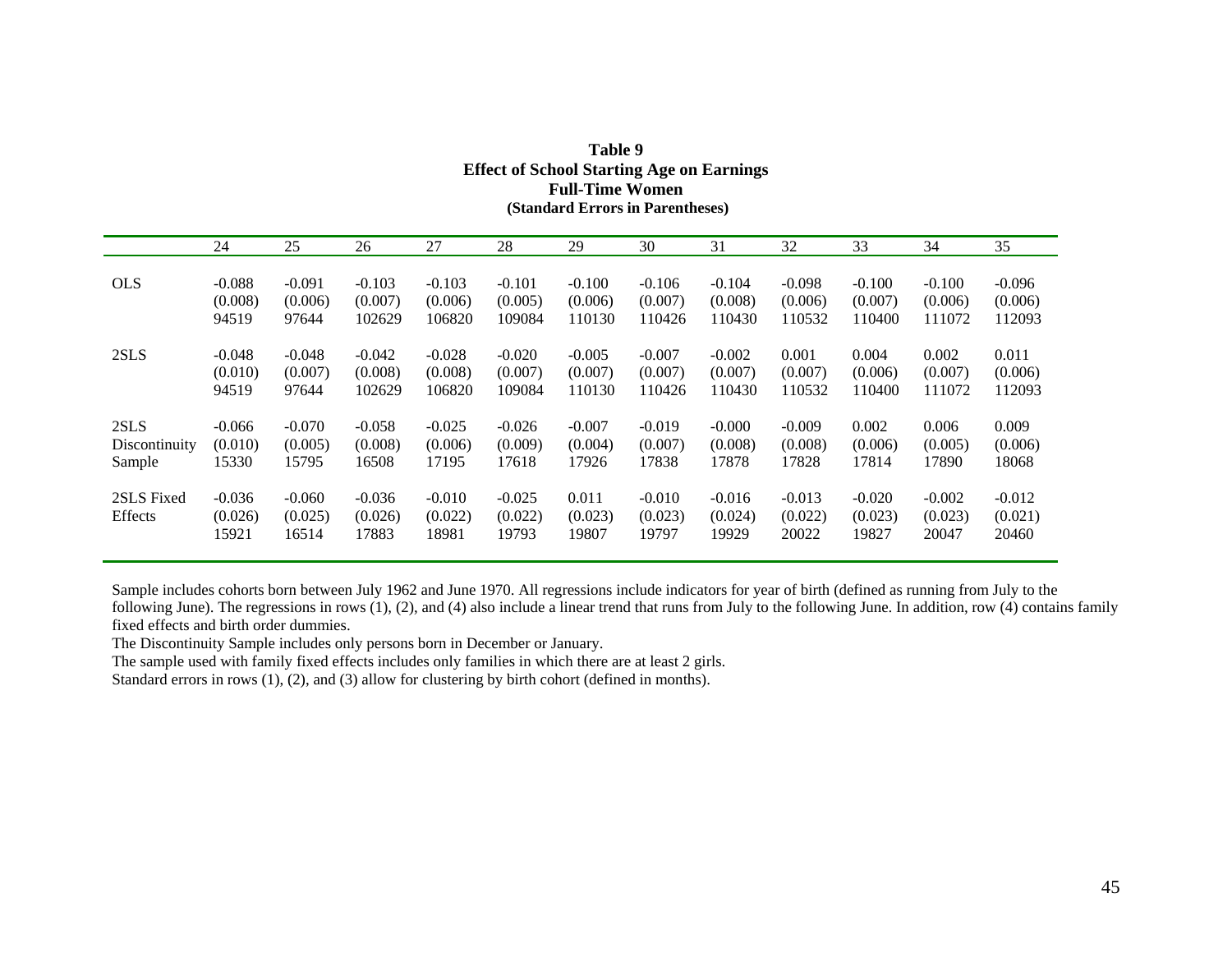|                                          | Effect of behoof builting rige by Quartine and Ochael<br><b>2SLS (Standard Errors in Parentheses)</b> |                                 |                                 |                                |                                 |                                 |  |  |  |  |  |  |
|------------------------------------------|-------------------------------------------------------------------------------------------------------|---------------------------------|---------------------------------|--------------------------------|---------------------------------|---------------------------------|--|--|--|--|--|--|
|                                          |                                                                                                       | Men                             |                                 | Women                          |                                 |                                 |  |  |  |  |  |  |
| Dependent Variable:                      | Lowest 25%                                                                                            | Middle 50%                      | Top 25%                         | Lowest 25%                     | Middle 50%                      | Top 25%                         |  |  |  |  |  |  |
| <b>IQ Test Score</b>                     | $-0.060$<br>(0.025)<br>[164794]                                                                       | $-0.070$<br>(0.020)<br>[326150] | $-0.091$<br>(0.016)<br>[161271] |                                |                                 |                                 |  |  |  |  |  |  |
| <b>Teenage Pregnancy</b>                 |                                                                                                       |                                 |                                 | $-0.016$<br>(0.005)<br>[56308] | $-0.015$<br>(0.004)<br>[109664] | $-0.022$<br>(0.008)<br>[52702]  |  |  |  |  |  |  |
| Birth within First 12 Years<br>of School |                                                                                                       |                                 |                                 | 0.015<br>(0.003)<br>[56308]    | 0.037<br>(0.003)<br>[109664]    | 0.067<br>(0.008)<br>[52702]     |  |  |  |  |  |  |
| Education                                | $-0.025$<br>(0.030)<br>[139288]                                                                       | 0.025<br>(0.025)<br>[254363]    | $-0.070$<br>(0.042)<br>[121011] | 0.046<br>(0.028)<br>[126484]   | 0.051<br>(0.025)<br>[245711]    | $-0.009$<br>(0.047)<br>[117599] |  |  |  |  |  |  |
| Earnings at age 24<br>All Workers        | $-0.151$<br>(0.025)<br>[75204]                                                                        | $-0.068$<br>(0.015)<br>[114449] | $-0.044$<br>(0.020)<br>[57542]  | $-0.178$<br>(0.024)<br>[59234] | $-0.119$<br>(0.019)<br>[119224] | $-0.048$<br>(0.026)<br>[44991]  |  |  |  |  |  |  |
| Earnings at age 35<br>All Workers        | $-0.014$<br>(0.018)<br>[57659]                                                                        | 0.004<br>(0.011)<br>[108023]    | 0.021<br>(0.023)<br>[47177]     | 0.006<br>(0.022)<br>[51229]    | $-0.002$<br>(0.015)<br>[99912]  | $-0.004$<br>(0.022)<br>[45422]  |  |  |  |  |  |  |

**Table 10 Effect of School Starting Age By Quartile and Gender** 

The reported quartile is the quartile of the distribution of the predicted value of the outcome variable where mother's education, family size, and birth order variables are used to predict the outcome.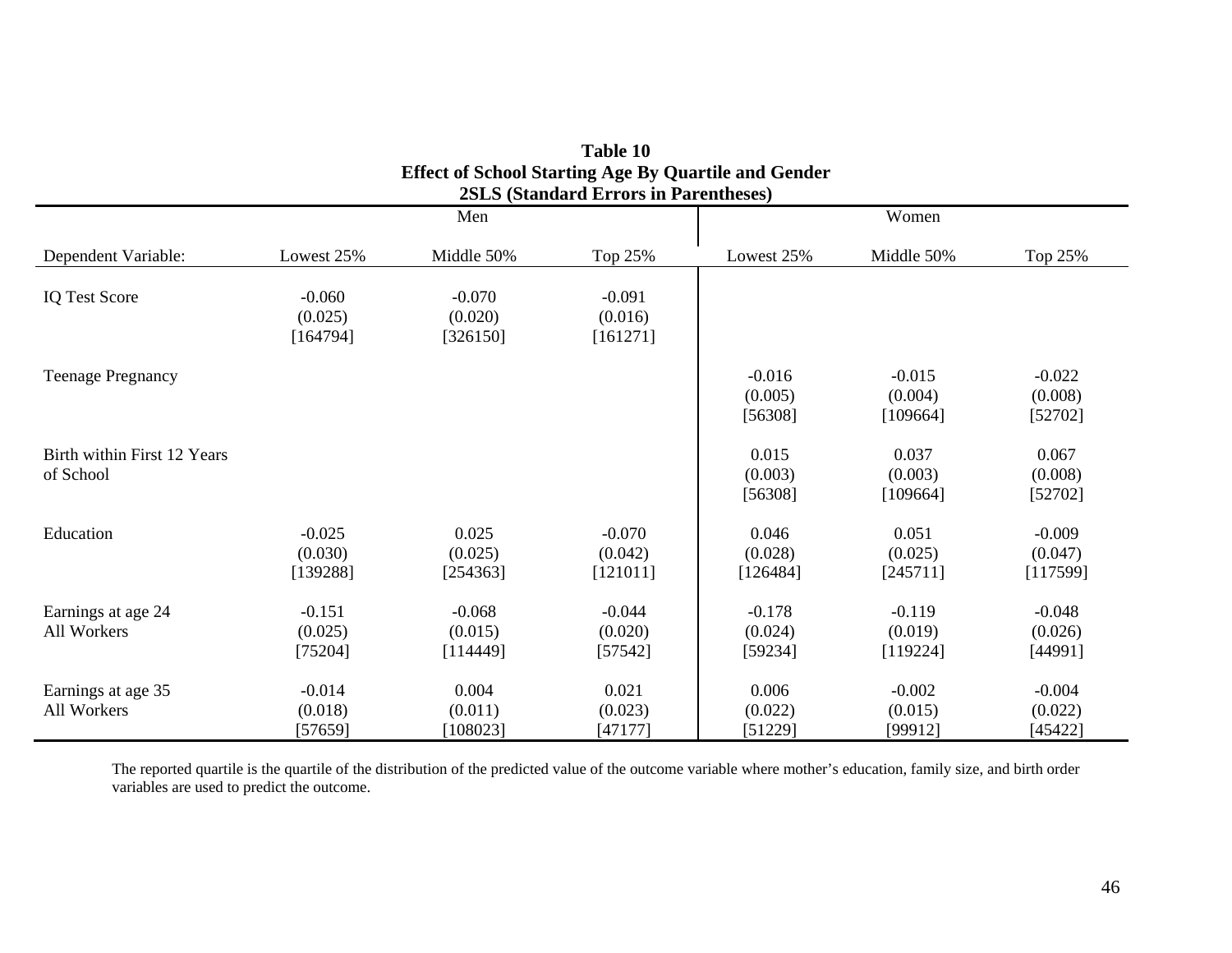| <b>Pre-School Enrollment: Norway</b> |           |           |           |  |  |
|--------------------------------------|-----------|-----------|-----------|--|--|
| Children's Age:                      | 0-2 Years | 0-6 Years | 3-6 Years |  |  |
| 1963                                 | 0.3       | 1.9       | 3.1       |  |  |
| 1970                                 | 0.7       | 2.8       | 4.3       |  |  |
| 1975                                 | 2.3       | 7.1       | 10.6      |  |  |
| 1980                                 | 5.0       | 20.9      | 32.0      |  |  |
| 1985                                 | 6.7       | 27.5      | 43.0      |  |  |
| 1990                                 | 10.7      | 35.9      | 57.9      |  |  |
| 1995                                 | 21.5      | 44.3      | 61.7      |  |  |
| 1997                                 | 27.7      | 50.7      | 74.4      |  |  |
| 1998                                 | 27.2      | 51.6      | 76.9      |  |  |
| 2000                                 | 25.6      | 52.2      | 78.1      |  |  |
| 2002                                 | 27.3      | 56.8      | 84.0      |  |  |

**Appendix Table 1 Pre-School Enrollment: Norway** 

Source: Pettersen, 2003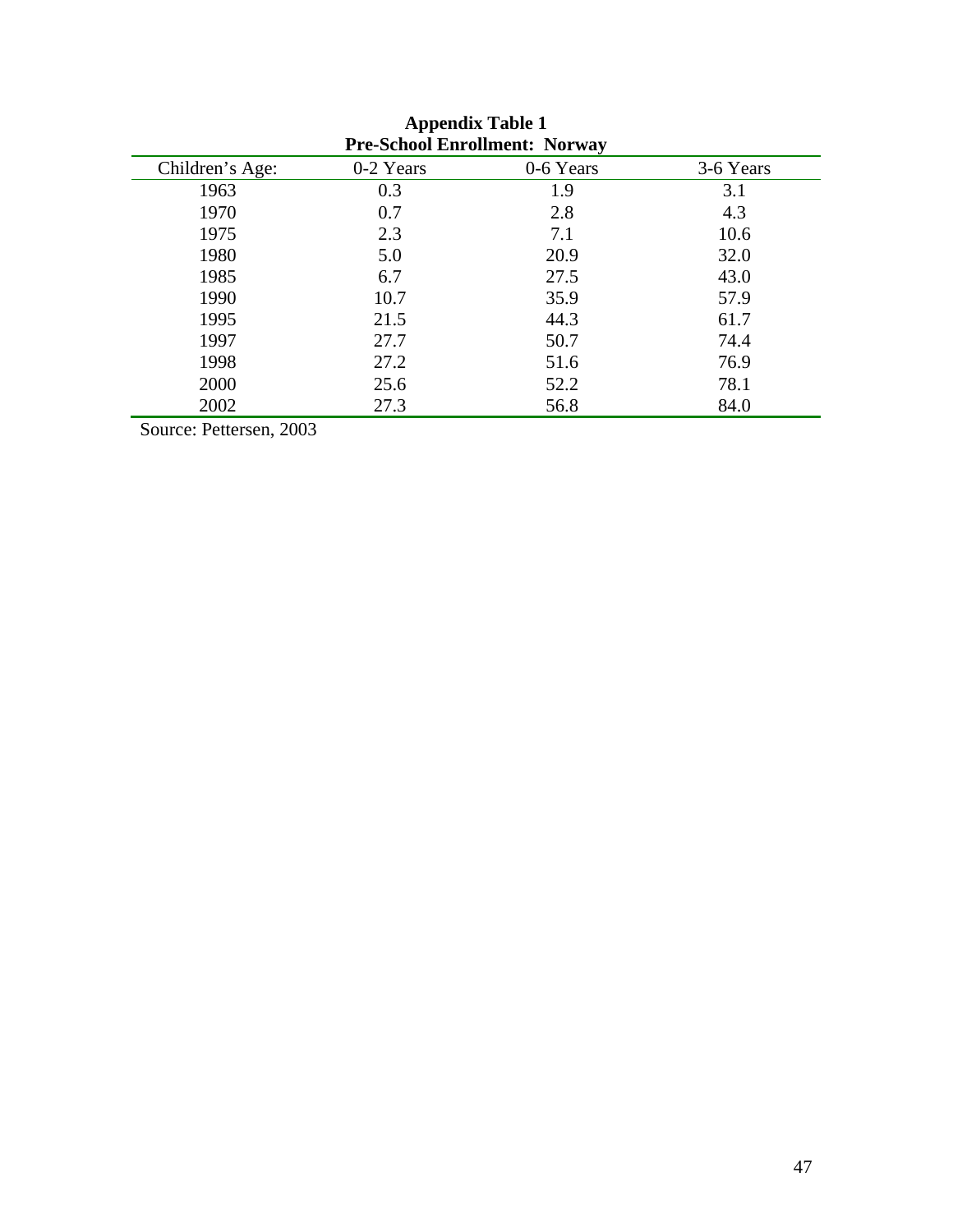| Compliance Rates by Year of Birth |                  |         |      |  |  |  |
|-----------------------------------|------------------|---------|------|--|--|--|
| <b>Birth Year</b>                 | Early            | On Time | Late |  |  |  |
| 1962                              | 2.1              | 91.3    | 6.6  |  |  |  |
| 1963                              | 2.2              | 91.5    | 6.3  |  |  |  |
| 1964                              | 2.5              | 91.3    | 6.2  |  |  |  |
| 1965                              | 2.0              | 92.6    | 5.4  |  |  |  |
| 1966                              | 2.3              | 92.9    | 4.8  |  |  |  |
| 1967                              | 2.2              | 93.2    | 4.6  |  |  |  |
| 1968                              | 2.0              | 93.8    | 4.2  |  |  |  |
| 1969                              | 2.1              | 94.1    | 3.8  |  |  |  |
| 1970                              | 2.0              | 94.4    | 3.6  |  |  |  |
| 1971                              | 1.7              | 95.3    | 3.0  |  |  |  |
| 1972                              | 1.5              | 95.6    | 2.9  |  |  |  |
| 1973                              | 1.5              | 96.6    | 1.9  |  |  |  |
| 1974                              | 1.0              | 97.3    | 1.7  |  |  |  |
| 1975                              | 1.0              | 97.1    | 1.9  |  |  |  |
| 1976                              | 1.2              | 96.7    | 2.1  |  |  |  |
| 1977                              | 1.3              | 96.6    | 2.1  |  |  |  |
| 1978                              | 1.3              | 96.8    | 1.9  |  |  |  |
| 1979                              | 1.4              | 96.9    | 1.7  |  |  |  |
| 1980                              | 1.4              | 97.1    | 1.5  |  |  |  |
| 1981                              | 1.5              | 97.1    | 1.4  |  |  |  |
| 1982                              | 1.4              | 97.2    | 1.4  |  |  |  |
| 1983                              | 1.3              | 97.2    | 1.5  |  |  |  |
| 1984                              | 1.3              | 97.2    | 1.5  |  |  |  |
| 1985                              | 1.3              | 97.4    | 1.3  |  |  |  |
| 1986                              | 1.2              | 97.7    | 1.1  |  |  |  |
| 1987                              | $\boldsymbol{0}$ | 98.7    | 1.3  |  |  |  |
| 1988                              | .7               | 98.2    | 1.1  |  |  |  |

**Appendix Table 2 Compliance Rates by Year of Birth** 

Each number in the Early column refers to the percentage of children in each birth cohort that started school before the year they turned 7.

Each number in the On Time column refers to the percentage of children in each birth cohort that started school the year they turned 7.

Each number in the Late column refers to the percentage of children in each birth cohort that started school after the year they turned 7.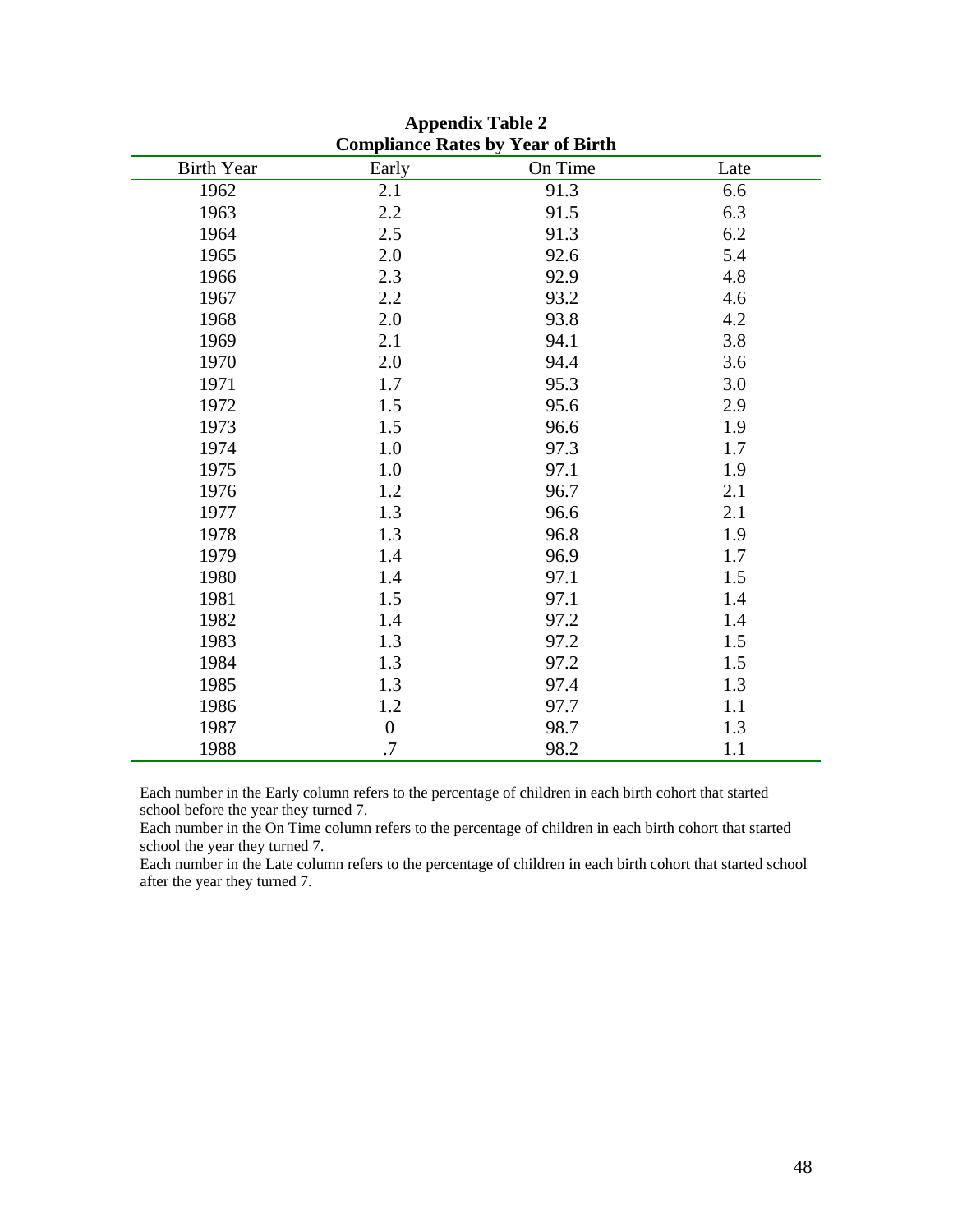| Compliance Rates by Month of Birth |       |         |      |  |  |
|------------------------------------|-------|---------|------|--|--|
|                                    | Early | On Time | Late |  |  |
| January                            | .10   | .90     | 0.0  |  |  |
| February                           | .04   | .96     | .01  |  |  |
| March                              | .02   | .97     | .01  |  |  |
| April                              | .01   | .98     | .01  |  |  |
| May                                | .01   | .98     | .01  |  |  |
| June                               | 0.0   | .98     | .01  |  |  |
| July                               | 0.0   | .98     | .01  |  |  |
| August                             | 0.0   | .98     | .02  |  |  |
| September                          | 0.0   | .97     | .02  |  |  |
| October                            | 0.0   | .96     | .04  |  |  |
| November                           | 0.0   | .94     | .06  |  |  |
| December                           | 0.0   | .85     | .15  |  |  |

### **Appendix Table 3**

**Compliance Rates by Month of Birth** 

Each number in the Early column refers to the percentage of children in each birth month that started school before the year they turned 7.

Each number in the On Time column refers to the percentage of children in each birth month that started school the year they turned 7.

Each number in the Late column refers to the percentage of children in each birth month that started school after the year they turned 7.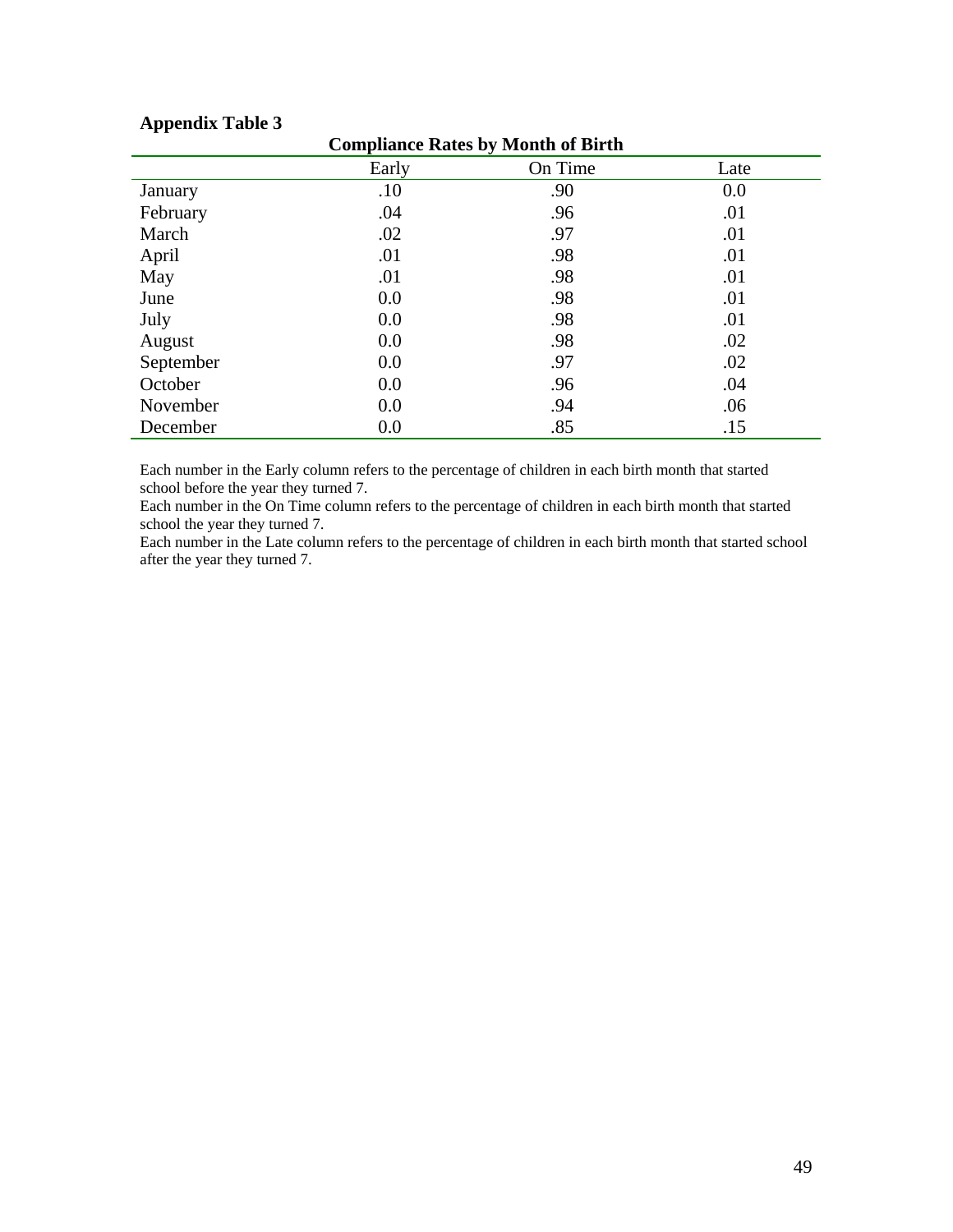| <b>Appendix Table 4</b><br><b>Robustness Checks</b>               |                                                                     |                                    |                          |                                                     |                                                                             |                                                                                 |                                                          |
|-------------------------------------------------------------------|---------------------------------------------------------------------|------------------------------------|--------------------------|-----------------------------------------------------|-----------------------------------------------------------------------------|---------------------------------------------------------------------------------|----------------------------------------------------------|
| <b>IV Estimates</b><br><b>Effect of School Starting Age on IQ</b> |                                                                     |                                    |                          |                                                     |                                                                             |                                                                                 |                                                          |
|                                                                   | Slope of<br><b>Linear Trend</b><br>allowed<br>change in<br>February | Cohort-<br>specific<br>local trend | Quadratic<br>trend       | Instrumenting<br>SSA with month<br>of birth dummies | Including<br>quartic function<br>of birth cohort<br>(measured in<br>months) | Including family<br>controls<br>(mother's)<br>education, birth<br>order, family | Including family<br>controls,<br>discontinuity<br>sample |
|                                                                   |                                                                     |                                    |                          |                                                     |                                                                             | size)                                                                           |                                                          |
| <b>School Starting Age</b>                                        | $-0.062$<br>$(0.014)$ **                                            | $-0.063$<br>$(0.013)$ **           | $-0.061$<br>$(0.014)$ ** | $-0.063$<br>$(0.013)$ **                            | $-0.058$<br>$(0.013)$ **                                                    | $-0.072$<br>$(0.013)$ **                                                        | $-0.055$<br>$(0.015)$ **                                 |
| Age at Test                                                       | 0.225<br>$(0.012)$ **                                               | 0.224<br>$(0.011)$ **              | 0.225<br>$(0.012)$ **    | 0.225<br>$(0.012)$ **                               | 0.221<br>$(0.012)$ **                                                       | 0.214<br>$(0.012)$ **                                                           | 0.219<br>$(0.026)$ **                                    |
| Observations                                                      | 664012                                                              | 664012                             | 664012                   | 664012                                              | 664012                                                                      | 664012                                                                          | 105850                                                   |
| R-squared                                                         | 0.002                                                               | 0.002                              | 0.002                    | 0.002                                               | 0.002                                                                       | 0.120                                                                           | 0.121                                                    |

+ significant at 10%; \* significant at 5%; \*\* significant at 1%

Sample includes cohorts born between July 1962 and June 1988. All regressions include indicators for year of birth (defined as running from July to the following June).

The Discontinuity Sample includes only persons born in December or January.

Standard errors allow for clustering by birth cohort (defined in months).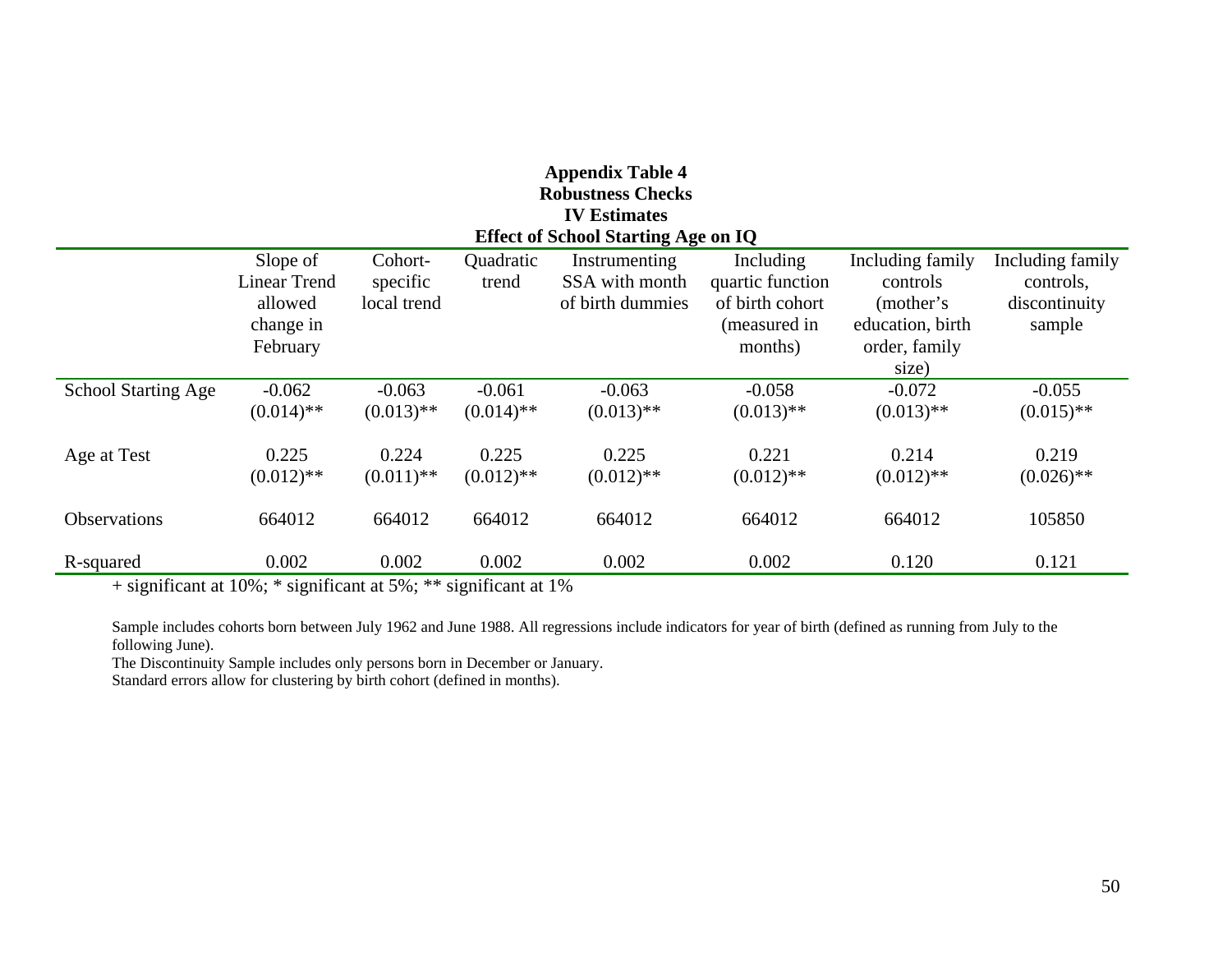



**Effect of School Starting Age on Male Log(Earnings) by Age with** 

**Figure 2** 

**Effect of School Starting Age on Male Log(Earnings) by Age with Local Linear Trend Full-Time Males**

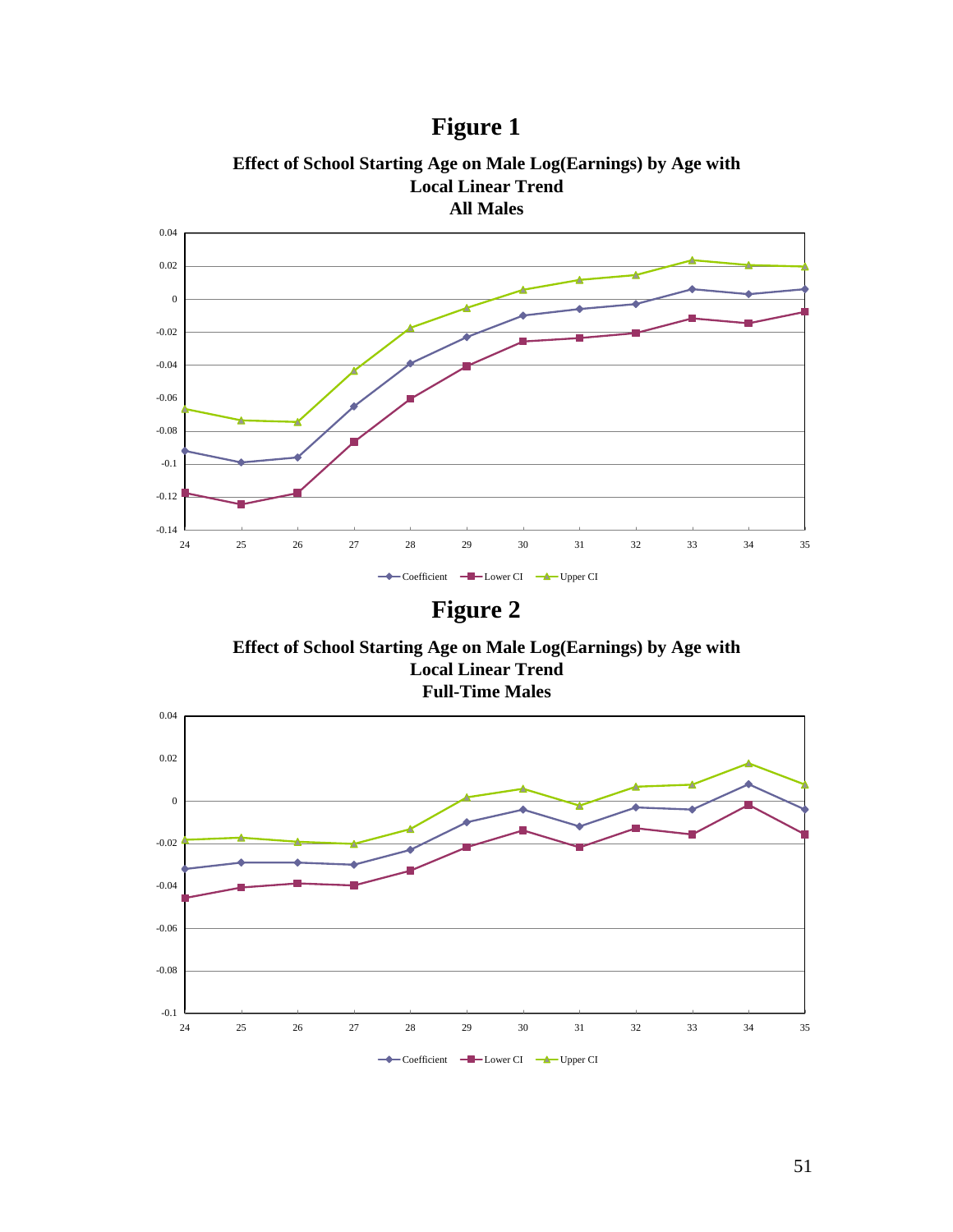



# **Figure 4**

**Effect of School Starting Age on Female Log(Earnings) by Age with Local Linear Trend Full-Time Females**

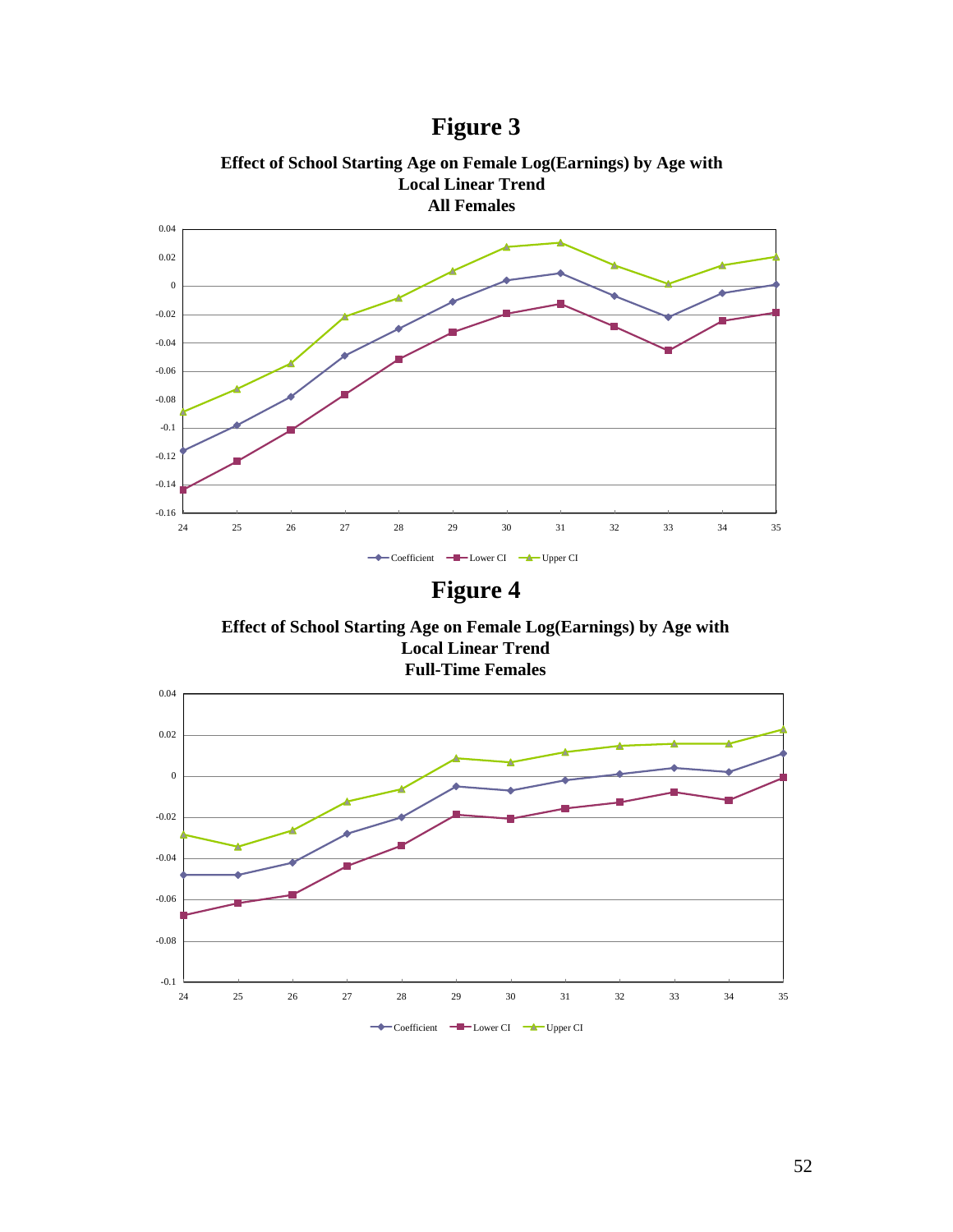**Figure 5** 



**Figure 6** 

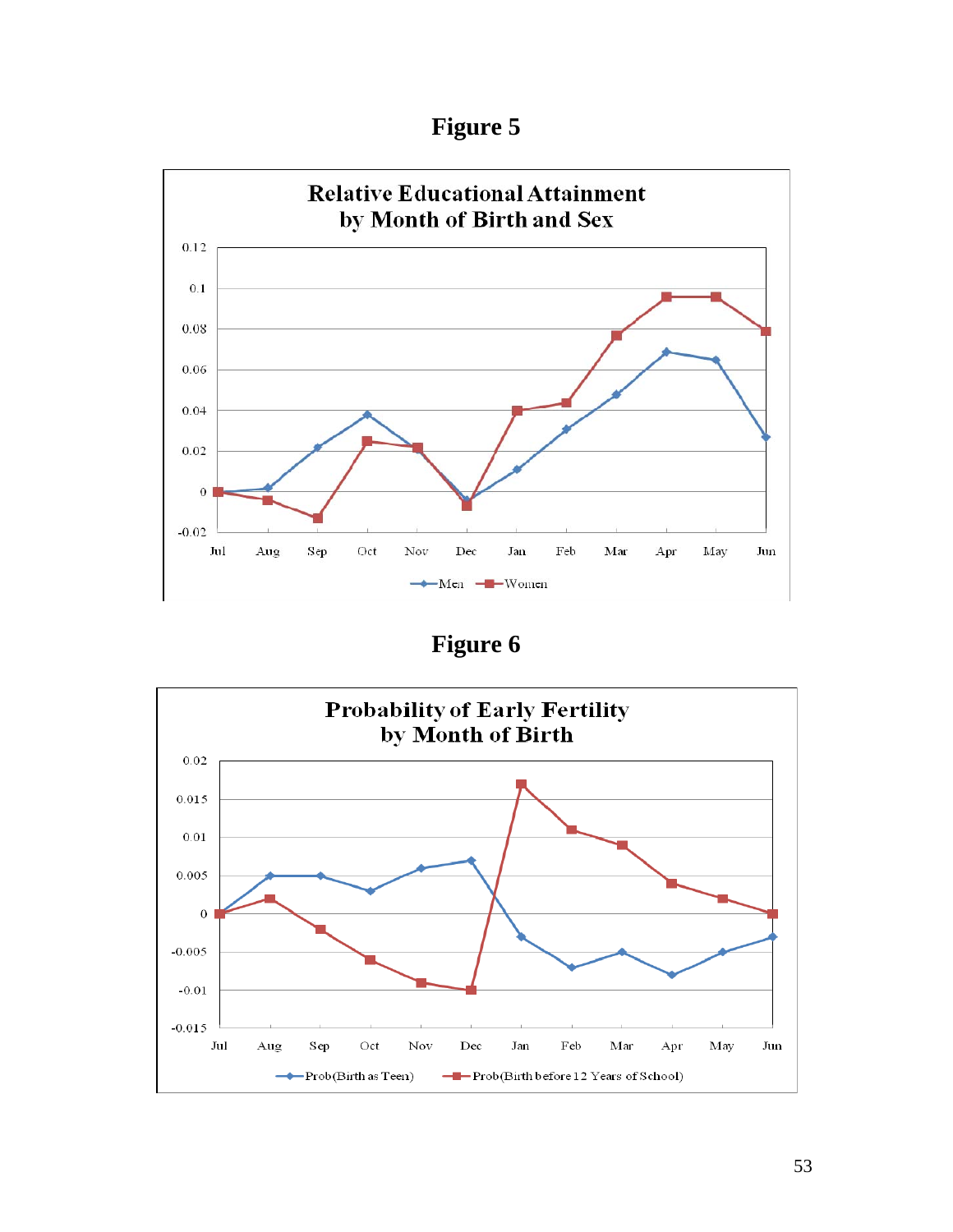



**Figure 8**

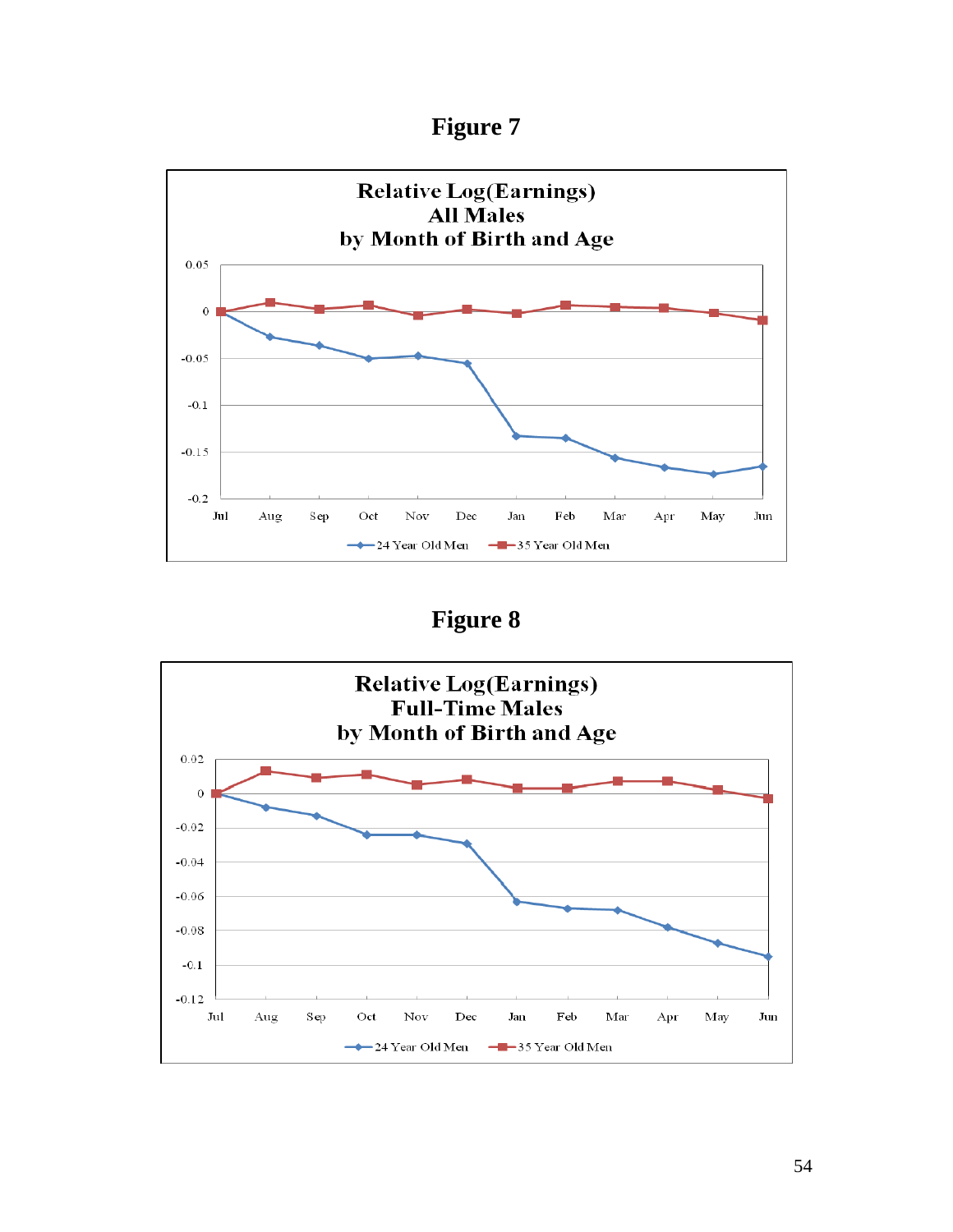



**Figure 10**

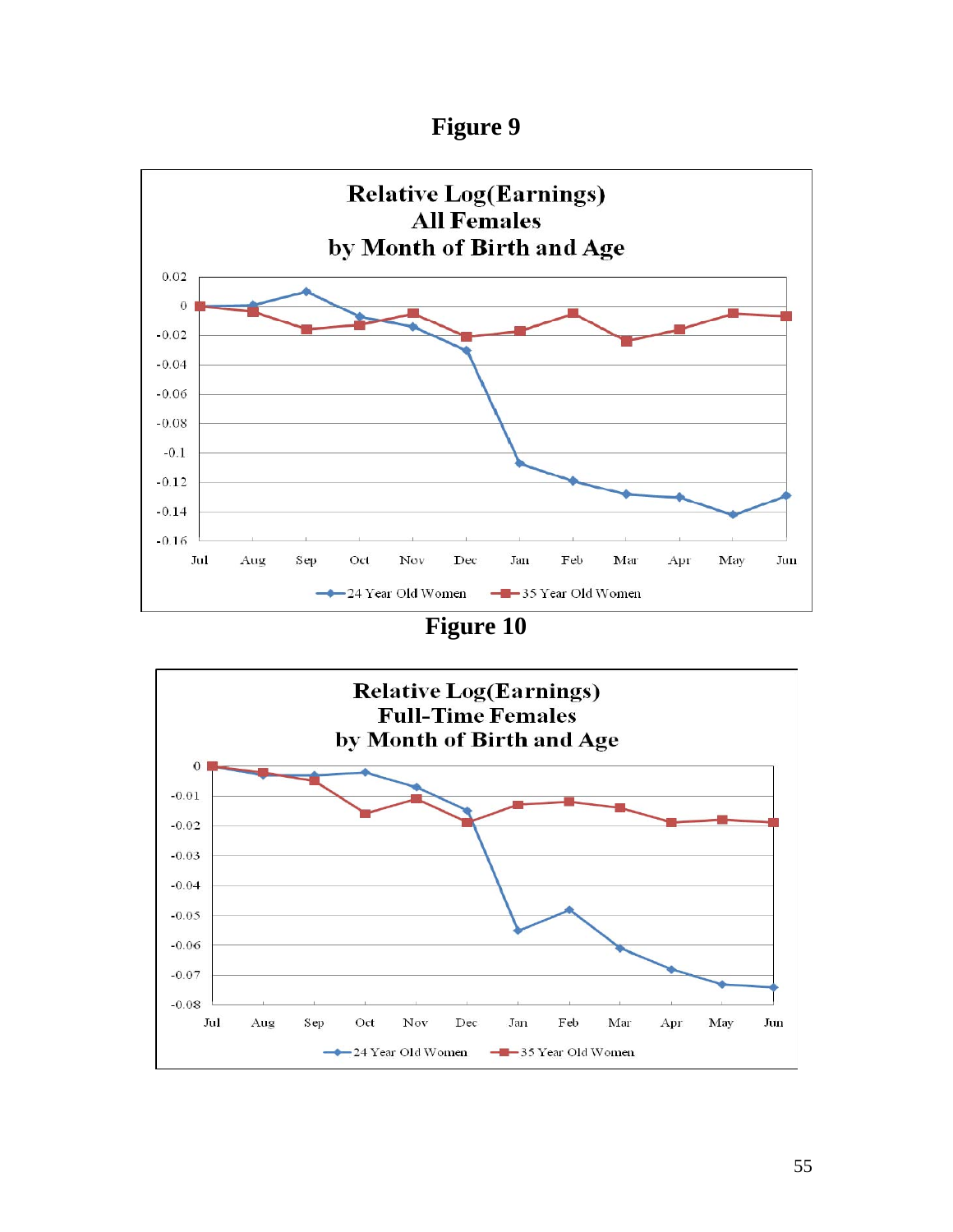### **Appendix Figure 1**



Appendix Figure 1 illustrates the discontinuity between test month cutoff and age at test in our data. The discontinuity comes from the following: For each cohort of men (though the definition of cohort varies over time), there is a specified year in which they required to take the test. This implies that there are cutoff months such that persons born before that month take the test a year earlier than persons born in that month and after. In the figure, zero corresponds to cutoff birth months and -1 to birth months that are one month previous to a cutoff birth month etc. The figure shows how average age at test varies depending on where the person's birth month is relative to the relevant cutoff birth month for that individual.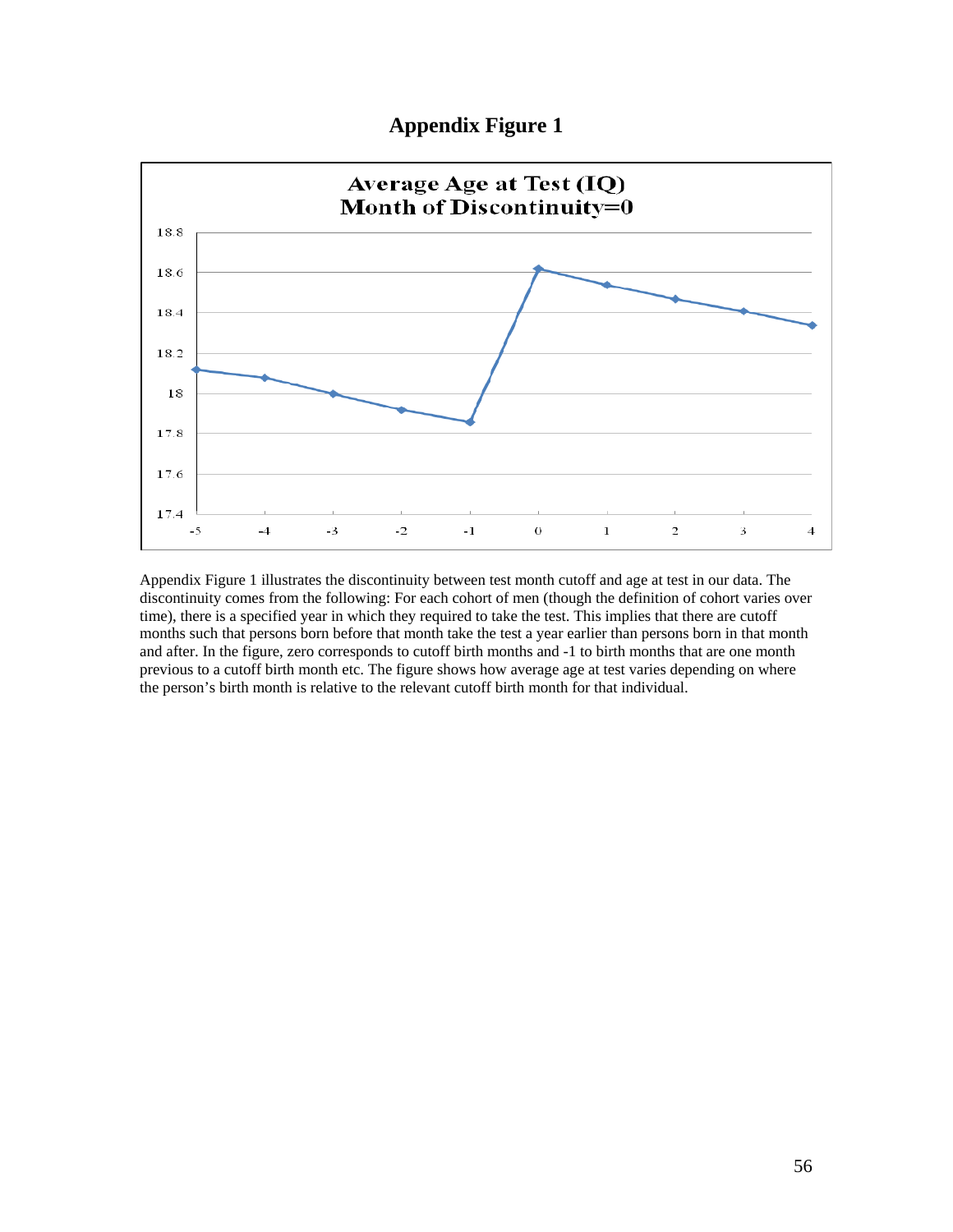# **Appendix Figure 2**



 **Effect of Expected School Starting Age on Male Log Earnings by Age with Local Linear Trend** 

The cohorts used in this figure are 1950-1965.